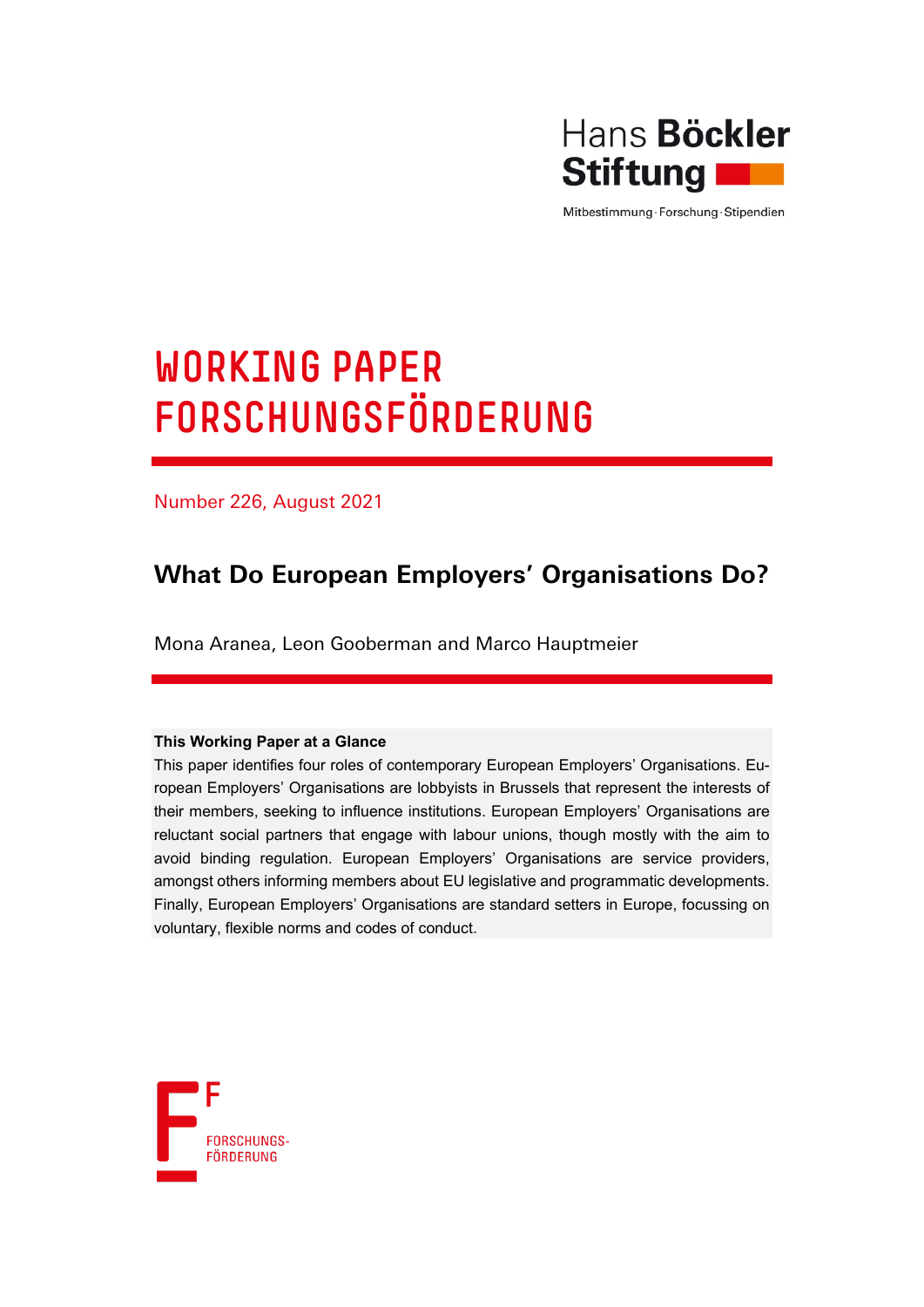© 2021 by Hans-Böckler-Stiftung Georg-Glock-Straße 18, 40474 Düsseldorf, Germany [www.boeckler.de](http://www.boeckler.de/)



"What Do European Employers' Organisations Do?" by Mona Aranea, Leon Gooberman and Marco Hauptmeier is licensed under

#### **Creative Commons Attribution 4.0 (BY).**

Provided that the author's name is acknowledged, this license permits the editing, reproduction and distribution of the material in any format or medium for any purpose, including commercial use. The complete license text can be found here:<https://creativecommons.org/licenses/by/4.0/de/legalcode>

The terms of the Creative Commons License apply to original material only. The use of material from other sources, such as graphs, tables, photographs and texts, may require further permission from the rights holder.

**ISSN 2509-2359**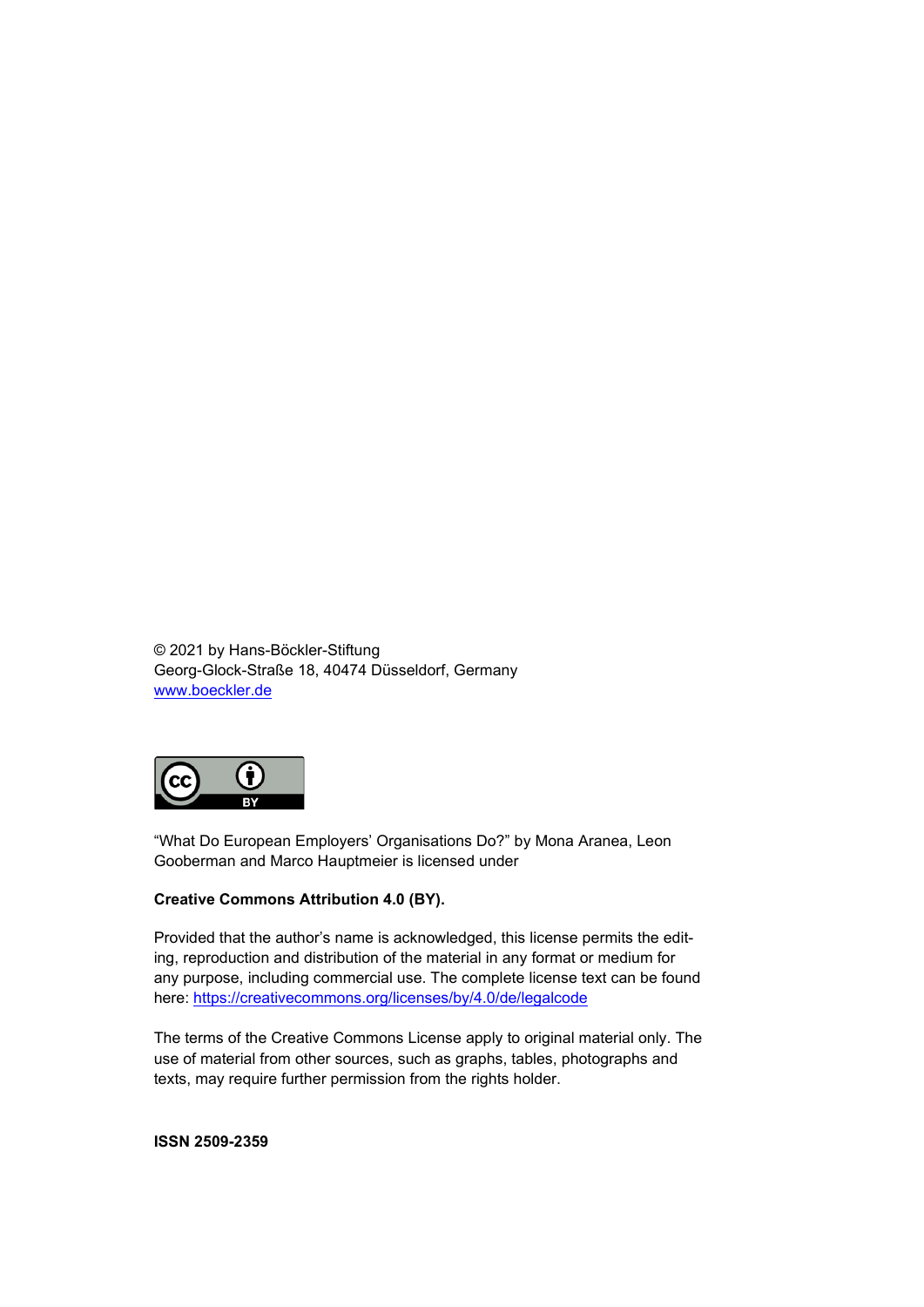# **Content**

| 1              |                                                                    |                                                      |  |
|----------------|--------------------------------------------------------------------|------------------------------------------------------|--|
| $\overline{2}$ |                                                                    |                                                      |  |
|                | 2.1                                                                |                                                      |  |
|                | 2.2                                                                | Meetings with European Commission departments        |  |
|                | 2.3                                                                |                                                      |  |
|                | 2.4                                                                |                                                      |  |
|                | 2.5                                                                |                                                      |  |
|                | 2.6                                                                | Headquarter location, lobbying budget, and number of |  |
| 3              |                                                                    |                                                      |  |
|                | 3.1                                                                |                                                      |  |
|                | 3.2                                                                |                                                      |  |
|                | 3.3                                                                | Sector skills councils and the European alliance for |  |
|                | 3.4                                                                |                                                      |  |
|                | 3.5                                                                |                                                      |  |
|                |                                                                    |                                                      |  |
|                | 4.1                                                                |                                                      |  |
|                | 4.2                                                                |                                                      |  |
|                | 4.3                                                                |                                                      |  |
|                | 4.4                                                                |                                                      |  |
| 5              |                                                                    |                                                      |  |
|                | Accredited training or European professional qualifications<br>5.1 |                                                      |  |
|                | 5.2                                                                |                                                      |  |
|                | 5.3                                                                | Informal benchmarking and best practice sharing 38   |  |
| 6              |                                                                    |                                                      |  |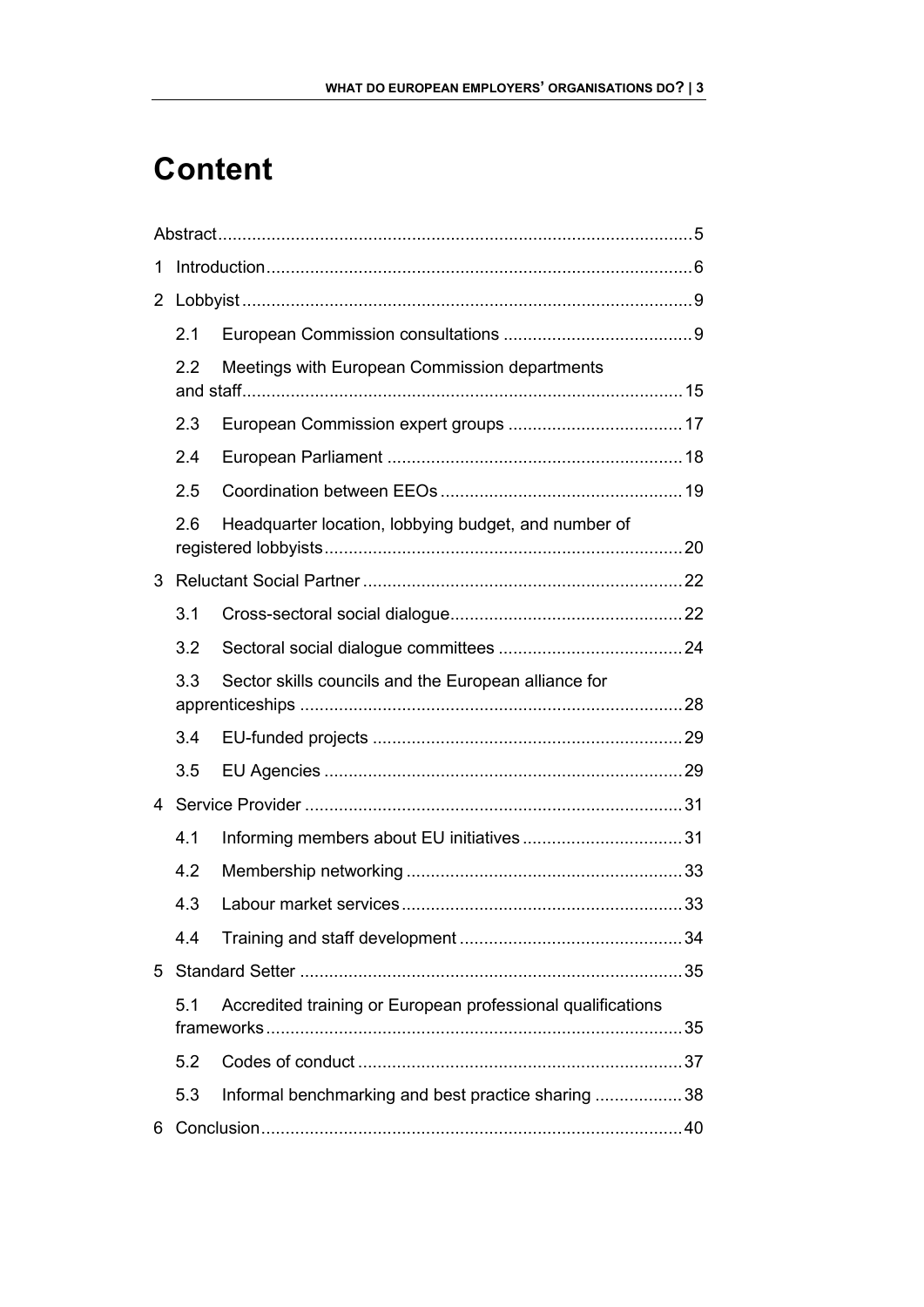| The EEO Database, sampling criteria and data collection 43 |  |
|------------------------------------------------------------|--|
|                                                            |  |
|                                                            |  |

# **Graphs**

| Graph 1: Main topics of EEO and DG Employment meetings       |  |
|--------------------------------------------------------------|--|
| Graph 2: Number of EEOs participating in European Commission |  |
|                                                              |  |
| Graph 4: Employment topics covered in EEO newsletters32      |  |
| Graph 5: Topics included in unilateral EEO standards37       |  |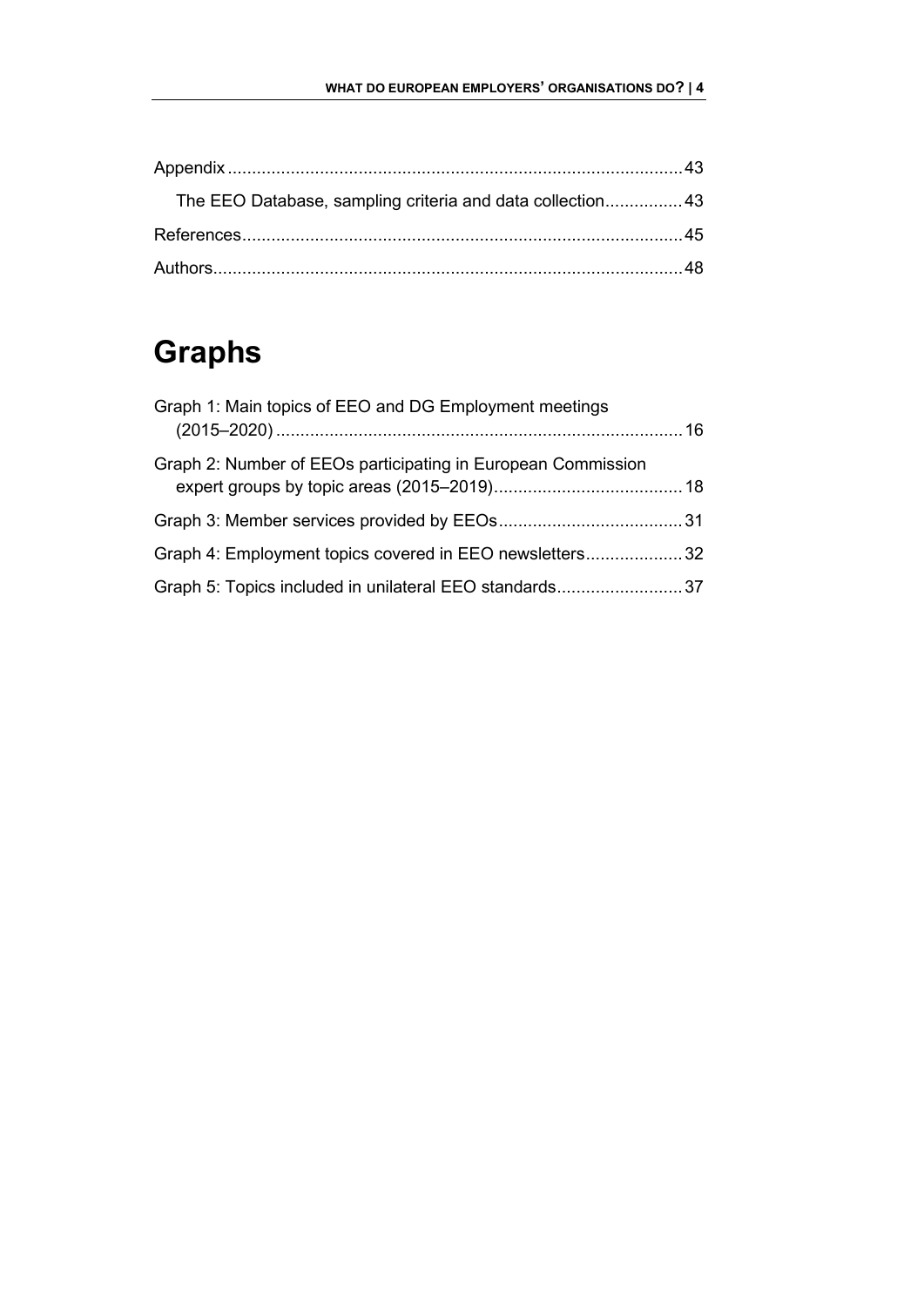## <span id="page-4-0"></span>**Abstract**

This working paper suggests that European Employers' Organisations have four roles, namely as lobbyist, reluctant social partner, service provider and standard setter. First, European Employers' Organisations lobby European Union institutions, aiming to influence their programmatic and legislative initiatives. A key focus is on preventing binding employment and social legislation, which in the view of employers limits their flexibility and creates additional costs.

Second, European Employers' Organisations engage with labour unions in the context of European Union institutions such as sectoral social dialogue committees. In exceptional circumstances, this interaction results in European Union legislation; however, European Employers' Organisations primarily focus on stalling labour's agenda and avoiding binding joint regulation. Hence, European Employers' Organisations are a reluctant social partner.

Third, European Employers' Organisations provide a range of services to their members, including informing members about European Union initiatives, organising events and networking opportunities for members, providing training and a range of services related to sectoral labour markets, including compiling comparative labour market data, offering staff exchange programmes and online job boards.

Finally, European Employers' Organisations contribute to standard setting in the European Union, promoting work rules and defining jobs. They pursue this voluntary agenda through accredited training, European professional training frameworks, codes of conduct and benchmarking. European Employers' Organisations also assist their members in implementing European Union rules and regulation through guidelines and handbooks, which enhances compliances and facilitates implementation of European Union laws.

The literature on European employment relations has focussed on key actors such as European Works Councils and European labour unions; however, there is no research with an explicit focus on contemporary European Employers' Organisations. To some extent, and this applies to researchers and practitioners alike, it is not fully known what European Employers' Organisations do. This working paper attempts to address this gap in our knowledge through an examination of all 136 European Employers' Organisations identified by the research project "Interest Representation by European Employers' Organisations". The research was funded by the Hans Böckler Foundation.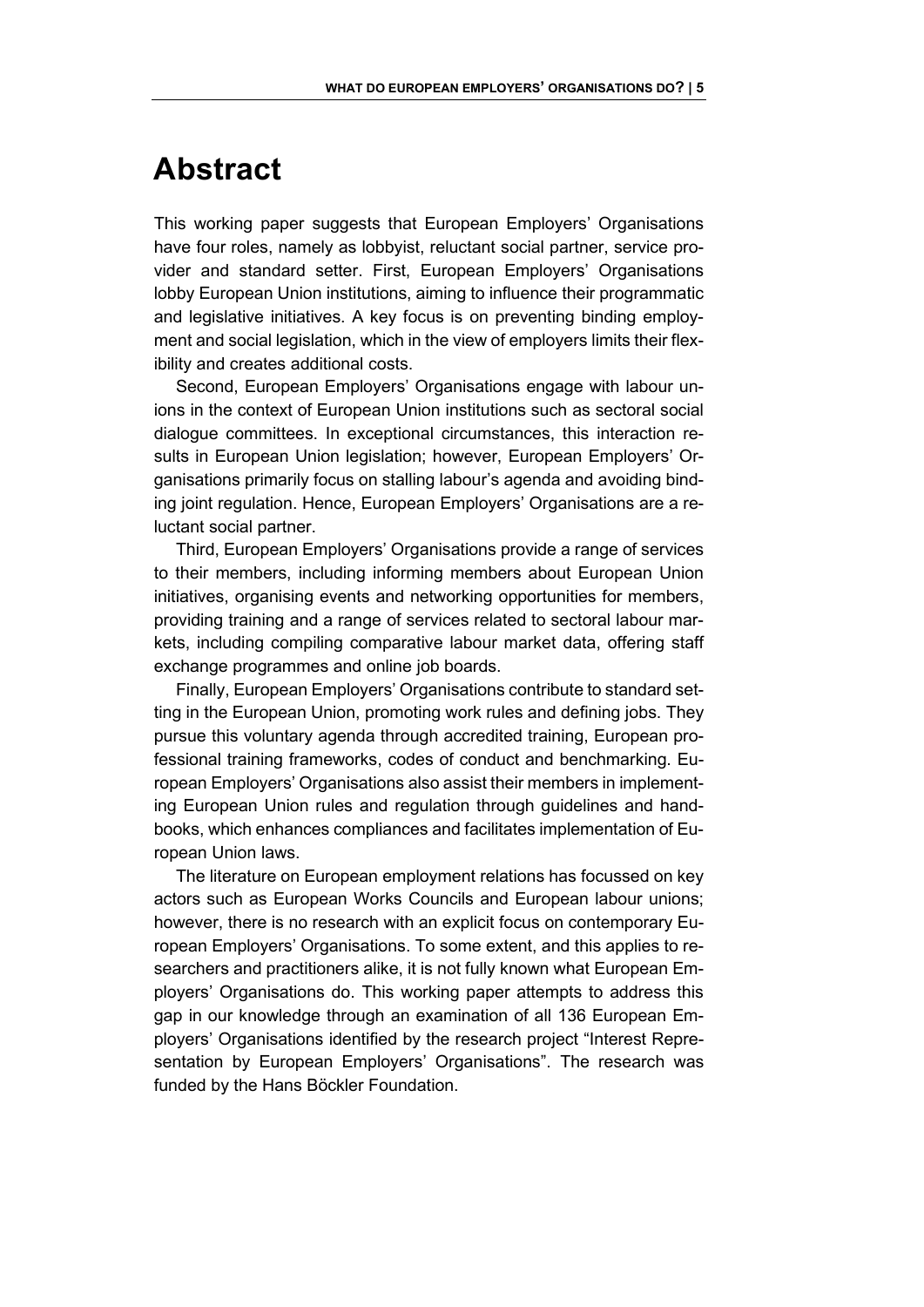# <span id="page-5-0"></span>**1 Introduction**

The European Union (EU) has evolved into a world region with distinctive employment relations. A rich literature on European employment relations has examined key actors, arenas and processes (Marginson and Sisson 2004; Keller and Platzer 2003; Meardi 2018; Begega and Aranea 2018), focussing on European labour unions (Erne 2008; Platzer and Müller 2012), European Works Councils (Hann, Hauptmeier and Waddington 2017), EU board-level representation (Keller and Rosenbohm 2020), EU employment and social legislation (Rhodes 2015), labour competition in Europe (Greer and Hauptmeier 2016) and cross-sectoral and sectoral social dialogue (Degryse 2015; Smismans 2008; Welz 2008).

As in the national employment relations literature, labour-side actors and issues have attracted significantly more attention compared to research on employers and their collective organisations. There is some consideration of employers in the context of research on social dialogue (Keller and Weber 2011) and European Works Councils (Pulignano and Waddington 2020) and historical studies on European Employers' Organisations (EEOs) (Platzer 1984) exist. What is missing in the literature is research with an explicit focus on contemporary EEOs (Arcq, Dufresne and Pochet 2003). This working paper addresses this research gap.<sup>[1](#page-5-1)</sup>

EEOs are the counterpart of European labour unions or European labour federations in the EU. While European labour unions focus on representing the interests of national unions and workers, EEOs represent the interest of national employer associations and individual employers. Both types of collective transnational organisations feature a concentration on employment relations, work, labour, and social and employment legislation.

Our research identified 136 EEOs that represent employer interests in the EU. This goes beyond the 70 EEOs registered as social partner organisations with the European Commission (European Commission 2019). These social partner EEOs usually engage with labour unions in cross-sectoral and sectoral social dialogue. While social dialogue is an important channel for employer interest representation (Degryse 2015; Smismans 2008; Welz 2008), it is not the only such channel.

As our research shows, EEOs represent employer interests in a variety of ways and thus we include all collective employer bodies with a focus on employment relations, work, and labour, even those not registered as EU social partner organisations. Thus, the goal is to capture the full range

<span id="page-5-1"></span><sup>1</sup> We would like to thank the members of our Project Advisory Board who have supported the research project with their constructive and helpful feedback and advice.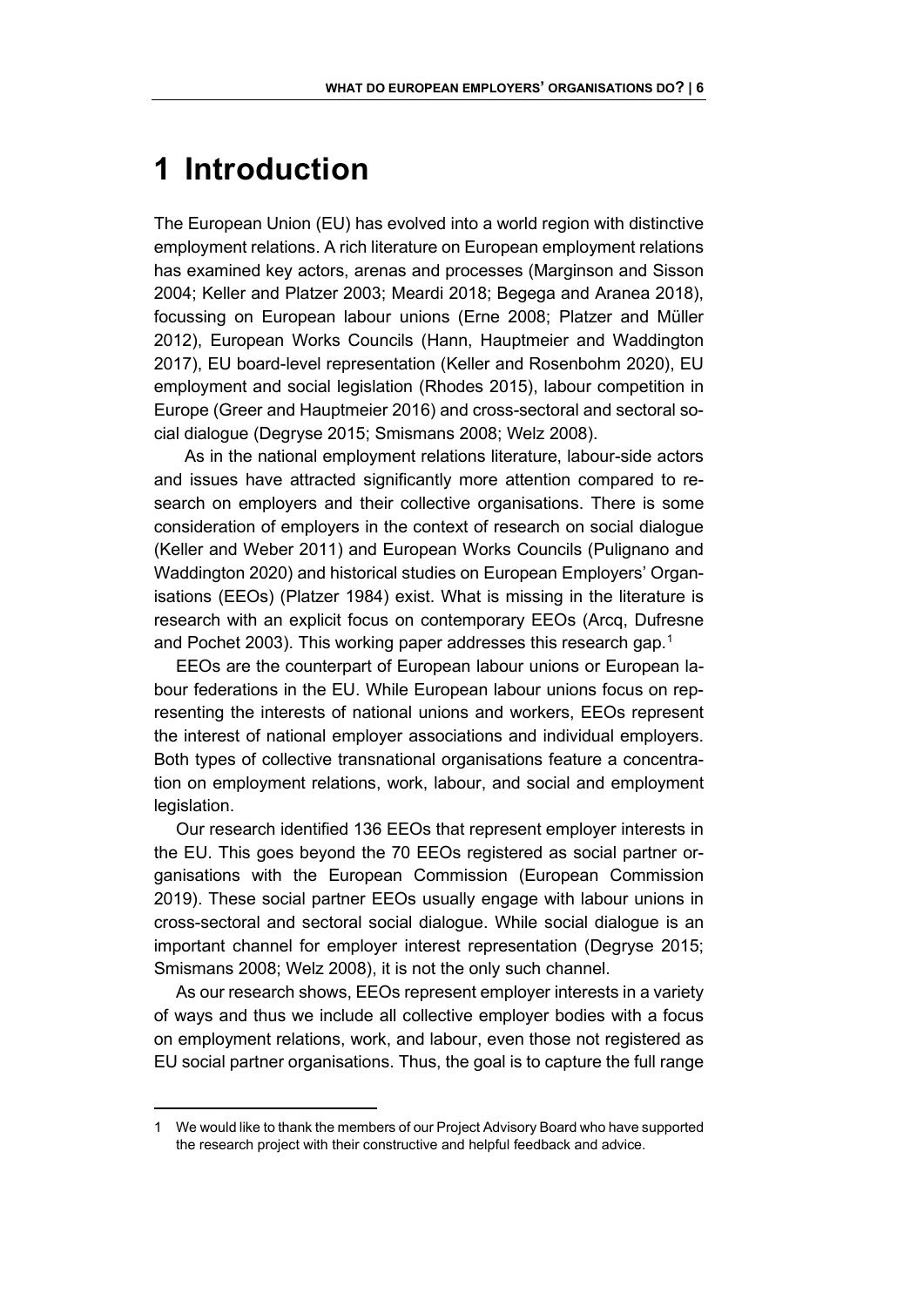and extent of EU-level employer interest representation and move beyond a narrow focus on EU social dialogue.

This paper argues that EEOs have four roles in European employment relations, namely as political lobbyist, reluctant social partner, service provider and standard setter. First, EEOs lobby EU institutions, aiming to either influence, stall or prevent EU programmatic and legislative initiatives.

Second, EEOs engage with labour unions in the context of EU institutions. In exceptional circumstances, this interaction results in EU legislative initiatives; however, EEOs primarily focus on stalling labour's agenda and avoiding the negotiation of joint regulation (Degryse and Pochet 2011; Prosser 2016); hence we describe them a reluctant social partner.

Third, EEOs provide services to their members, including informing them as to EU initiatives, organising events and networking opportunities for members, offering training and a range of services related to sectoral labour markets, including compiling comparative labour market data, offering staff exchange programmes and online job boards.

Finally, EEOs contribute to standard setting in the EU, promoting work rules and defining jobs. EEOs pursue this voluntary agenda through accredited training, European professional training frameworks, codes of conduct and benchmarking. EEOs also assist their members in implementing EU rules and regulation through guidelines and handbooks, which enhances compliance and facilitates implementation of EU laws.

Rigid boundaries between the EEO roles described above do not exist, instead there are linkages between them. For example, some EEOs offer voluntary codes of conduct in their standard setter role to prevent or preempt binding EU legislation, which ties in with corresponding EEO lobbying of EU institutions. A further example of linkages between the different roles are EEO information services on EU programmatic or legislative initiatives, and networking opportunities for members in their role as service provider, which both support EEO lobbying.

The vast majority of the EEO population are sectoral organisations (92.6 %). EEOs are well represented in manufacturing industries (31 EEOs, 22.8 %) and transport sectors (26 EEOs, 19.1 %). Other sectors with significant EEO presence are finance including insurance (eleven EEOs, 8 %), administrative and support services (ten EEOs, 7.4 %), information and communication (eight EEOs, 5.9 %) and arts and entertainment (ten EEOs, 7.4 %). One EEO exclusively represents public employers, the Conseil des Communes et Régions d'Europe (CEMR). Ten (7.4 %) were cross-sectoral, amongst them the largest and most prominent such as BusinessEurope.

Our research is based on qualitative and quantitative data. We collected information on each EEO, using organisational websites and EU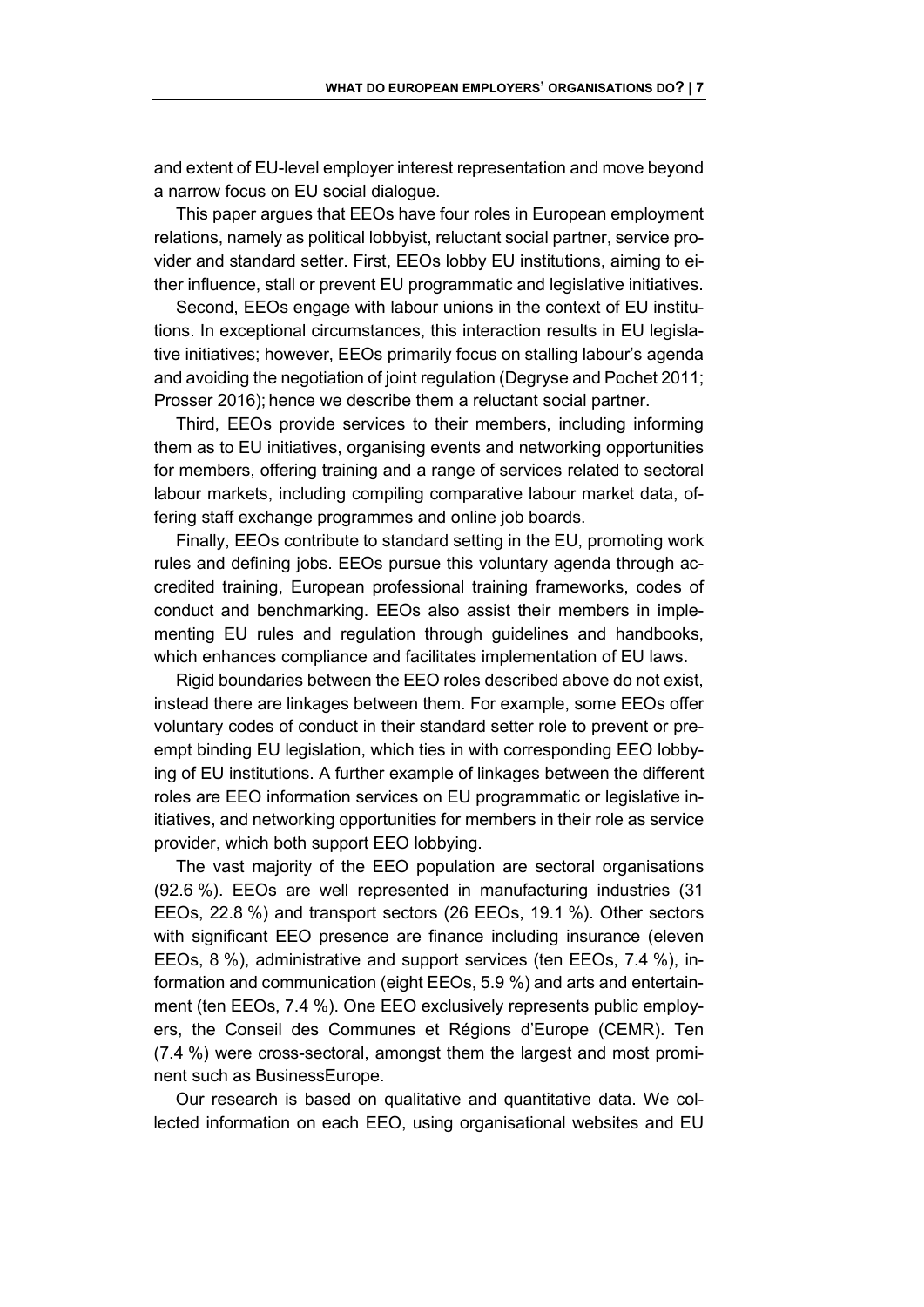archival records and compiling the information into an EEO database. The individual EEO profiles within this database are published in a "Handbook of European Employers' Organisation" (Aranea et al. 2021), which is the companion publication to this HBS working paper.

Our EEO database allowed activities and roles of the EEO population to be mapped. We complemented the database findings with information from more than 100 interviews. We primarily conducted interviews with EEO representatives and policy officers, but we also talked with actors who have knowledge of and interact with EEOs such as European labour union federations, national employer associations, consultancies, and researchers in Brussels. Further information on our research methods is provided in the appendix.

The following empirical sections of this working paper examine the four roles of EEOs sketched above. The conclusion discusses and assess contemporary EEO activities and roles against the background of developments in the 1990s, when EEOs and European union federations contributed to the development of a social dimension to European integration. The working paper concludes that a continuation of the contemporary EEO roles as lobbyist, reluctant social partner, service provider and standard setter is the most likely scenario for the future development of employer organisation in the EU for the 2020s.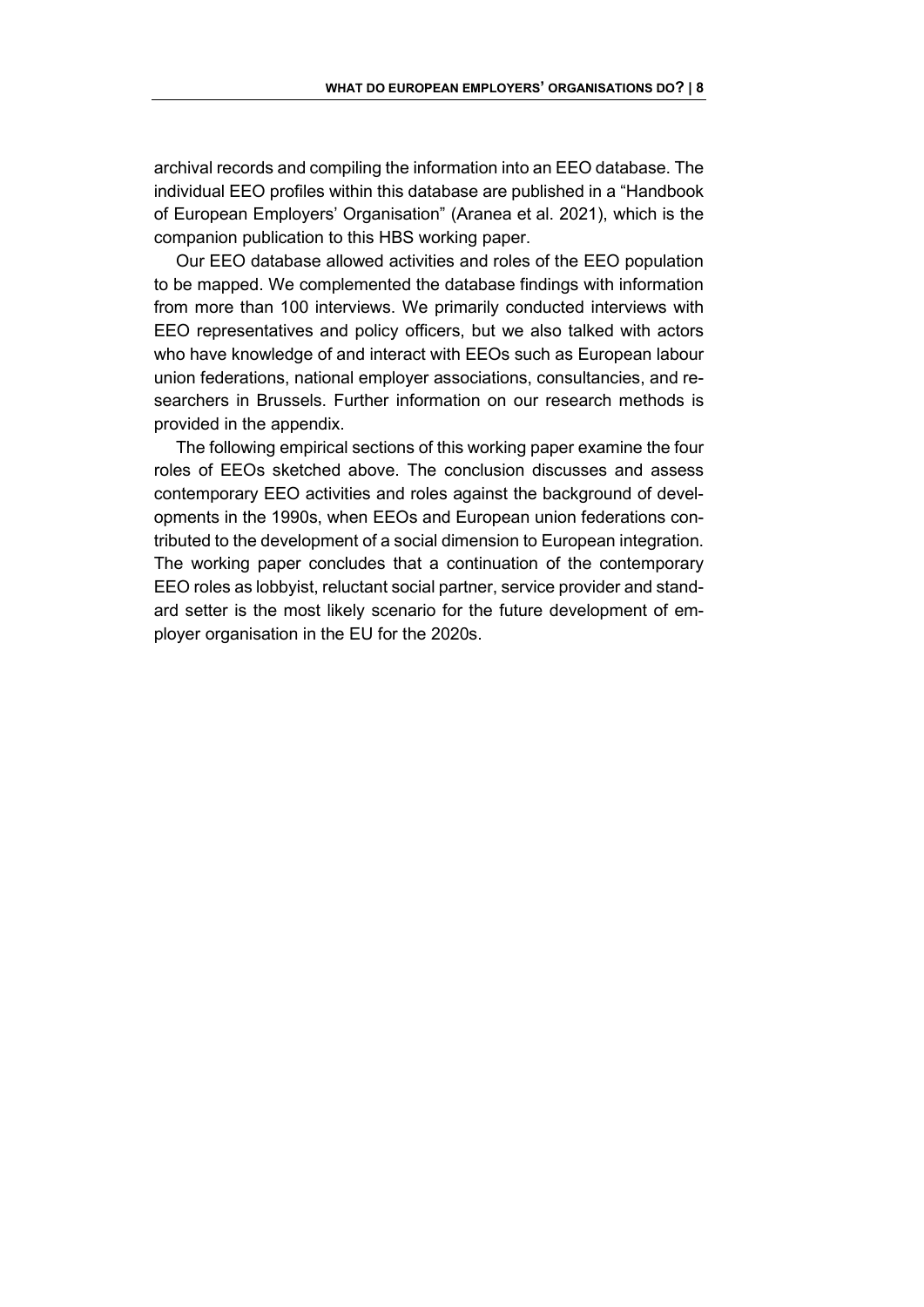# <span id="page-8-0"></span>**2 Lobbyist**

EEOs' primary role was that of a lobbyist of EU institutions in Brussels with a focus on influencing or preventing employment, labour, and social legislation. All 136 EEOs were registered with the Brussels lobbying register, the European Transparency Register, meaning they had standing relations with EU institutions and enjoyed at least potential access to policy makers. The main target of EEO lobbying was the European Commission given its importance in initiating and developing new European legislation and preparing new treaties and programmes of work.

This section focusses on the main EEO channels for the political representation of their members, i.e., European Commission consultation (2.1), direct meetings with EU Commission departments and their staff (2.2), participation in European Commission expert groups (2.3) and lobbying the European Parliament (2.4). We also consider the coordination between different EEOs to strengthen their lobbying efforts (2.5), EEOs' headquarters locations and lobbying budgets (2.6).

There were important differences between the 70 EEOs registered as social partner organisations with the EU, and the 66 EEOs that were only registered with the European Transparency Register. Social partner organisations were procedurally and formally involved in the early stages of Commission initiatives on employment and social policy matters, and they had the prerogative to comment on the direction and content of new EU Commission proposal.

EEOs that were only registered with the European Transparency Register had no such consultation rights, but they could still influence EU institutions in other ways including through meetings with EU Commission staff and lobbying more broadly on topics in the employment and social policy area.

#### <span id="page-8-1"></span>**2.1 European Commission consultations**

EEOs' most frequent form of lobbying was responding to European Commission consultations (60 EEOs, 44.1 %). EEOs with a large numbers of position papers were the main cross-sectoral organisations such as BusinessEurope, European Centre of Employers and Enterprises providing Public Services (CEEP)<sup>[2](#page-8-2)</sup> and SMEunited, alongside other broad industry

<span id="page-8-2"></span><sup>2</sup> We use the name CEEP to refer to the organisation now called SGI Europe. The organisation changed its name in December 2020 and now represents public and private companies providing services of general interest.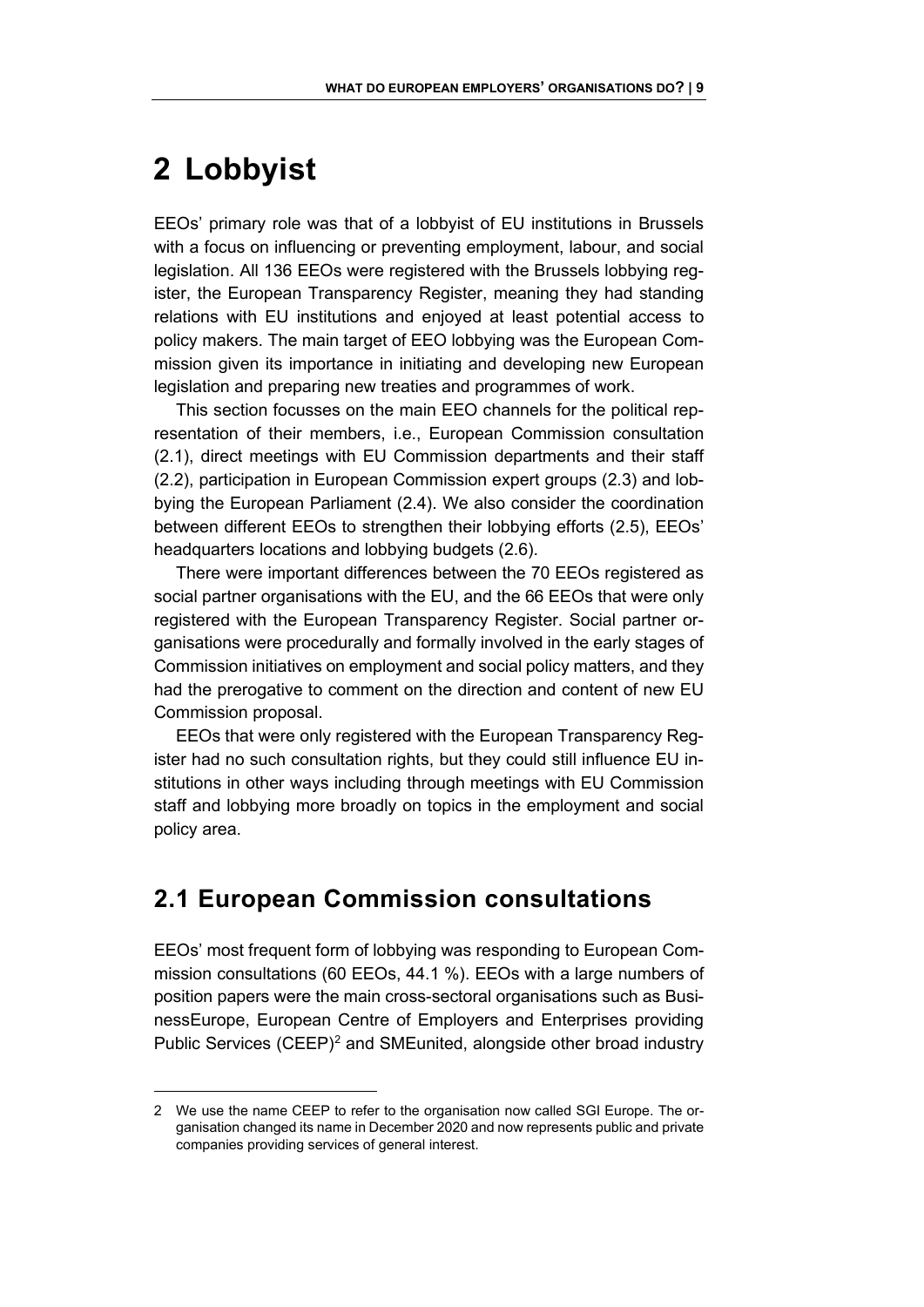EEOs such as the European Chemical Employers Group (ECEG), the European Construction Industry Federation (FIEC), EuroCommerce, the Council of European Employers of the Metal, Engineering and Technology-based Industries (Ceemet), or Hotels, Restaurants and Cafés in Europe (HOTREC).

The most common topic of EEOs' consultation responses between 2015 and 2019 were employment conditions and social protection where we identified 39 position papers. The other main topic areas were general labour market regulation, and occupational health and safety, where we identified 23 papers for each.

EEOs regularly used European Commission consultations to voice concerns about binding employment and social legislation. Most EEO policy officers argued that preventing additional employment regulation was important to maintain competitiveness for their sector. In their view, the "European social policy agenda" was an attempt to regulate "things too much in detail", resulting in "a kind of overregulation" (interview with a finance sector EEO representative, 2018; interview with a cross-sectoral EEO representative, 2018).

As one secretary general argued, "whenever the state intervenes, this is well-meant but eventually has bad effects" (transport EEO 2018). Another finance sector EEO representative argued, "we have the approach of subsidiarity, which is strongly integrated in our strategy as employer associations" (interview with a banking sector EEO representative, 2018).

EEOs had an important focus on the European Pillar of Social Rights and subsequent proposals for legislation.

Twenty EEOs responded to the European Commission's 2017 consultation on the Social Pillar. Their responses articulated a rejection of binding social policy. In their joint statement, several EEOs emphasized that "the subsidiarity principle, as enshrined in the Treaty, should be at the centre of policy orientation" (BusinessEurope et al. 2017). CEEP (2016) argued, "[r]especting the principle of subsidiarity will be key for the success and widespread acceptance of the European Pillar of Social Rights". The EEO demanded that "the European Pillar of Social Rights […] should be a general strategic document which is not legally binding" (CEEP 2016).

Meanwhile, EuroCommerce, BusinessEurope and eleven other EEOs responded to the consultation with a joint call for "more competitiveness to sustain the social dimension of Europe", arguing that "[…] the persisting social problems in Europe are not due to a lack of social policy measures, but to a lack of global competitiveness" (BusinessEurope et al. 2017).

Fourteen EEOs responded to the 2016 European Commission consultation on fair and predictable employment conditions. In their assessment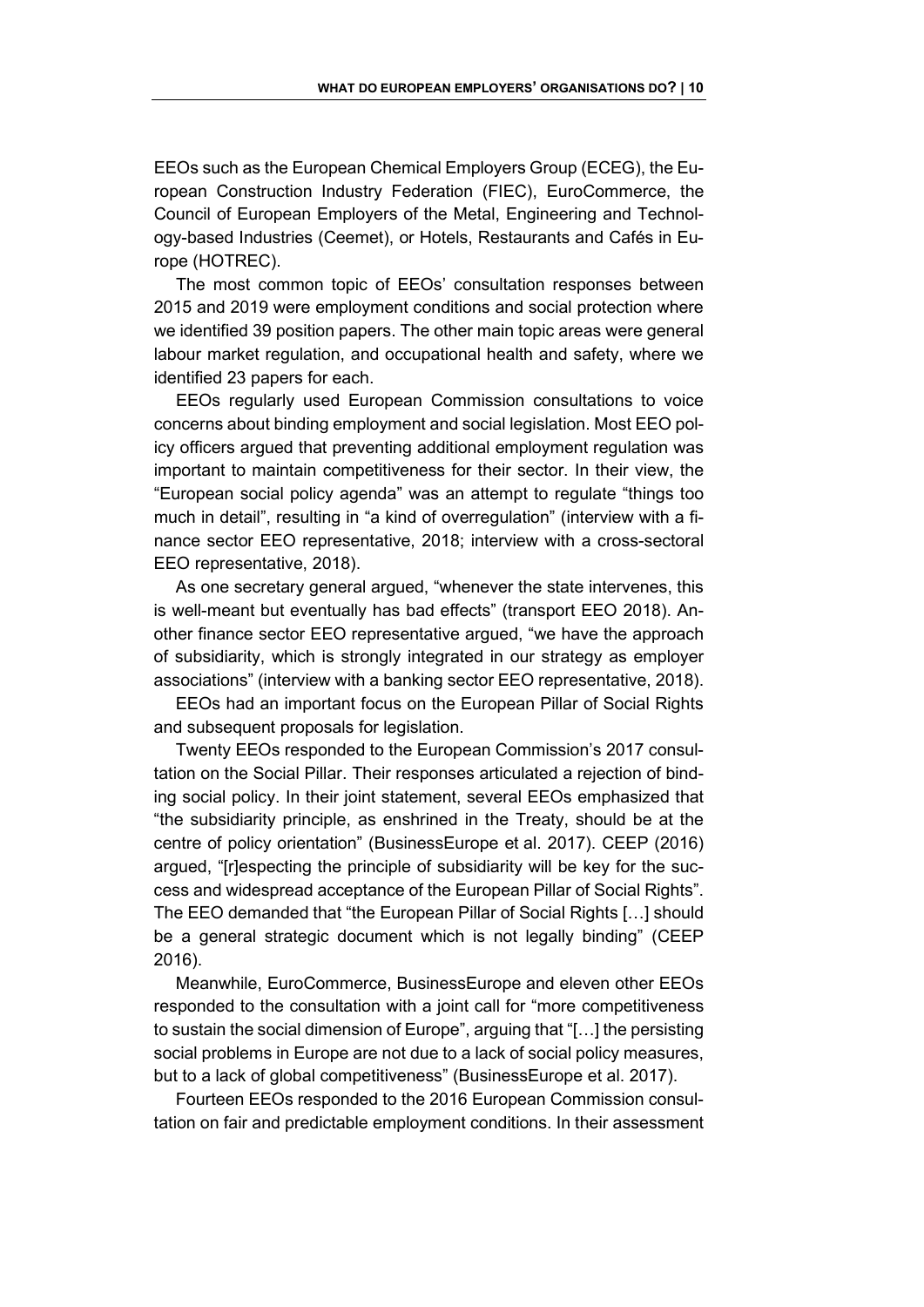of the draft Directive on Transparent and Predictable Working Conditions, BusinessEurope defended the prerogative to define which workers are employees and which are not: "BusinessEurope is against harmonisation of the definition of an employee at the EU level". Service sector EEOs emphasized sectoral needs for employment flexibility. As one EEO representative argued, "we are a service sector so, of course, we need much more flexibility, or at least we would like to preserve the current flexibility that we have to deploy workers in certain ways" (interview with a service sector EEO representative, 2018).

In response to the European Commission consultation, EuroCommerce (2018) stated that member associations "strongly defend the principle of subsidiarity" and therefore "reject […] a definition of worker at the EU level and horizontal provisions on compliance, protection from dismissal and sanctions". The European Chemical Employers Group (ECEG) similarly argued that "we do not see the necessity to make the labour market more transparent". The final European Commission Directive on Transparent and Predictable Working Conditions (2019) replaced the socalled Written Statement Directive of 1991.

Twelve EEOs submitted position papers in response to the 2017 European Commission consultation on social protection in all forms of employment. Employer responses demanded a balance between social protection and protecting the many different employment forms existing in the EU.

The BusinessEurope position paper emphasized the need for "a balance between providing access to social protection schemes and not deterring employers, workers and individuals from using diverse contract forms, becoming self-employed, transitioning between or combining different forms of work". Employers from the temporary agency work industry rejected the viability of a common pan-European understanding of terms such as work, employment, or employer.

The WEC-Europe position paper deemed it "counterproductive to establish EU level definitions on the terms worker and employment relationship as labour markets are evolving more rapidly and main concepts for regulating and organising the world of work need to be adapted to these changes". The outcome of the EU initiative on social protection in all kinds of employment was a European Council recommendation adopted in November 2019.

Ten EEOs responded to the 2015 consultation on work-life balance. The metal sector EEO, Ceemet, reminded the European Commission in their position paper that "the proposal of the Commission will inevitably lead to substantial additional costs for companies", and that "with this proposal, the Commission largely oversteps the EU's competences". The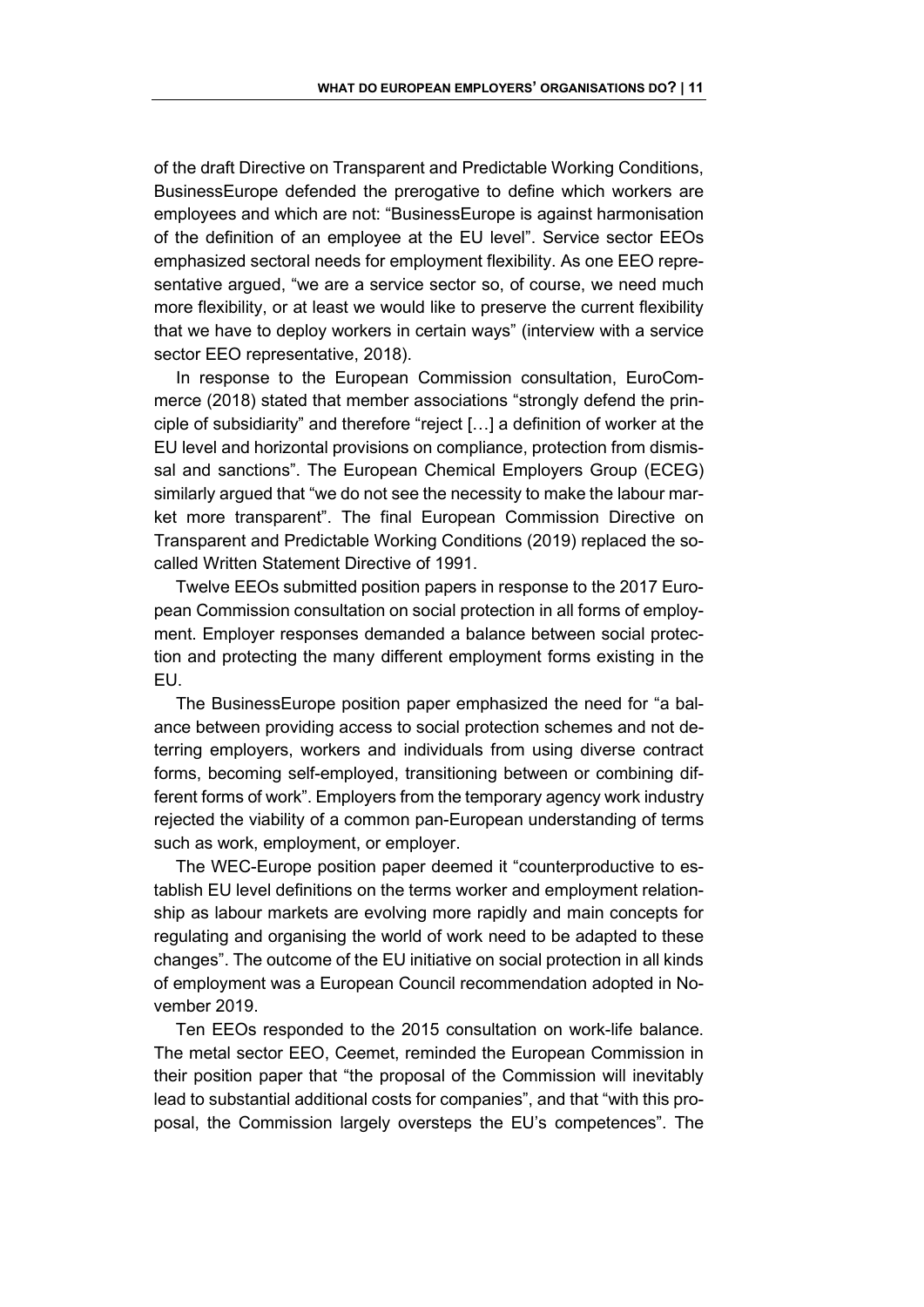Conseil des Communes et Régions d'Europe (CEMR) agreed with this opinion and suggested to delegate the regulation to the national level. The policy outcome following the consultation was the 2019 European Commission Directive on Work-Life Balance for Parents and Carers.

In the area of labour market regulation, EEOs voiced resistance to European Commission initiatives related to working time and wages. Fourteen EEOs had position papers on working time. They had responded to the consultation on a revision of the Working Time Directive in 2015 or to the sectoral initiative on transport worker's driving and resting times in 2017 – or to both. In response to the 2015 working time consultation, BusinessEurope and nine other EEOs, such as InsuranceEurope, the International Road Transport Union (IRU) and the European Banking Federation (EBF) jointly wrote an open letter to the European Commission Vice-President for the Euro and Social Dialogue, Vladimir Dombrovskis, to express their views on the existing Working Time Directive.

Employers lamented the Directive's "lack of flexibility" especially that "the non-regression clause in the directive limits the opportunity for flexibility in national transposing measures after the adoption of the directive". Employers argued against the introduction of additional legislation because "the world of work has changed considerably since the directive came into force. This creates the need for more flexibility in the organisation of working time for both employers and workers".

The 2017 EU initiative on drivers' working and resting time was part of a bundle of legislative initiatives in the transport sector: the EU Mobility Package. Most transport sector EEOs voiced resistance to regulation that prevented drivers sleeping in their cabins. In an undated position paper, the Federation of European Movers Associations (FEDEMAC) argued:

"FEDEMAC understands the need for regular rest whether it is for the wellbeing of drivers or the safety of all passengers on the road, however, the safety of the trucks and the goods carried must also be taken into account. Drivers should not be expected to rest in a hotel while their trucks and the goods they contain are further away in a non-secure location."

Only one EEO representing transport sector SMEs voiced an employer need for a level playing field in pay and working conditions across Europe. The European Road Haulers Association (UETR) argued that drivers' breaks "will have to be taken with the vehicle completely stopped, in order to permit a real recuperation of the drivers, avoiding that drivers remain inside the vehicle for up to non-stopping 20 hours".

Two tourism sector EEOs interviewed argued that, while the European Commission should address unfair wage competition in road transport, the bus tourism sector needed "some leniency" because working times were different and, in contrast to the transport sector, in bus tourism there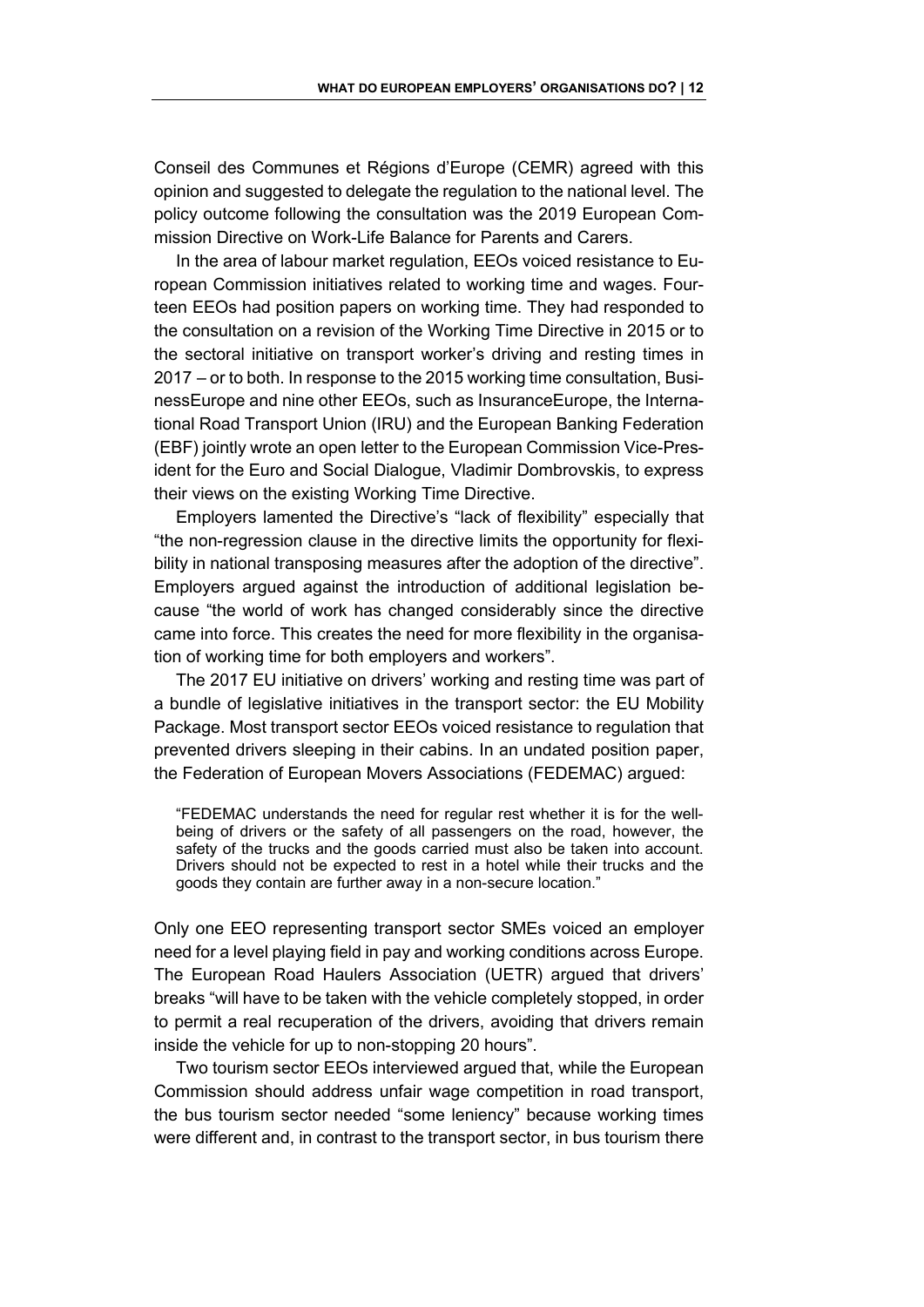was no abuse of low-wage drivers (interview with tourism sector EEO representatives, 2018).

In the context of the EU debate on drivers' working and resting times. transport sector EEOs pointed to structural conditions, market forces and poor infrastructure. Various transport sector EEOs lamented that drivers' working conditions were "a disgrace" and the fault was "with the EU and the Commission" because "they don't provide safe parking places" (interview with a transport sector EEO representative, 2018).

One recent labour market regulation initiative was the first stage consultation on the challenge of fair minimum wages in Europe in early 2020. Seventeen EEOs responded to the European Commission consultation. Employers questioned the rationale, proportionality, and policy objectives of the EU initiative on fair minimum wages. The SMEunited position paper disputed the extent of low-wage work and commented on collective bargaining coverage: "Taking into account the low level of low paid workers without collective bargaining coverage, a dedicated European initiative on minimum wage would be disproportionate".

The Ceemet position paper, speaking on behalf of metal sector employers argued that the EU treaties excluded the issue of pay from EU competences and that higher wages would lead to further relocation of production away from Europe. BusinessEurope (2020: 2) argued that "wages exist to compensate the work performed, taking into account the way in which it is done and valued, including in the market and within the enterprise", while they regarded the policy goal to ensure a minimum income as the responsibility of national governments. Similarly, EuroCommerce argued that "issues such as income and poverty are better dealt with by national governments with the competence to redistribute wealth [...] than through blunt instruments such as minimum wages".

EEOs also targeted the European Labour Authority and policy topics related to its mission. The European Labour Authority was established in 2017 as part of the European Pillar of Social Rights agenda, focussing on labour mobility and social security coordination between countries, ensuring, for example, that pension rights accrued in one country could be accessed across the EU.

Six EEOs commented on the European Commission proposal to establish the European Labour Authority. These were BusinessEurope, SMEunited, the European Construction Industry Federation (FIEC), the International Road Transport Union Permanent Delegation to the EU (IRU), the Performing Arts Employers' Associations League Europe (PEARLE) and the European Road Haulers Association (UETR). Employers generally argued that the Labour Authority should not possess regulatory or disciplinary functions. BusinessEurope voiced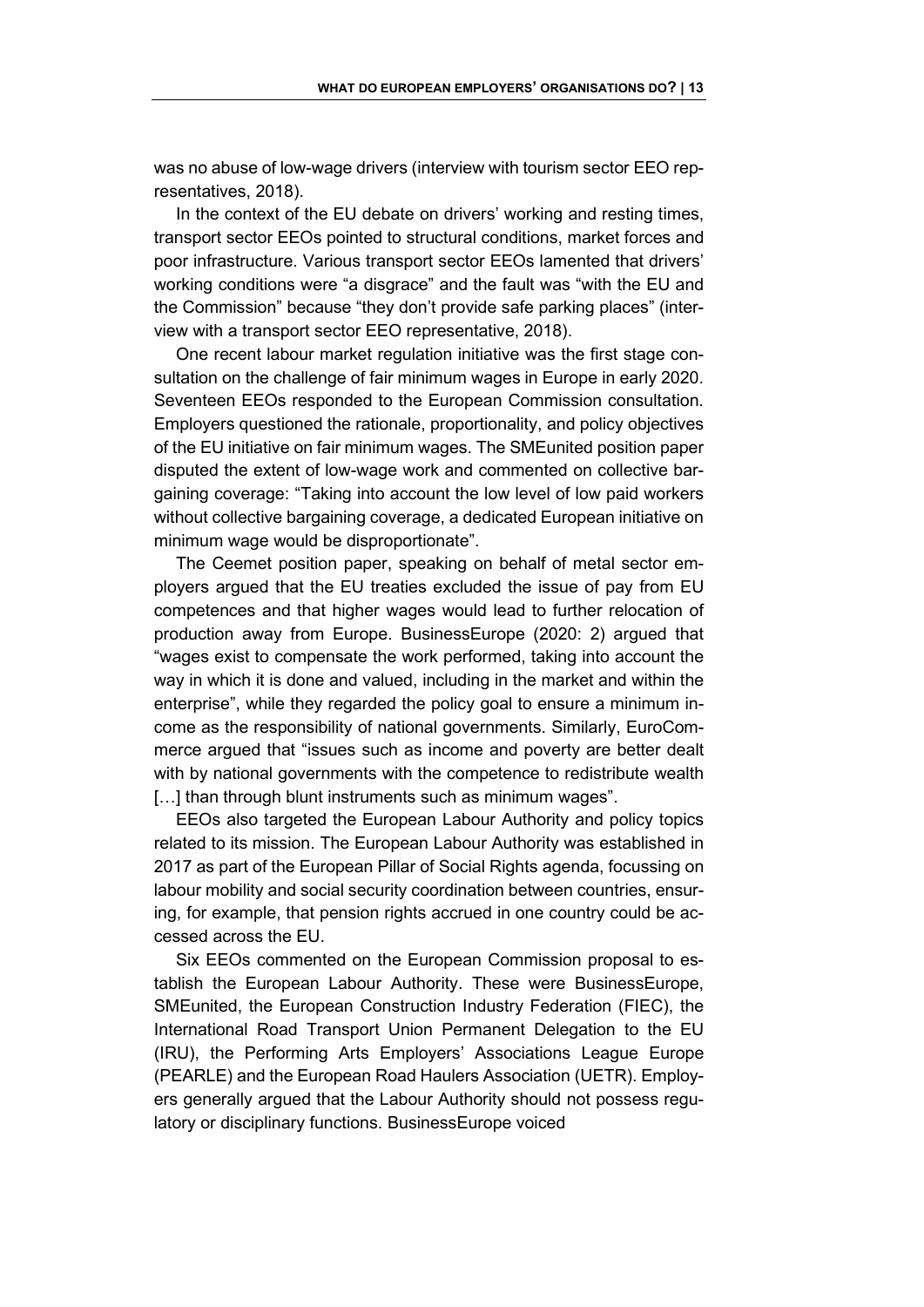"doubts that the setting up of a European Labour Authority is an efficient and cost-effective way […] to combat fraud in cross-border situations […] The Labour Authority should leave any intervention in cases of suspected violations of EU labour mobility rules or national labour legislation to national authorities and instead "focus on providing information and advice to help European companies and workers understand what rules apply to them in cross-border situations" (BusinessEurope position paper, 2018)."

Nevertheless, the European Road Haulers Association (UETR) representing road transport SMEs deviated from the general employer position, arguing that the Labour Authority "should support initiatives to seek convergence of fiscal policies and price of labour at the EU level".

In the policy area of occupational health and safety, EEOs responded for example to the 2016/17 consultation on carcinogens at work. The Industrial Minerals Association (IMA-Europe), which represents several mineral industry branches as umbrella organisation, voiced support for legislation on worker exposure to crystalline silica: "The industrial minerals industry welcomes the European Commission's proposal for a binding limit value [of exposure to crystalline silica] which aims at protecting workers, defining a clear 'level playing field' across the EU".

Ceramic industry employers represented by Cerame-Unie, and the high-temperature wool insulation industry represented by ECFIA, voiced concerns as to changes in the regulation of refractory ceramic fibres (RCF). The ECFIA position paper argued that "during over 60 years of industrial use of RCF products, there have been no reports of occupational health effects in workers exposed to RCF dust".

EEOs regularly argued that the regulation of health and safety should be left to companies, suggesting that "we have to protect the employees, as employers, from the […] products they use in the workplace. Otherwise, they leave the sector, and we will not have healthy employees anymore" (interview with a service sector EEO representative, 2019).

A small group of five interviewed EEO representatives actively lobbied for a harmonization of employment and working conditions across Europe. These EEOs represented sectors characterized by a predominance of SMEs, low wage levels, labour shortage, and competitive pressures from self-employment and undeclared work. To deal with these sectoral challenges, they saw a need for higher wages or better working conditions in their respective sector. The Union Internationale des Entrepreneurs de Peinture (UNIEP), representing painting contractors, called in a 2018 position paper for "increased competitiveness in Europe as a result of harmonized national employment standards and uniform/common rules".

The European Road Haulers Association (UETR), in a 2017 position paper, called for EU regulation to prevent driver fatigue. The position paper named "reducing drivers' fatigue and ensuring road safety" as "two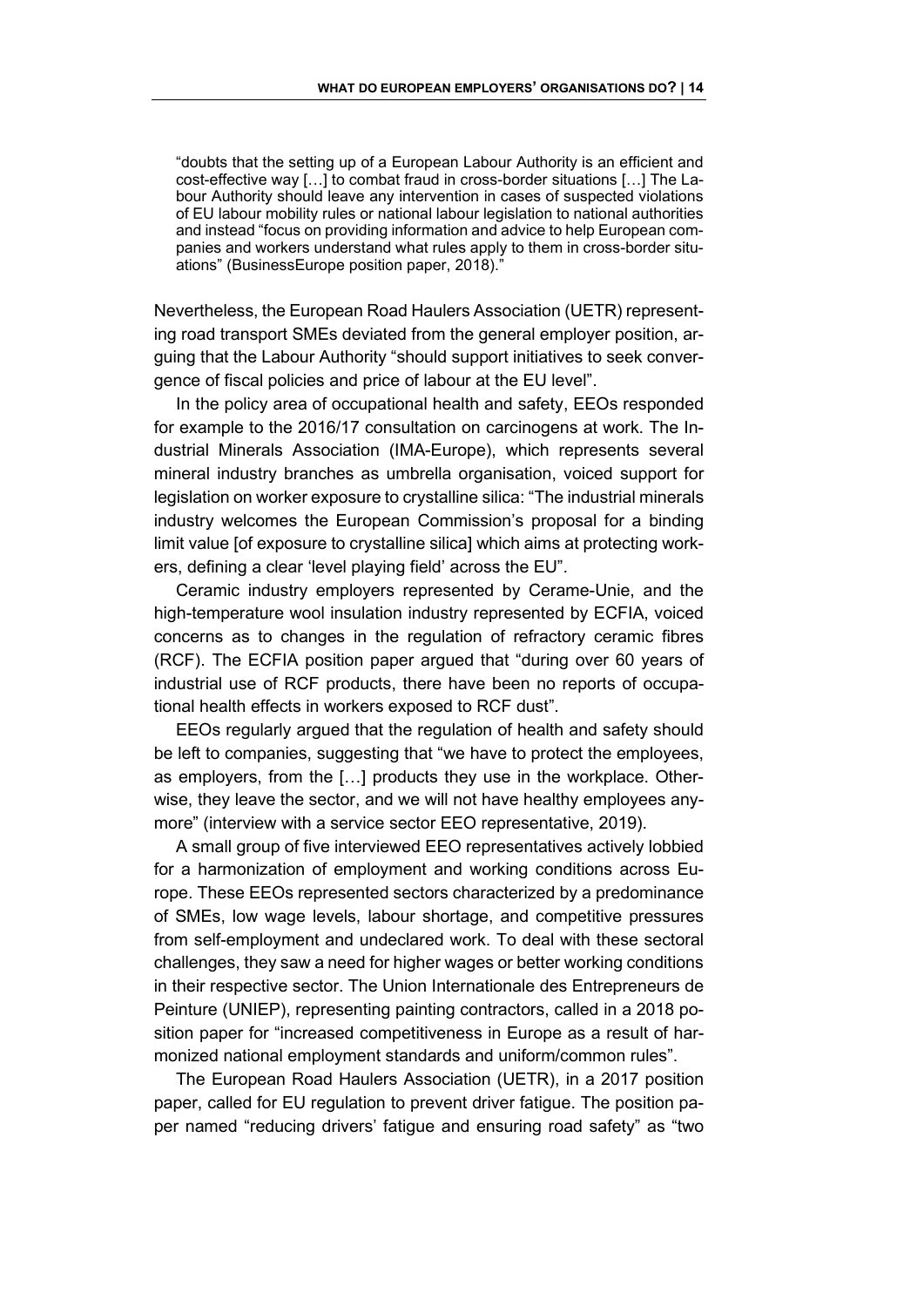core principles UETR believes in". While most transport sector EEOs and manufacturing EEOs viewed automation as a possible solution to labour shortages, some also acknowledged that "eventually the prices and wages will have to go up in order to attract people" because "this is a hard job, unfortunately, and not very well paid" (interview with a transport EEO representative, 2018).

The policy officer of one commerce sector EEO reflected on possible tensions between employers' positions on employment and social policies, and their market integration agenda on the European level: "As business representatives, we ask normally for harmonisation of [market] rules across the EU – but then for social issues, social protection, it should remain at national level. It's a bit contradictory" (interview with a service sector EEO representative, 2019).

#### <span id="page-14-0"></span>**2.2 Meetings with European Commission departments and staff**

Forty-two EEOs had direct meetings with high-level European Commission staff in DG Employment between 2015 and 2019 (30.9 %). Meeting dates, participants and main topics addressed (see Graph 1) were available from European Commission websites and, since September 2019, also from the European transparency register. EEOs used high-level meetings to express their views on draft pieces of legislation and raise general or sectoral employer concerns.

DG Employment meetings complemented other lobbying activities. One EEO representative explained that in some cases they met with DG Employment staff "so we can give input directly to the Commission", while on other occasions "we go via BusinessEurope or through the national employer representatives" (interview with a manufacturing sector EEO representative, 2018).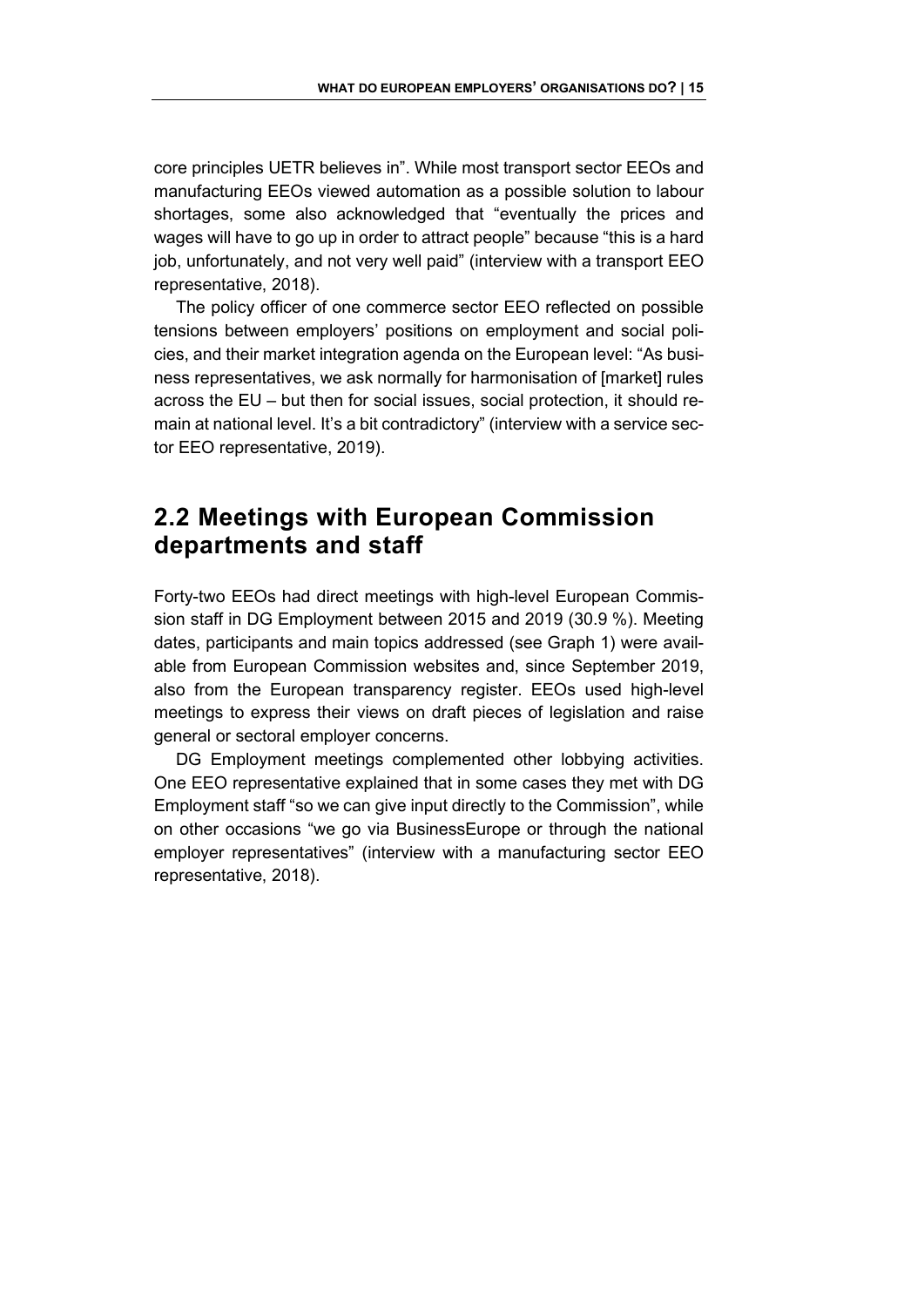

#### <span id="page-15-0"></span>*Graph 1: Main topics of EEO and DG Employment meetings (2015–2020)*

The most frequent topic areas appearing in meeting records were employment conditions and social protection, as well as general labour market regulation. Fifteen EEOs met with DG Employment staff to address employment conditions and social protection, including the European Pillar of Social Rights and employment transparency. The European Cement Association (CEMBUREAU), for example, met with DG Employment in early 2015 to discuss "employment and labour law issues". In addition, in early 2015, the European Road Haulers Association (UETR) met with high-ranking DG Employment staff to discuss "labour conditions in the transport sector".

Thirteen EEOs had met with DG Employment staff to address topics related to general labour market regulation. The Council of European Employers of the Metal, Engineering and Technology-based Industries (Ceemet) met with DG Employment several times between 2015 and 2019 to discuss labour mobility. The Branded Food and Beverage Service Chains Association (ServingEurope), representing fast food employers, met with DG Employment in 2016 to discuss jobs and growth. Ten EEOs met with DG Employment to address issues related to training or skills, for example, the European Round Table for Industry ERT, formerly European Round Table of Industrialists, and the European Metal Union.

Nine EEOs had meetings to discuss social dialogue. These EEOs represented mainly civil aviation sectors, SME employers and service industries. EEOs such as the Civil Air Navigation Services Organisation (CANSO), Airports Council International – European Region (ACI Europe) or the Airport Services Association (ASA). The discussions both with DG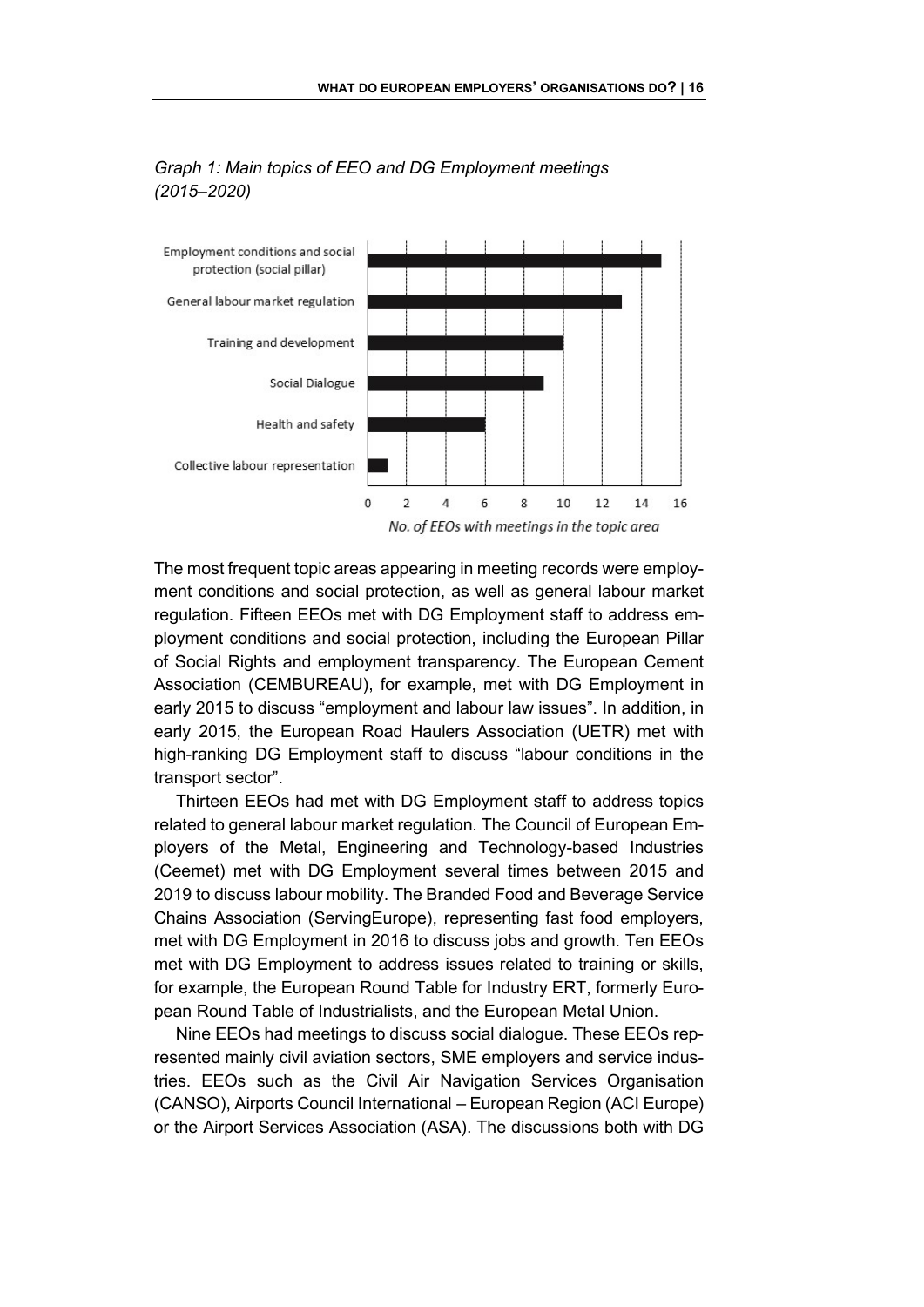Employment and DG Transport reflected the break-down of social dialogue and labour conflicts in the air traffic control sector.

EEOs generally did not name collective labour representation as a topic for their meetings with DG Employment, according to European transparency register meetings records. Only one EEO registered collective labour representation topic – strikes – as a topic of DG Employment meetings. Airlines for Europe (A4E) met several times with DG Employment and DG GROW between 2015 and 2019 to discuss the economic impact of air-traffic-controller strikes on EU growth and jobs.

Six EEOs met with DG Employment to discuss occupational health and safety. Manufacturing and chemical sector employers, for example, used DG Employment meetings to raise employer concerns about expanding European regulation over hazardous substances at work.

The transparency register named "occupational safety and health" as the topic of a 2016 meeting between high-level DG Employment staff and the European Chemical Industry Council (CEFIC). One EEO representative stated that they "contacted DG Employment on the topic of worker exposure to carcinogens [because] it is a very big topic [for us], and I think we have also some best practices that we are promoting within our industry" (interview with a manufacturing sector EEO representative, 2018).

#### <span id="page-16-0"></span>**2.3 European Commission expert groups**

Twenty-four EEOs (17.6 %) participated in European Commission expert groups related to employment topics (see Graph 2). The most active EEOs were the general cross-sectoral organisations BusinessEurope, SMEunited and CEEP. BusinessEurope participated in twelve high-level expert groups in the employment, work, and social protection policy areas, while CEEP participated in seven, and SMEunited in five.

The number of relevant expert groups decreased between 2018 and 2020, partly as the expert group on the European Labour Authority, created in 2019, replaced several European Commission expert groups, which dealt with the free movement of workers, social security coordination, posting of workers and undeclared work (EU Regulation 2019/1149). Also, a new expert group "The European Commission Expert Group on implementing Directive (EU) 2019/1152 on transparent and predictable working conditions in the EU" started its work in October 2019 and included BusinessEurope, CEEP and SMEunited.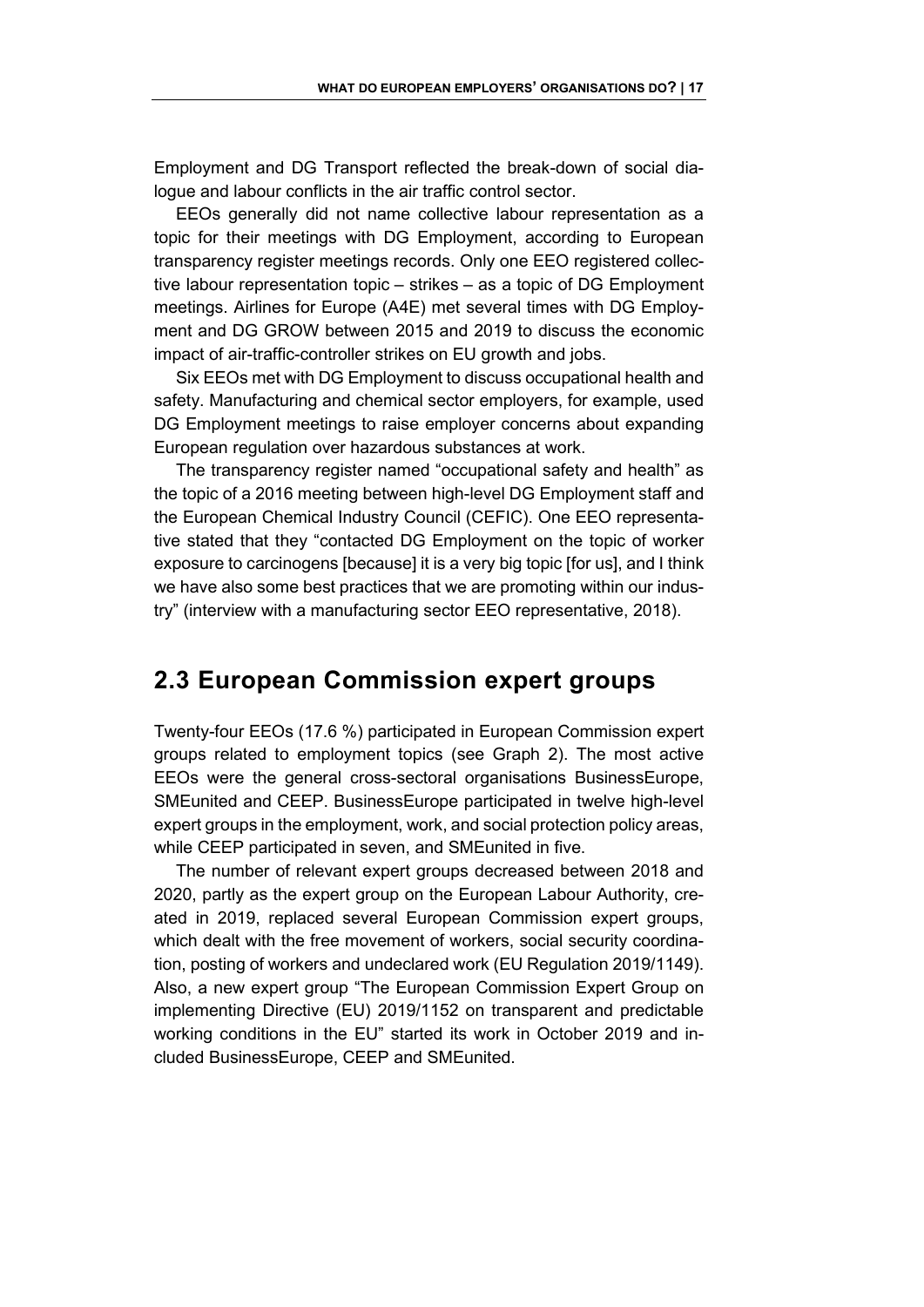

<span id="page-17-1"></span>*Graph 2: Number of EEOs participating in European Commission expert groups by topic areas (2015–2019)*

Eleven EEOs participated in European Commission expert groups in the topic area of general labour market regulation. The European Barge Union and the European Skippers Organisation (ESO), for example, participated in an expert group focusing on social issues in inland navigation. Eight EEOs participated in expert groups in the topic area of occupational health and safety, amongst them the European Cement Association (CEMBUREAU) and the Industrial Minerals Association – Europe (IMA – Europe).

Seven EEOs participated in expert groups in the topic area of employment conditions and social protection. The European Agri-Cooperatives (COGECA) participated in expert groups on posting of workers and on undeclared work. Six EEOs participated in expert groups in the topic area of training and professional development. For example, the Pharmaceutical Group of the EU (PGEU) and the European Hospital and Healthcare Federation (HOPE) participated in the European workforce for health expert group.

## <span id="page-17-0"></span>**2.4 European Parliament**

We found less evidence for EEOs lobbying the European Parliament compared to representation vis-a-vis the European Commission. Eighteen EEOs (13.2 %) participated in events or hearings at the European Parliament on topics related to work or employment. Only seven EEOs (5.1 %) presented their views during hearings of the European Parliament's Em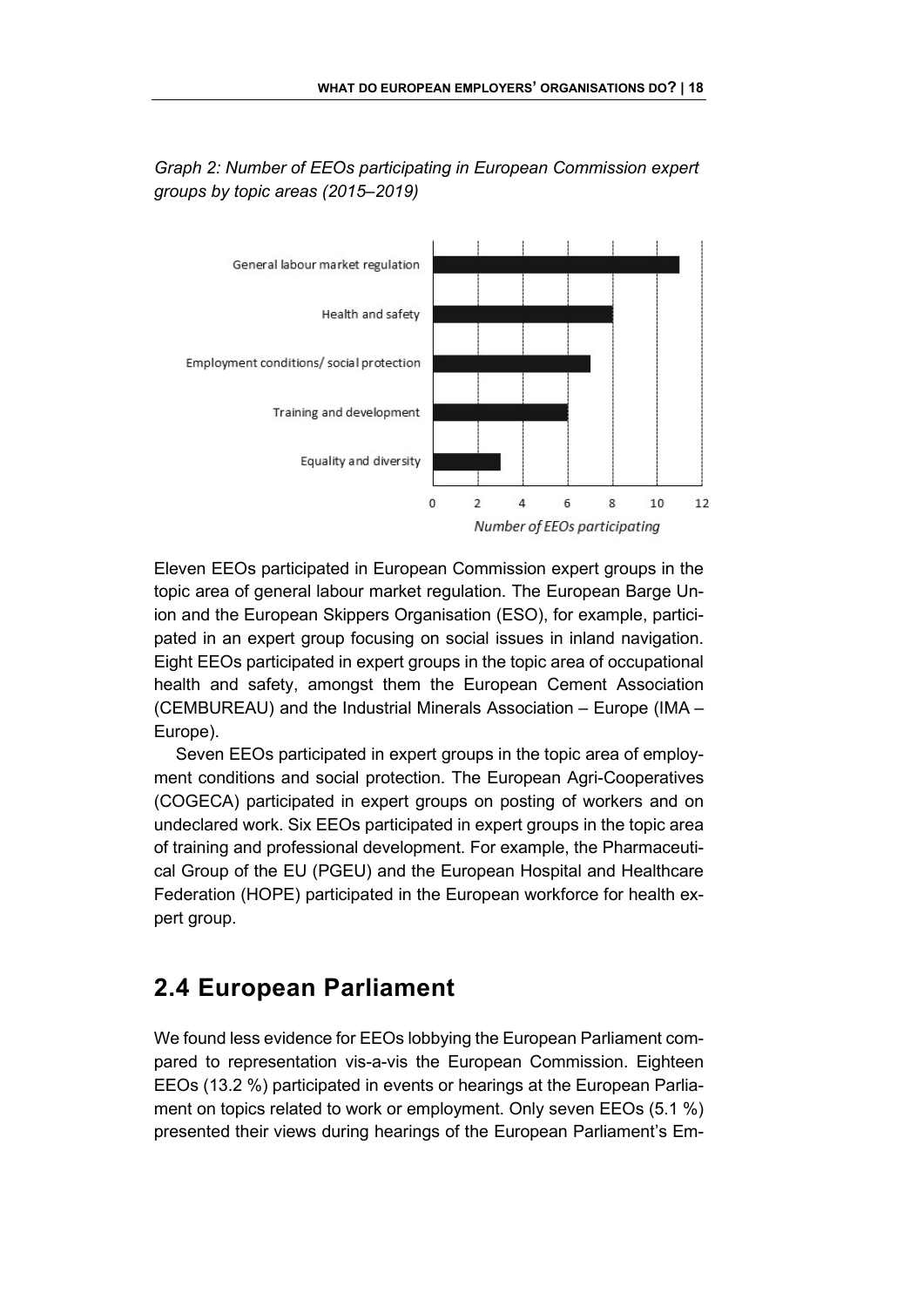ployment and Social Affairs Committee between 2015 and 2018, including BusinessEurope, the Council of European Employers of the Metal, Engineering and Technology-based Industries (Ceemet), and the European Road Haulers Association (UETR).

However, EEO representatives also mentioned informal meetings with Members of the European Parliament. As one policy officer explained: "We also meet bilaterally with members of the Employment Committee to give them our views on certain dossiers. I was in the European Parliament just earlier this afternoon actually. I met with an MEP on a specific file to tell them what we think" (interview with a cross-sectoral EEO representative, 2018).

Of the various industry forums and intergroups in the European Parliament, only a few, such as the European Forum for Manufacturing focussed explicitly on topics within work and employment relations. The forum organised three dinner debates, one each on posting of workers (2013), European social dialogue (2015) and the European Pillar of Social Rights (2016). Participants included European social partners such as BusinessEurope or WEC-Europe (representing temporary agency work), but also other EEOs such as the European Small Business Alliance or CEFIC (chemical industry).

One EEO from the road transport sector organised a dinner debate in the European Parliament during the time of research. The EEO used the event to present employer perspectives on the EU mobility package, especially driver working conditions and working time, to over one hundred participants, including Members of the European Parliament. As a policy officer recounted, "We brought three drivers with us into the Parliament so they could talk about their experiences on the road and what they wanted. The drivers were employees of our companies and the companies encouraged them to participate" (interview with a transport sector EEO representative, 2018).

The organising EEO did not collaborate with trade unions arguing that "unions do not always represent their members' point of view very well" (interview with a transport sector EEO representative, 2018). This EEO was not a recognized social partner organisation and did not participate in a sectoral social dialogue committee.

#### <span id="page-18-0"></span>**2.5 Coordination between EEOs**

Between 2018 and 2020, EEOs increased their efforts to coordinate lobbying activities. Some EEOs interviewed mentioned the BusinessEurope's European Employers Network as an important forum for coordina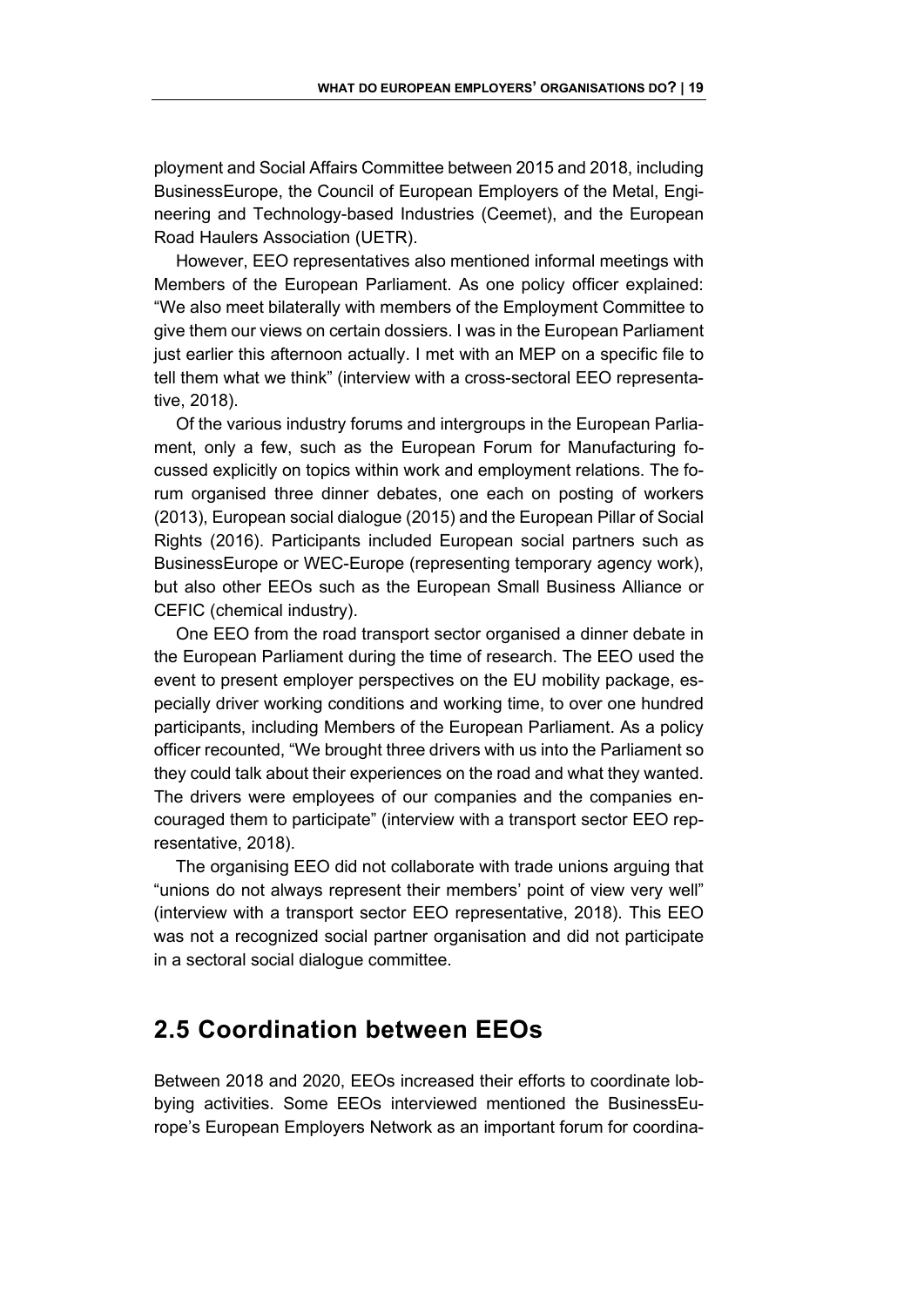tion (Eurofound 2018: 16). Other EEOs insisted that "the employer network for SMEs is SMEunited" (interview with a manufacturing sector EEO representative, 2019). The sectoral members of SMEunited worked towards joint industry position papers in various sectoral forums. In the case of SMEunited, this also had marginal effects on formal integration, as several new sectoral EEOs had joined the organisation since 2017.

Both the resources invested in the BusinessEurope employer network and the number of SMEunited sectoral members increased between 2018 and 2020. One EEO representative stated: "I saw, really, during the last year, a multiplication of contacts with sectoral organisations. […] They come to us when, first of all, they are mature enough to see, really, the need to step up their activities, and when they have enough resources to do that" (interview with a cross-sectoral EEO representative, 2018).

Other EEOs were part of semi-formal alliances, such as the European Business Services Alliance (five EEOs) or the "Safe Silica" industry network on respirable silica in the workplace (seven EEOs). The public sector organisation European Centre of Employers and Enterprises providing Public Services (CEEP) provided an informal forum for public services employers, in which both CEEP members and other EEOs participated.

#### <span id="page-19-0"></span>**2.6 Headquarter location, lobbying budget, and number of registered lobbyists**

Brussels hosts the most important EU institutions such as the European Commission and European Parliament (the latter in conjunction with Strasbourg). Given the key employer focus on influencing EU institutions, the majority of EEOs had their main office or headquarters in Brussels (105 EEOs, 77.2 %) and even more (118 organisations, 86.8 %) had at least one office in Brussels. Other office locations were in Switzerland (seven EEOs), in the UK (six EEOs), in France (five EEOs), and in the Netherlands (four EEOs).

All but four EEOs stated annual lobbying expenses in the European transparency register, covering the cost of political representation vis-avis EU institutions. Their lobbying budgets ranged from five thousand Euros at the European Association of Employers' Organisations in Hairdressing (Coiffure EU) to over twelve million Euros at the European Chemical Industry Council (CEFIC).

Ninety-seven EEOs (71.3 %) had accredited at least one member of staff for access to the European Commission or the European Parliament. The average number of EEO registered lobbyists was three, but some EEOs had registered more than one dozen lobbyists, for example CEFIC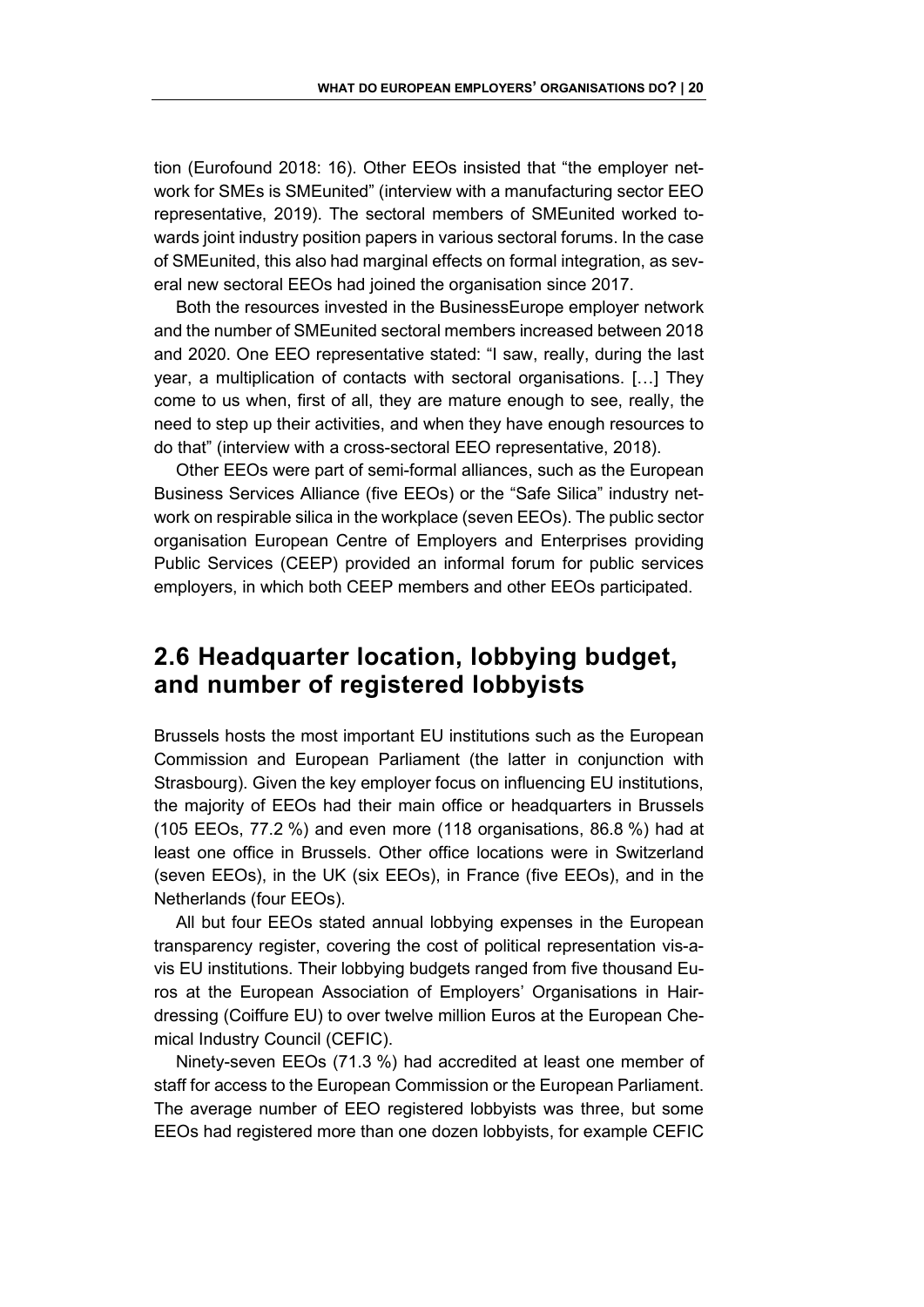(33 lobbyists), BusinessEurope (26 lobbyists), InsuranceEurope (24 lobbyists) or EuroCommerce (15 lobbyists).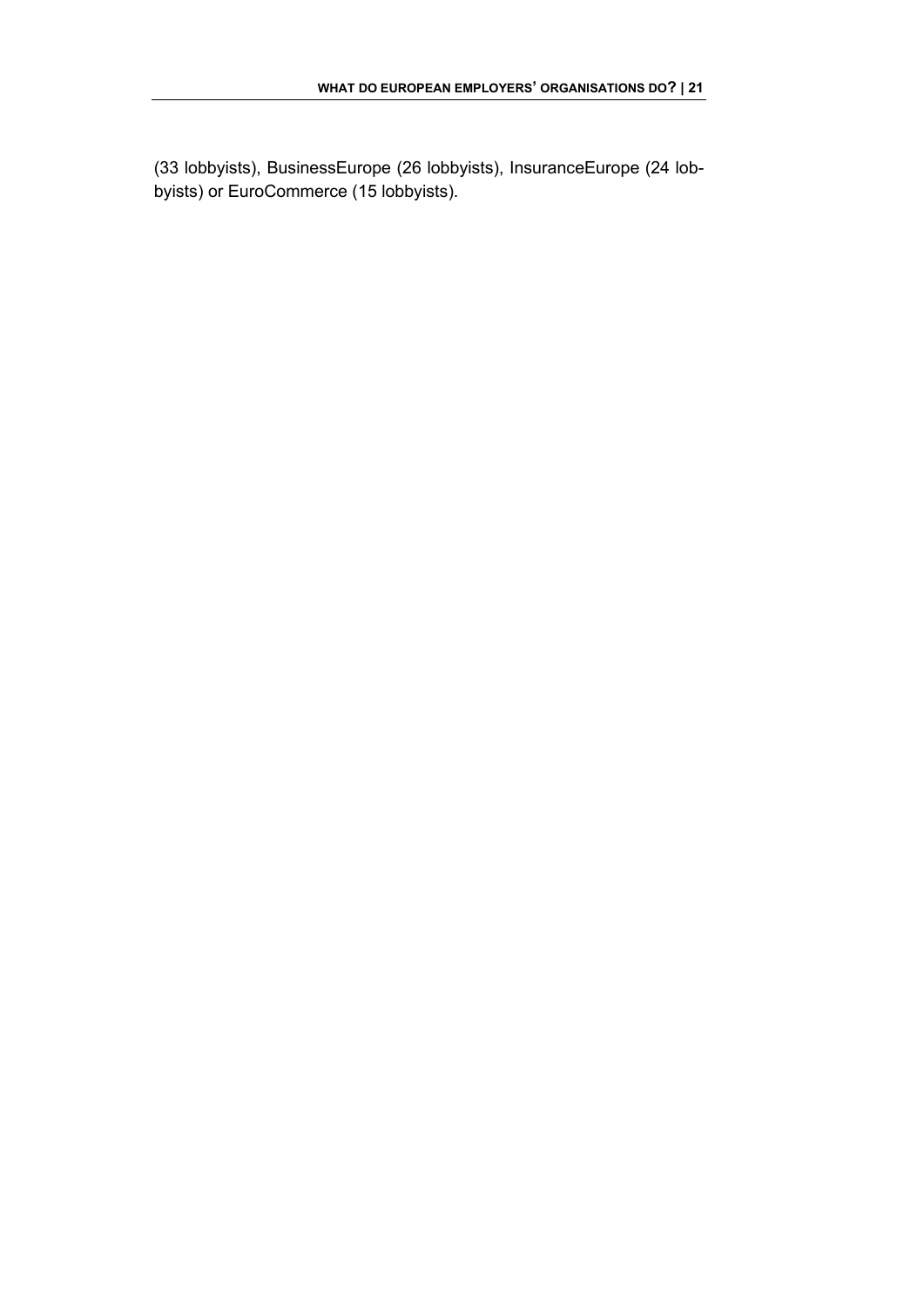# <span id="page-21-0"></span>**3 Reluctant Social Partner**

Seventy EEOs are registered with the European Commission as social partner organisations and they, and other EEOs including those who have participated in sectoral social dialogue without official recognition as social partner organisations, engage with labour unions in a variety of ways. Social partner EEOs possess consultation rights with the Commission (as discussed above), receive funding for meetings and joint projects with unions and can negotiate binding collective agreements, which the EU Commission can transpose into European law.

However, EEOs have mostly stalled the negotiations of such binding regulation with labour unions, which is why we describe EEOs as a "reluctant social partner". In the following we discuss the channels through which EEOs engage with labour unions, i.e., cross-sectoral social dialogue (3.1), sectoral social dialogue committees (3.2), sector skills councils and the European alliance for apprenticeships (3.3), EU-funded projects (3.4) and EU Agencies (3.5).

#### <span id="page-21-1"></span>**3.1 Cross-sectoral social dialogue**

BusinessEurope, CEEP and SMEunited stood out as recognized crosssectoral social partner organisations. Together with the European Trade Union Confederation (ETUC), these cross-sectoral social partner EEOs hold the right to be consulted before the start of a legislative process on social policy. A fourth cross-sectoral EEO, the Association of European Chambers of Commerce and Industry (EUROCHAMBRES), enjoyed the same consultation rights as the other organisations, but unlike the other cross-sectoral social partner organisations was not involved in EU-level social dialogue with labour.

To fully understand contemporary EEO activities in this area, it is helpful to consider the background of European cross-sectoral social partner negotiations during the 1990s (Falkner 2003). EEOs and European labour union federations negotiated three binding social partner agreements, which were subsequently transposed into EU Directives. These were the Parental Leave Directive in 1996, Part-time Work Directive in 1997 and the Fixed-Term Work Directive in 1999. European labour union federations and EEOs had different rationales to engage in European level joint negotiations.

European labour unions agreed to some concessions in the negotiation with EEOs, with the intention to permanently establish joint regulation of work and employment at the European level. In our interviews EEO repre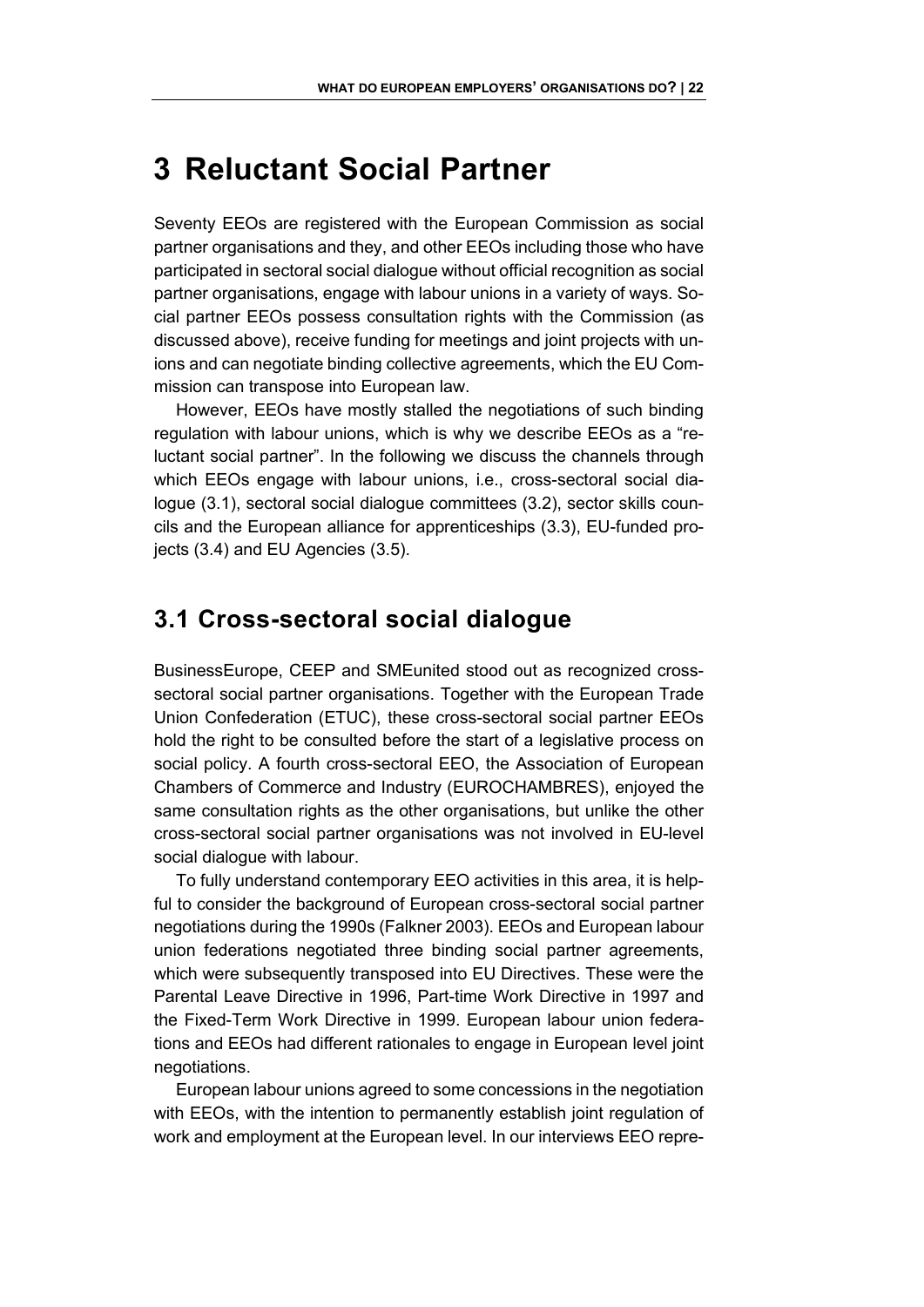sentatives pointed to a connection between the creation of European single markets and a proposed social dimension in Europe.

Key politicians were concerned that the liberalization and increased competition within EU markets would trigger restructuring and displacements in labour markets and the EU politicians suggested to counter or cushion these through the introduction of a social dimension to European integration. An EEO policy officer summarized the political pressures and trade-offs employers faced (interview with a BusinessEurope member federation representative, 2020):

"Politically speaking, we knew we were not going to get the single market unless we created a social dimension and we'd better be involved in creating the social dimension so that we can have the best possible rules coming out of that instead of leaving it to civil servants who are far away from the labour market to draw up these [issues]. […] We reached our target with this. We got some good agreements. For five to 10 years after this Maastricht Treaty it worked very well."

Following the heyday of cross-sectoral dialogue and the negotiation of social partner agreements transposed into law, EEOs changed course in the new millennium and focussed on stalling new legislative initiatives. As one EEO policy officer explained, "the principal reason why our members participate in EU social dialogue is to prevent legislation" (interview with a cross-sectoral EEO representative, 2019). An exception was the revision of Parental Leave Directive in 2009 through social partner negotiations; since then, EEOs and European labour union federations have not negotiated legally binding cross-sectoral agreements and focussed on non-binding joint declarations and programmatic statements (Clauwaert 2011).

Cross-sectoral social partners reached six voluntary framework agreements, termed "autonomous" agreements in Brussels speech, between 2002 and 2020. These framework agreements addressed the issues of telework (2002), work-related stress (2004), harassment and violence at work (2007), inclusive labour markets (2010), active aging (2017) and digitalisation (2020).

Recently the ETUC suggested negotiations on a new parental leave agreement, an offer rejected by employers (interview with a cross-sectoral EEO representative, 2020). Following deadlock between the social partners, the European Commission acted independently and introduced the Directive on Work-Life Balance for Parents and Carers in 2019, replacing the Parental Leave Directive.

EEOs opposed such legislation and when the European Commission drafted another Directive on Transparent and Predictable Working Conditions, employers suggested to the union that they should instead jointly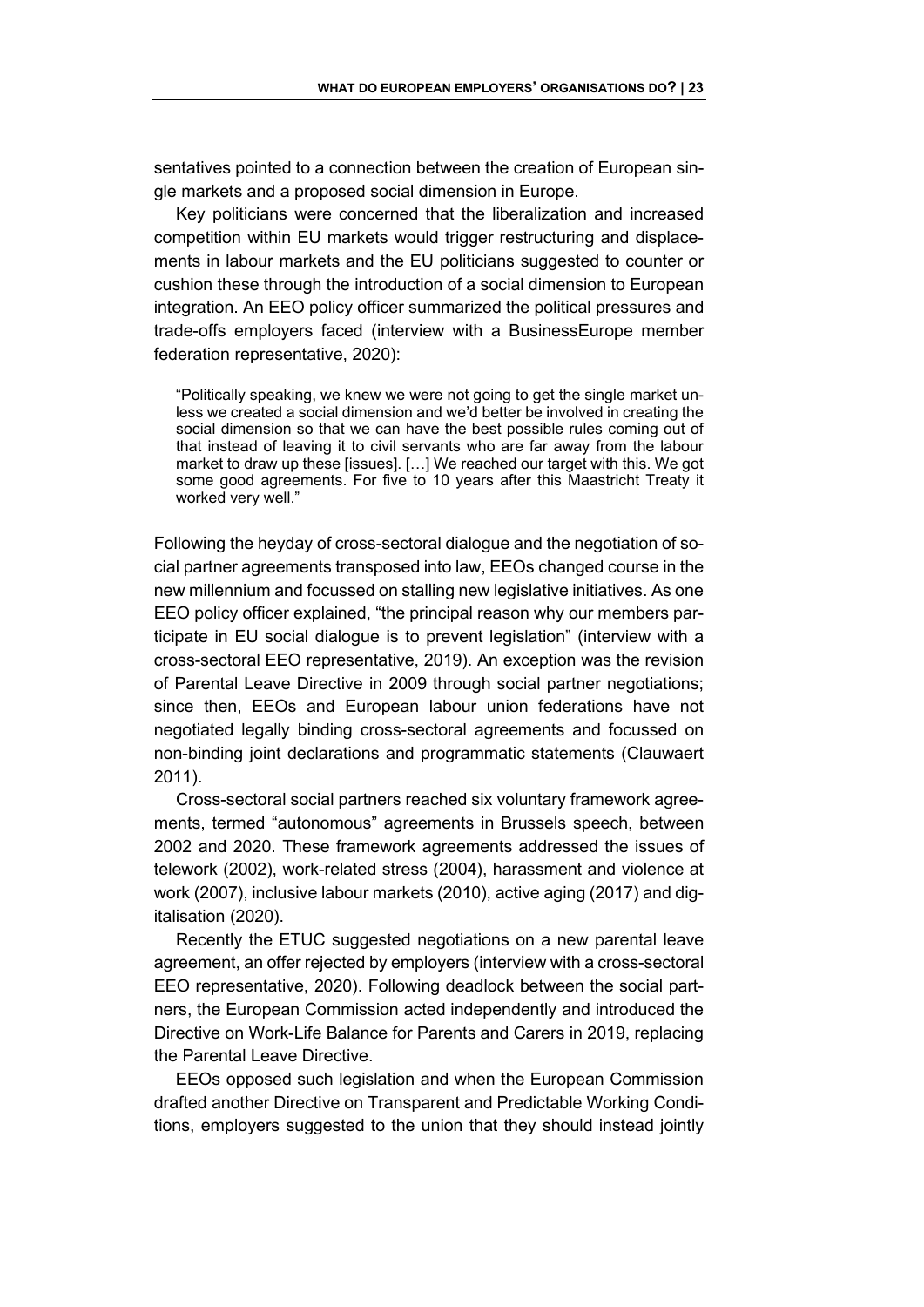negotiate a Directive, a suggestion rejected by the ETUC (interview with a cross-sectoral EEO representative, 2020). In most cases employers saw no need to initiate the "bargaining track" with labour, but "it's a strategic consideration, assessing whether we are better off going with the social dialogue group or the lobbying route" (interview with a cross-sectoral EEO representative, 2020).

The European Commission initiated a "new push for social dialogue" in 2015, attempting to strengthen the role of the social partners. EEOs mainly opposed this initiative as indicated by their position papers. They emphasized the need for economic competitiveness and rejected new social and employment regulation. BusinessEurope called for European social dialogue to develop into a "reform partnership" and for trade unions to "acknowledge that European companies face severe global competition, and improved competitiveness alone will allow us to keep Europe's social model functioning".

Employers criticized the new push for social dialogue as not helpful in reducing obstacles to job creation: "Nostalgia of the 1990s does not help. We need to address the current challenges" (BusinessEurope Press Release on social dialogue, 2015). Public services employers from different sectors emphasized their commitment "to developing a more Social Dialogue friendly Europe" through "capacity-building", which however was supposed to take place nationally (Public Services Employers' Forum 2015).

Meanwhile, the manufacturing organisation Ceemet argued that social dialogue should focus on economic competitiveness: "As an employer organisation and social partner, we welcome the strengthened involvement of sectoral social partners in areas where we can make a positive difference and that are of relevance to the industry as long as […] the European Commission does not use social dialogue as a tool for social policy making" (Ceemet position paper, 2015).

#### <span id="page-23-0"></span>**3.2 Sectoral social dialogue committees**

Over half of all EEOs engaged with labour unions in sectoral social dialogue committees. This group included nine EEOs who participated in a sectoral social dialogue without official recognition as European social partner organisations. Three of these were co-signatories of various social partner texts in their respective social dialogue committees. These were the European Chemical Industry Council (CEFIC, chemical sector), the Union of European Football Associations (UEFA, professional football) and the European agri-cooperatives (COGECA, sea fisheries). Another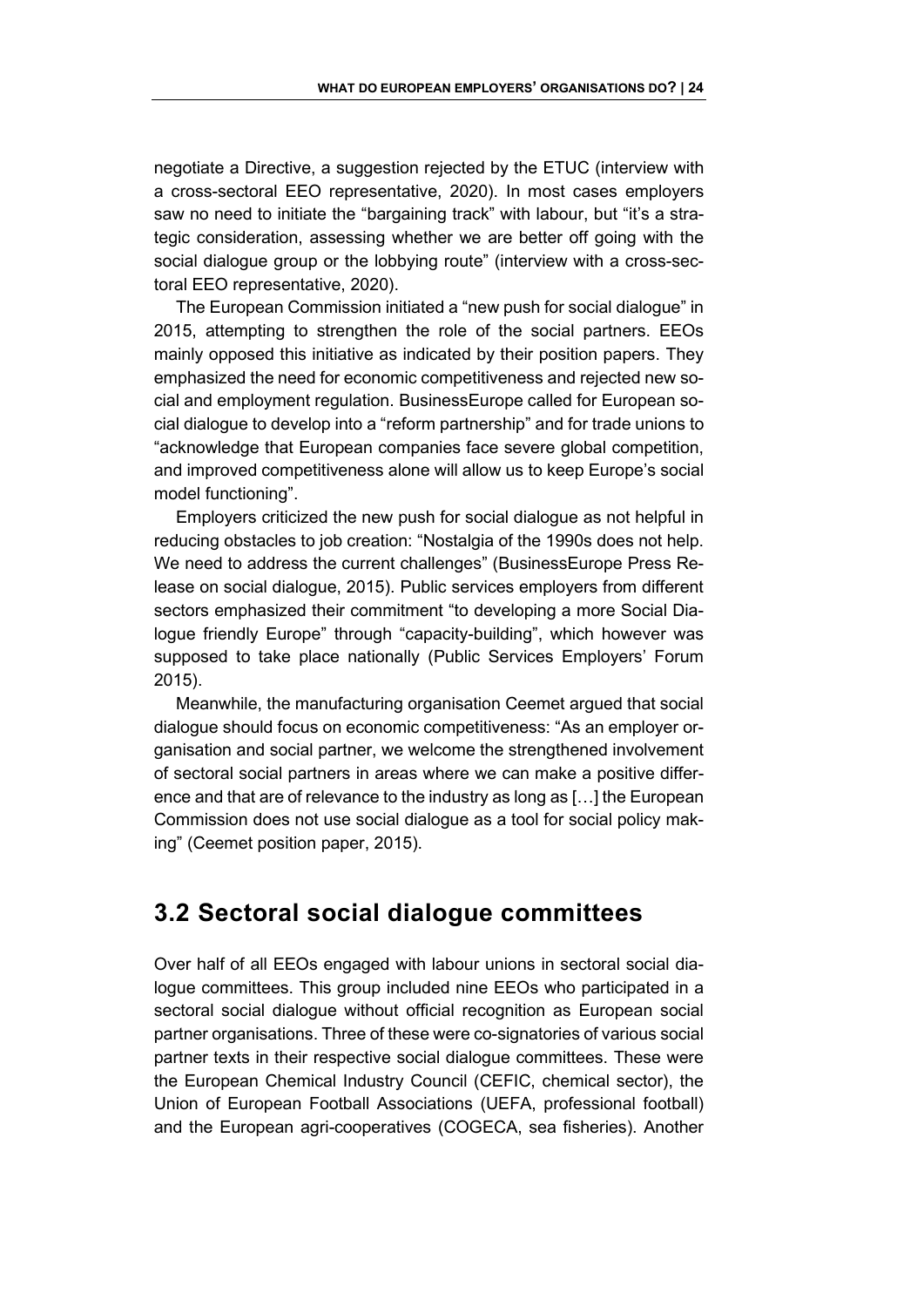three EEOs enjoyed semi-formal participation in their respective social dialogue committees without the right to vote or to sign agreements.

These were the European Builders Confederation (EBC, construction sector), the European Demolition Association (EDA, construction sector) and Direct Selling Europe (DSE, commerce sector) (interview with a construction sector EEO representative, 2018; interview with a commerce sector EEO representative, 2019). DSE was an affiliated member of EuroCommerce and pursued advocacy work in relation to DSE companies' extensive use of self-employed workers (interview with a service sector EEO representative, 2019).

Another three EEOs undertook a pilot project to test a European sectoral social dialogue committee for the outdoor, sport clubs and fitness sector at the time of research. These were the European Confederation of Outdoor Employers (EC-OE), the European Association of Sport Employers (EASE) and the fitness sector organisation EuropeActive.

Employers used sectoral social dialogue committees to discuss employment and work matters in their sectors and to explore joint interests that existed in some areas such as health and safety and training and skill development, but EEOs mostly opposed negotiating joint regulation with unions or unilateral sectoral regulation by the European Commission. Most social partner EEOs signed non-binding joint statements, declarations, or letters to the European Commission together with unions (69EEOs, 44.8 % of the population).

One policy officer positively valued the effect social dialogue had on union mentality, stating that "European social dialogue is not designed specially to prevent European legislation, but we think that this dialogue can also strengthen the consciousness inside unions that European legislation is not always the best way to deal with things" (interview with a service sector EEO representative, 2018). As another policy officer explained that one European trade union "is very pragmatic … they recognise that it's good to have legislation, but jobs should continue as well" (interview with a manufacturing sector EEO representative, 2018).

Joint-interest topics such as health and safety and life-long learning dominated in sectoral social dialogue committees. In the words of one policy officer "it is important for us to clarify that social affairs means jobs and skills" (service sector EEO 2018). One policy officer explained: "On employment legislation, we contact DG Employment on our own [without consulting unions], which is totally fine because those are not things of the social dialogue agenda" (interview with a service sector EEO representative, 2018).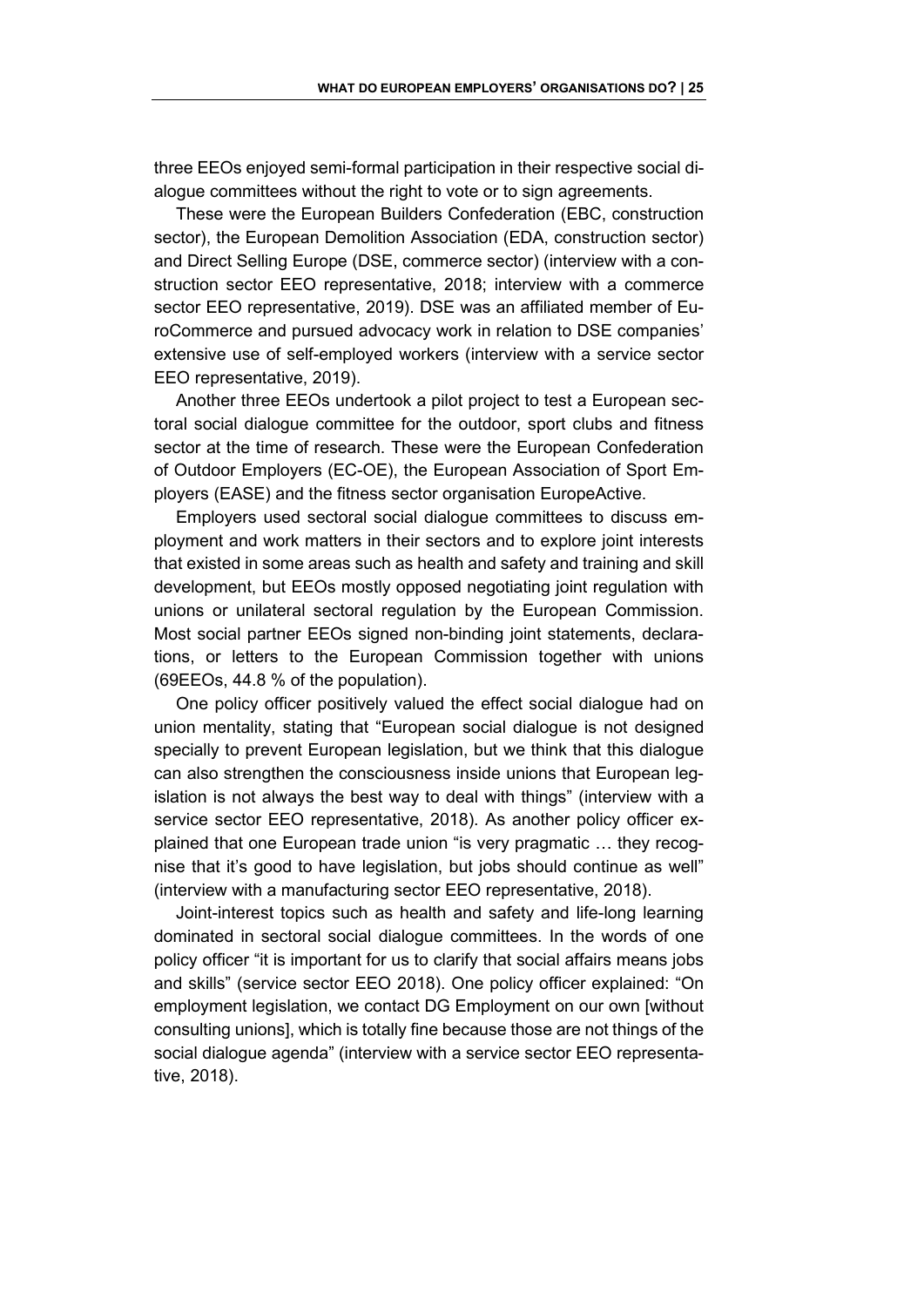In a similar vein, EEOs attempted to contain the European Pillar of Social Rights initiative, seeking to exclude its topics from sectoral social dialogue committees, as the following quote exemplifies:

"The proposal for a […] European social pillar, well, all these topics were not really discussed in our European social dialogue committee, because I think that the position between the industry and the labour unions, the two parts are quite far, one from the other" (interview with a manufacturing sector EEO representative, 2018).

Nine EEOs used sectoral social dialogue as an instrument for co-regulation together with unions. Of the over forty European sectoral social dialogue committees installed since the early 2000s, only six signed legally binding agreements (see also Degryse 2015; Tricart 2019; Turnbull 2010; Harvey and Turnbull 2015). Five of these were highly internationalized sectors: maritime transport, civil aviation, railways, inland waterways and fisheries. In these sectoral committees, employers and trade unions used agreements for a sectoral regulation of working time provisions, or to transpose global regulation stemming from the International Labour Organisation (ILO) into EU law.

The hospital and healthcare sector framework agreement on prevention from sharp injuries constituted an exceptional case of EU social partners regulation. In the early 2000s, the European Parliament debated European legislation with the intent to prevent injuries in this sector. As a response to this legislative threat, hospital sector employers formed the EEO HOSPEEM and pursued a joint agreement with the public sector union EPSU. Employers and unions intervened in the legislative process, negotiated a joint agreement, and had it transposed into an EU Directive in 2010. The threat of EU lawmakers to act unilaterally, also termed the "shadow of the law", was decisive in spurring on employers:

"As employers we're normally not too eager to come up with new regulation ourselves. I think the initiative that the Parliament took […] convinced employers that if we did not take over the initiative together with the trade unions, we would be confronted with a European regulation that would not be fit for purpose. […] So it was actually quite easy to convince the employers that we had to come up with an agreement ourselves that would lead to a binding set of rules" (interview with a HOSPEEM member organisation representative, 2019).

However, there were also examples of sectoral social dialogue committees attempting to jointly regulate their sector but failing. The hairdressing sector organisation Coiffure EU signed a sectoral workplace health and safety agreement with the service sector union UNI Europa in 2012, imposing measures that included mandating gloves for employees operating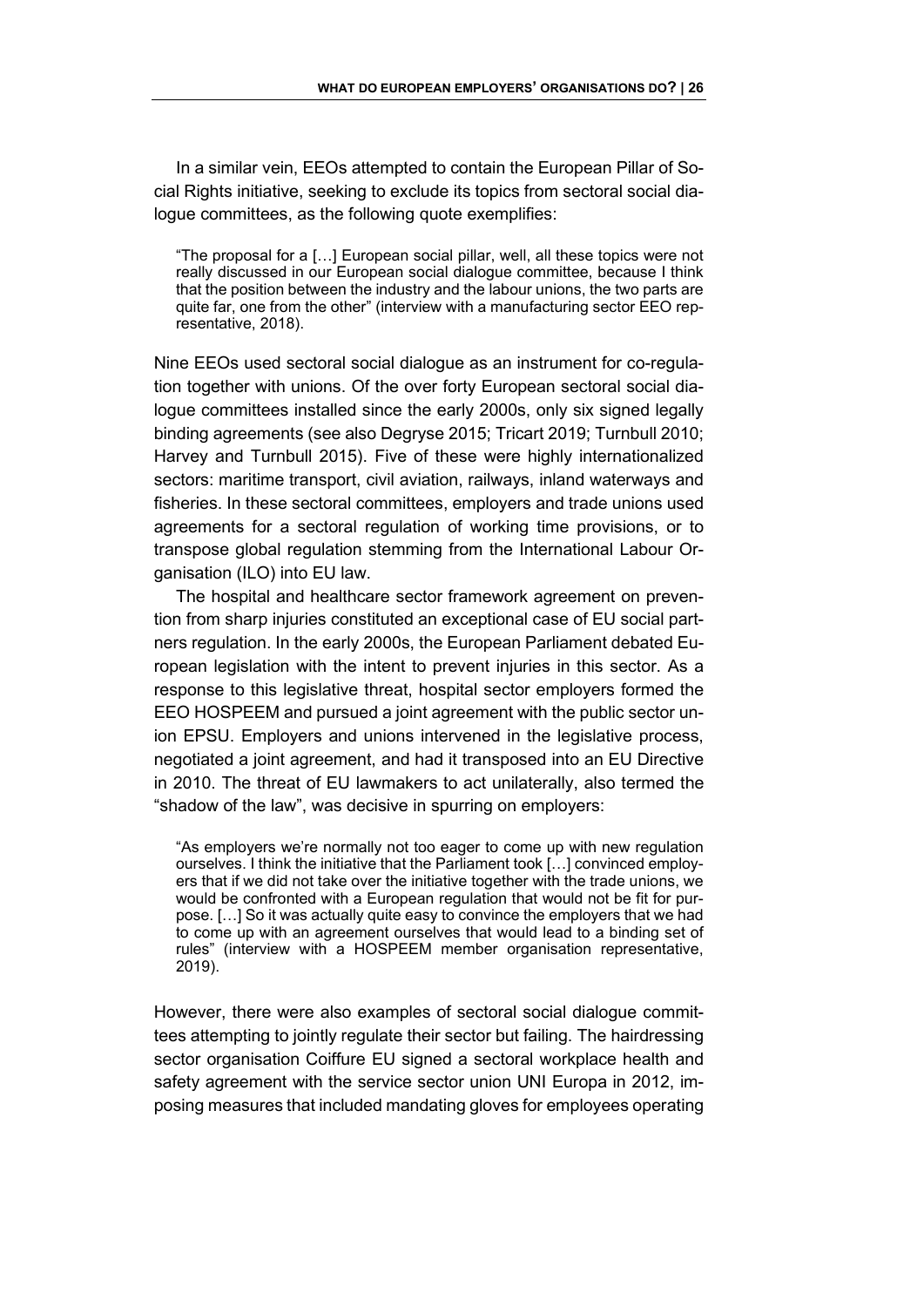with chemicals and limiting the time that employees could wear high heels at work (interview with a cross-sectoral EEO representative, 2019).

However, the European Commission refused transposition of the agreement into EU law (see also Tricart 2019). A former DG Employment staff member explained that the non-transposition of the hairdressing agreement reflected a power imbalance in Brussels between service sector SMEs and chemical sector multinationals.

"The background of the hairdressing sector agreement is that when the Commission prepared the revision of the Cosmetics Directive, the hairdressers asked the Commission to ensure that the Directive would include some consideration of the professional use of some of the products. The Commission refused. […] The sectoral agreement was to some extent an indirect consequence of the cosmetics file. […] Commission hostility towards the agreement was extremely strong, right from the beginning. They never accepted […] that there was a real problem of skin diseases in particular. It is clear that compared to the big companies of the chemical industry, who produce the cosmetic products, the hairdressers don't represent a significant interest" (interview former DG EMPL staff member, 2020).

EEO representatives firmly stated that they had no interest, and no mandate from their members, in discussing or engaging in collective bargaining within sectoral social dialogue committees. Interestingly, some of the fiercest opponents of discussing collective bargaining issues came from countries with well-developed social partnership such as the Scandinavian countries and Germany, as a representative from a manufacturing EEO explained:

"We participate three times a year in the meetings facilitated by the Commission, the social dialogue meetings. […] We cannot speak there about employment contracts. […] We don't want to step on any toes. Our members, […] the Germans, Scandinavians, they are like, no way. They don't want that. […] It's not in our mandate. […] There is collective bargaining going on, you know, in member states" (interview with a manufacturing EEO representative, 2018).

However, EEOs positively evaluated sectoral committees' industry lobbying function. According to one EEO representative, "in our social dialogue we want to take up topics, such as emission trading, that strongly affect the competitiveness of our sector vis-a-vis non-European competitors. When we and the unions see jobs in Europe in danger, we go out there and lobby together" (interview with a chemical industry EEO representative, 2018). In the sectoral committee for extractive industries "the main topic is energy policy and the fact that coal is disappearing from Europe" (interview with an extractive industries EEO representative, 2018).

One extractive industries EEO aimed to counter this by collaborating with unions in an anti-dumping campaign (interview with an extractive industries EEO representative, 2019). In the finance sector, EEOs collabo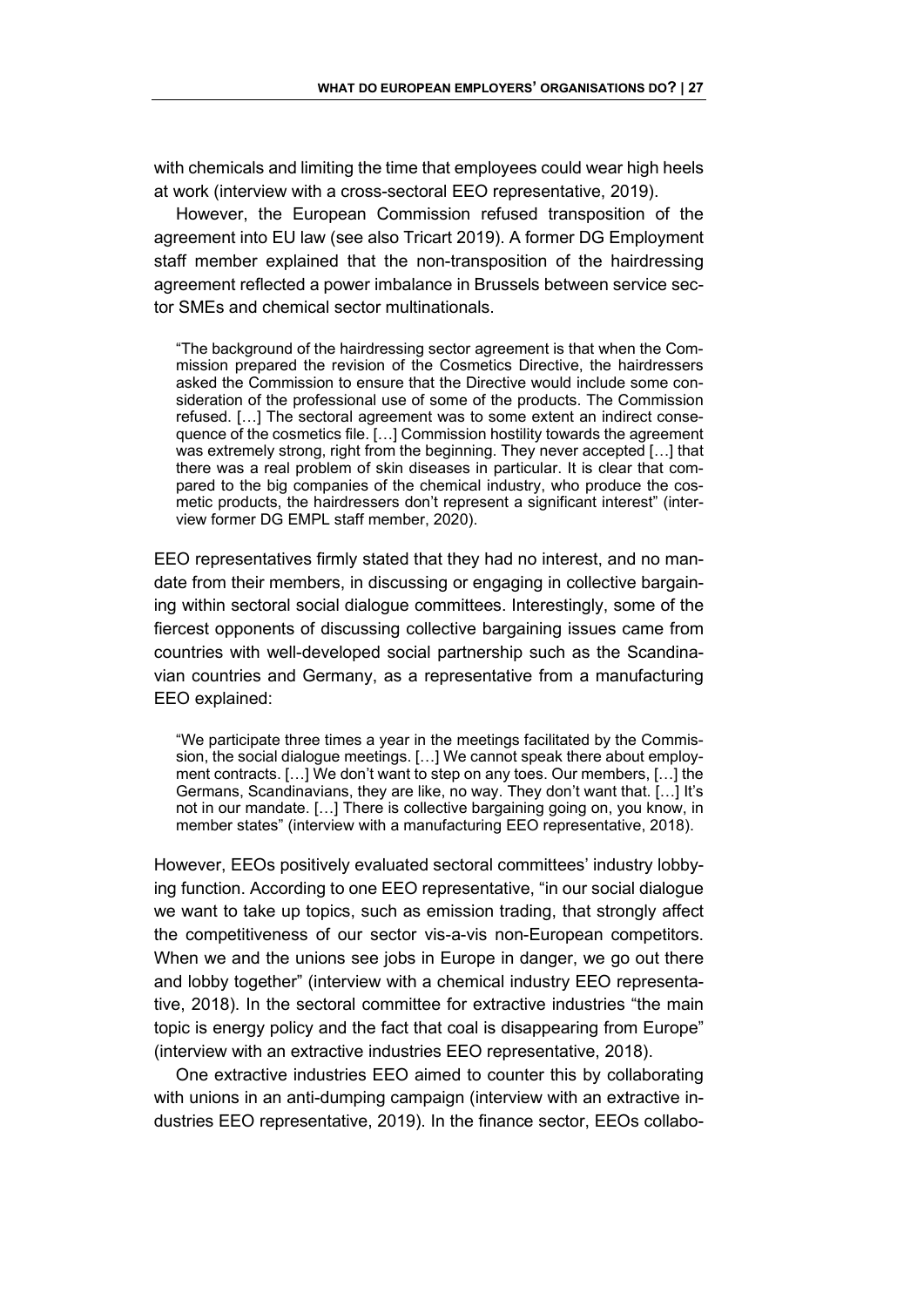rated with trade unions to make a joint case against EU-regulation in the banking sector: "In this project, funded by the Commission, we try to assess the impact of a number of regulations on unemployment in the banking sector" (interview with a banking sector EEO representative, 2018).

#### <span id="page-27-0"></span>**3.3 Sector skills councils and the European alliance for apprenticeships**

EEOs engaged with labour unions to discuss skill development in the context of EU initiatives. Twenty-eight EEOs (20.6 %) participated with labour unions in European sector skills councils, funded by the European Commission, tasked to identify sector specific skills gaps and develop strategies to address them. Social partners from the textile, clothing, leather, and footwear industry formed a European sector skills council to work alongside their sectoral social dialogue committee.

The EEOs involved were the *Confédération Européenne de l'Industrie de la Chaussure* (CEC), the Confederation of National Associations of Tanners and Dressers of the European Community (COTANCE) and the European Apparel and Textile Confederation (EURATEX). The automotive sector skills council included the *Association des Constructeurs Européens d'Automobiles* (ACEA), the European Association of automotive suppliers (CLEPA), and the European Tyre & Rubber Manufacturers' Association (ETRMA). Other sectors that set up European sector skills councils included commerce (retail and wholesale), audio-visual and live performance and marine technologies.

EEOs also collaborated with labour unions in the European Alliance for Apprenticeships, which aimed to strengthen the provision and quality of apprenticeships. Large cross-sectoral EEOs such as BusinessEurope or the European Round Table for Industry (ERT, formerly European Round Table of Industrialists) took part, as did sectoral EEOs such as FoodDrinkEurope, the *Union Internationale des Entrepreneurs de Peinture* (UNIEP), the fitness sector organisation EuropeActive and the machine tool industry (CECIMO).

Another example of the dialogue and collaboration between EEOs and labour unions around skills is the EU digital skills and jobs coalition. The coalition aimed at tackling the lack of digital skills. EEOs became members of the coalitions, took part in its initiatives, and represented employers on the governing board.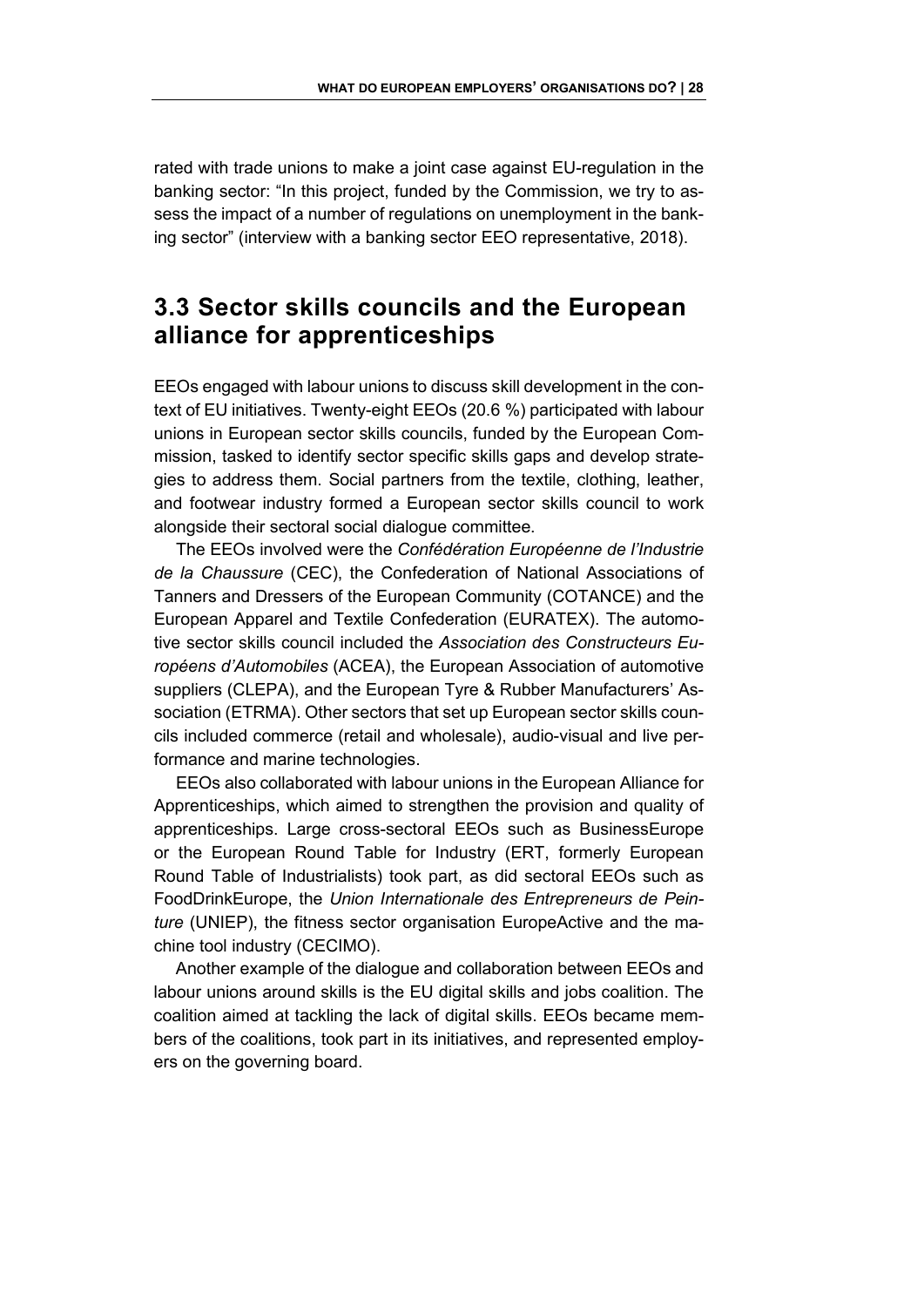### <span id="page-28-0"></span>**3.4 EU-funded projects**

Twenty-four EEOs (17.6 %) participated in EU-funded projects with unions Some projects grew out of sectoral social dialogue committees, some out of sector skills councils, but others existed outside of these fora. Civil aviation EEOs pursued a joint social partner initiative with labour promoting social dialogue at national level in the civil aviation sector. Construction sector organisations such as the European Builders Confederation (EBC) engaged in joint EU-funded projects on health and safety together with labour.

The members of the automotive skills council initiated a joint EUfunded project to improve training provisions. The hairdressing sector EEO Coiffure EU coordinated jointly with its counterpart an EU-funded project to improve ergonomic aspects of working in the sector. Eighteen EEOs (13.2 %) participated alongside labour unions in the EU Healthy Workplaces Campaigns, run by the European Agency for Safety and Health at Work.

A few EEOs used their formal campaign involvement to strengthen their credentials as employer representatives within occupational health and safety in the absence of social partner recognition. The European Builders Confederation (EBC) and the European Demolition Association (EDA) both participated in the campaign and enjoyed informal access to the construction sector social dialogue committee. From the chemical industry, both the European Chemical Employers Group (ECEG) and the European Chemical Industry Council (CEFIC) participated in the health and safety campaigns. Twelve EEOs signed the European tourism manifesto, a joint initiative between tourism EEOs and trade unions.

### <span id="page-28-1"></span>**3.5 EU Agencies**

EEOs were represented along with European labour unions and other stakeholders on the governing boards of key EU agencies active within employment relations and work topics, such as the European Agency for Safety and Health at Work and the European Labour Authority. Such representation allowed EEOs to influence EU Agencies' work program and oversee executive management, although influence was shared with other stakeholders.

The European Agency for Safety and Health at Work promoted European health and safety standards, amongst others, through the abovementioned EU health and safety campaigns, and collected data and information to establish an evidence-base for European politicians and initi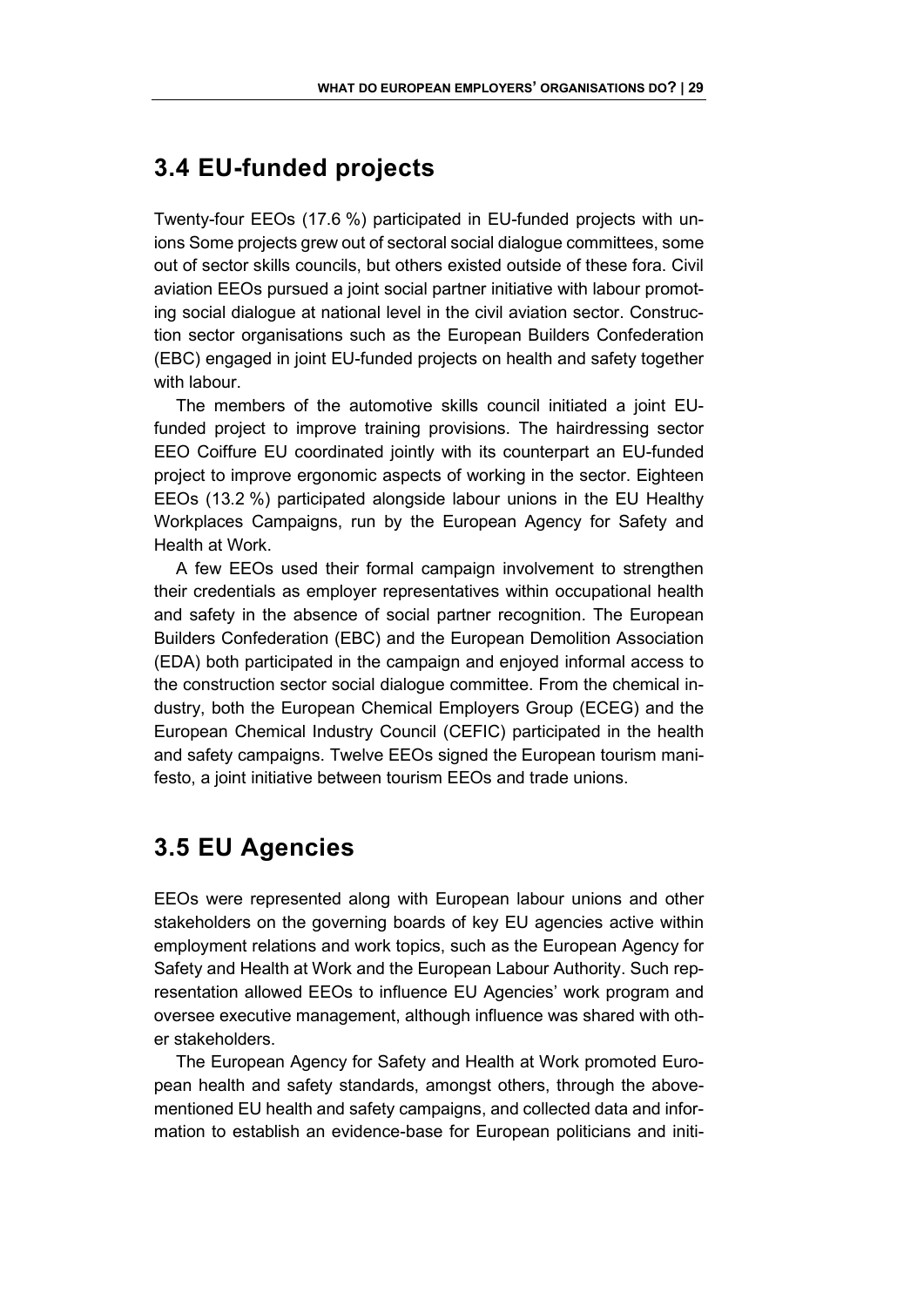atives. The European Labour Authority was founded in 2019 as part of the European Pillar of Social Rights and was tasked with helping to enforce EU rules on labour mobility and social security coordination.

Another EU agency with social partner involvement on its governing board was Eurofound. This Agency was not directly involved in EU employment regulation and its key tasks were collecting evidence and conducting research on work, employment relations and labour in Europe, which provided a shared evidence base for programmatic and legislative EU initiatives. Eurofound also conducted representative studies, which identified EEOs and European labour unions that could represent their constituencies in European social dialogue.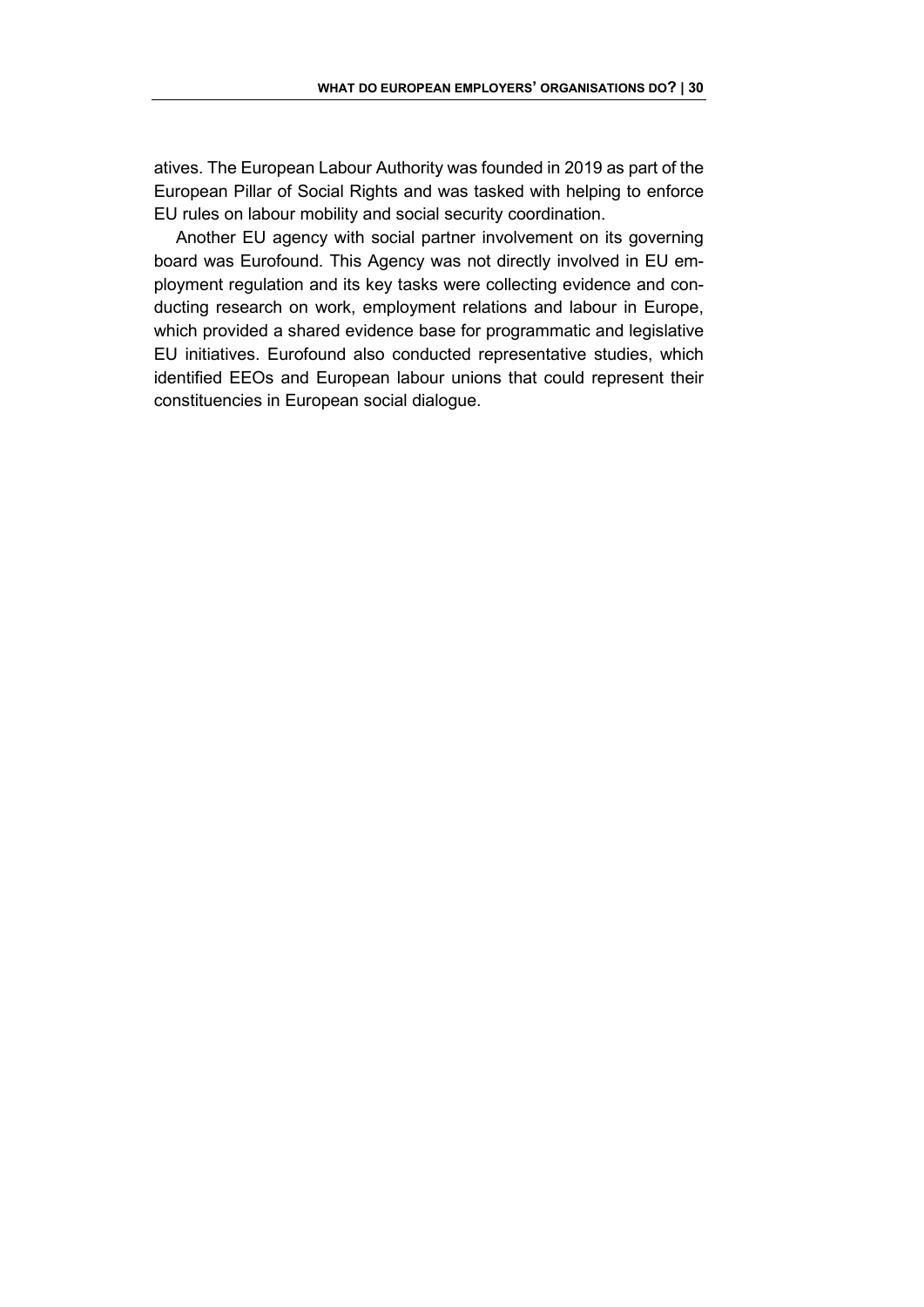# <span id="page-30-0"></span>**4 Service Provider**

A third EEO role was that of a service provider to their members (see Graph 3). One hundred and eighteen EEOs (86.8 % of all EEOs) provided information to members on programmatic and legislative EU developments to enable coordination between employers and lobbying of national and EU political actors (see section 4.1).

Eighty-eight EEOs (64.7 %) offered a range of networking opportunities, which EEO representatives as well as members see directly linked to effective political representation and lobbying in Brussels (see section 4.2). Thirty-eight EEOs (27.9 %) provided a range of labour market services, including compiling comparative labour market information and hosting job portals (see section 4.3). Finally, 22 EEOs (16.2 %) offered training for member companies to develop their managers and employees (see section 4.4).

<span id="page-30-2"></span>



#### <span id="page-30-1"></span>**4.1 Informing members about EU initiatives**

The vast majority of EEOs (86.8 %) provided information to their members about new legislative or programmatic EU initiatives. EEO members were particularly interested in plans for new EU legislation, as these might result in additional constraints or costs for employers. Many EEOs used monthly or quarterly newsletters to show their members that they "follow and monitor EU policies on a regular basis" (interview with a construction sector EEO representative, 2018).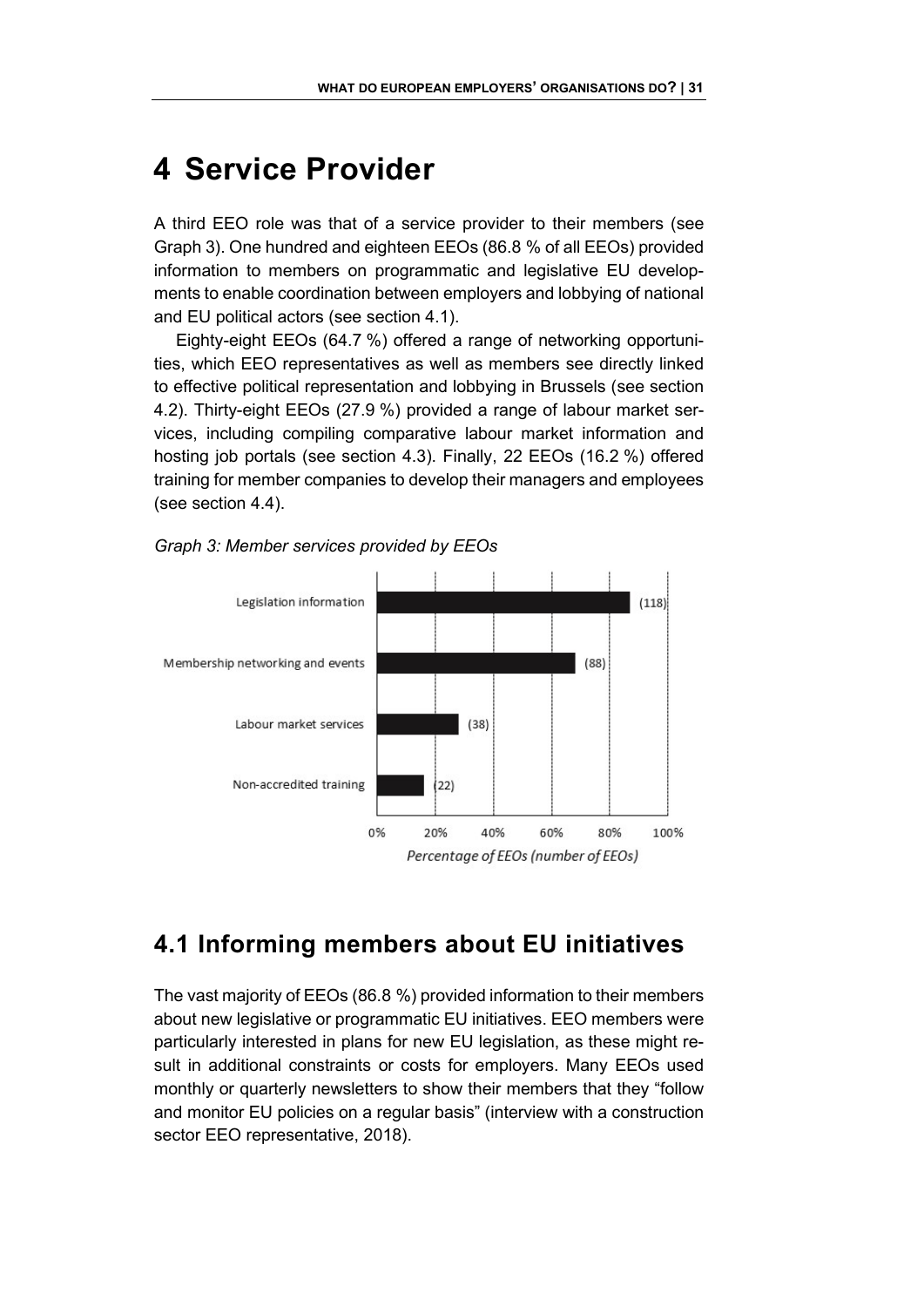In a sense, EEOs provided an "early warning system" about new EU developments that are of interest or concern to employers. Such alerts might subsequently spur coordination between employers on the national as well as European level and result in lobbying efforts of political actors with the intention to prevent, water down or influence legislation. The Union Internationale des Entrepreneurs de Peinture (UNIEP), for example, used their newsletter to update members on legislative progress around carcinogens and mutagens at work, and on other pieces of health and safety regulation. Graph 4 gives an overview of work and employment topics covered in EEO newsletters.



#### <span id="page-31-0"></span>*Graph 4: Employment topics covered in EEO newsletters*

In a context of increasing European legislative activities with two Directives adopted in 2019 and a minimum wage debate under way in 2020, employers saw the need to improve information provision to members on EU developments and initiatives. BusinessEurope expanded the information services available through its website-based Employer Resource Centre [\(http://erc-online.eu/\)](http://erc-online.eu/) and drew in the other cross-sectoral social partner organisations, SMEunited and CEEP, as service co-providers. The Employer Resource Centre offered information on EU legislation, EU social dialogue and EU funding. The website also included a database of texts emitted by the cross-sectoral social partner organisations.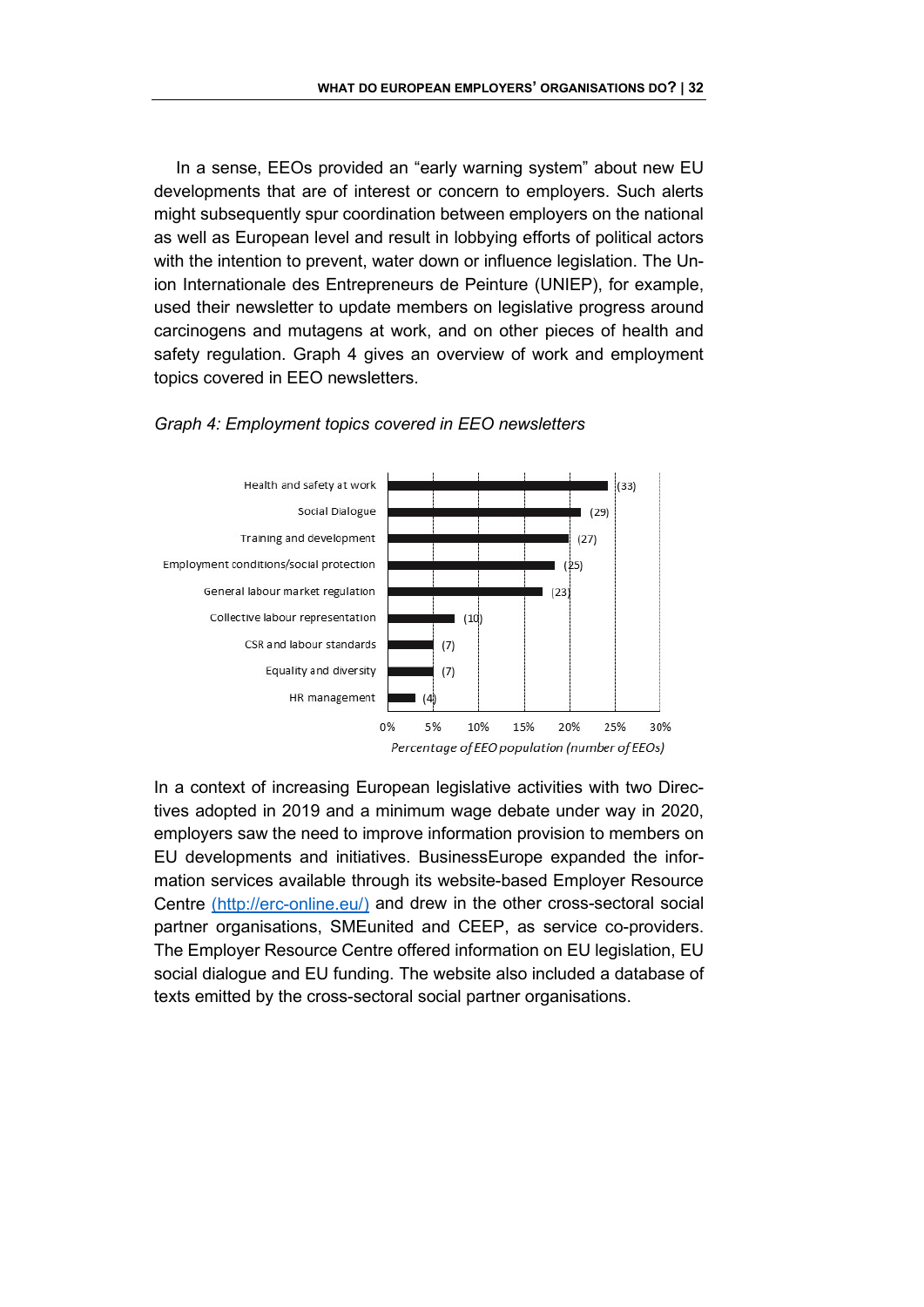### <span id="page-32-0"></span>**4.2 Membership networking**

The majority of EEOs (88 EEOs, 64.7 %) facilitated networking between members through events such as general assemblies (85 EEOs), conferences (72 EEOs) or workshops (42 EEOs). The Union of the Electricity Industry (Eurelectric), for example, organised an annual congress, the Eurelectric Power Summit. Some of these meetings were exclusive to EEO members, creating an additional incentive for organisational membership.

To incentivize participation, some EEOs scheduled them on the day before their social dialogue meetings with European trade union federations, for which the European Commission usually reimbursed EEO members' travel and accommodation costs (interview with a service sector EEO representative 2018).

According to our interviews in Brussels, EEO representatives highly valued networking opportunities between employers. As one policy officer explained: "the Brussels bubble is a very specific world. The personal contacts are extremely relevant. Informal contacts are even more relevant than everything formal" (interview with a cross-sectoral EEO representative, 2018). EEO representatives made clear that their networking was directly related to their lobbying efforts and facilitated more effective political representation of their members in Brussels.

#### <span id="page-32-1"></span>**4.3 Labour market services**

Less than a third of EEOs (38 EEOs, 27.9 %) compiled and provided information on their respective sectoral labour market, including comparison of national labour markets or labour skills. For example, the Union Internationale des Entrepreneurs de Peinture (UNIEP) offered a comparison of different national qualification frameworks for painters, based on member input in the context of an EU-funded project. Sixteen EEOs developed and provided handbooks and policy implementation guides, for example the European Industrial Gases Association (EIGA) provided a guide on safety training for employees and a guide on employee involvement in environmental activities.

One exceptional labour market service was the European Lotteries' online job portal, which none of the other EEOs surveyed offered.

In contrast to national employer organisations, EEOs did not provide specific legal advice on the management of labour or labour disputes in individual companies. Generally, EEOs considered employment relations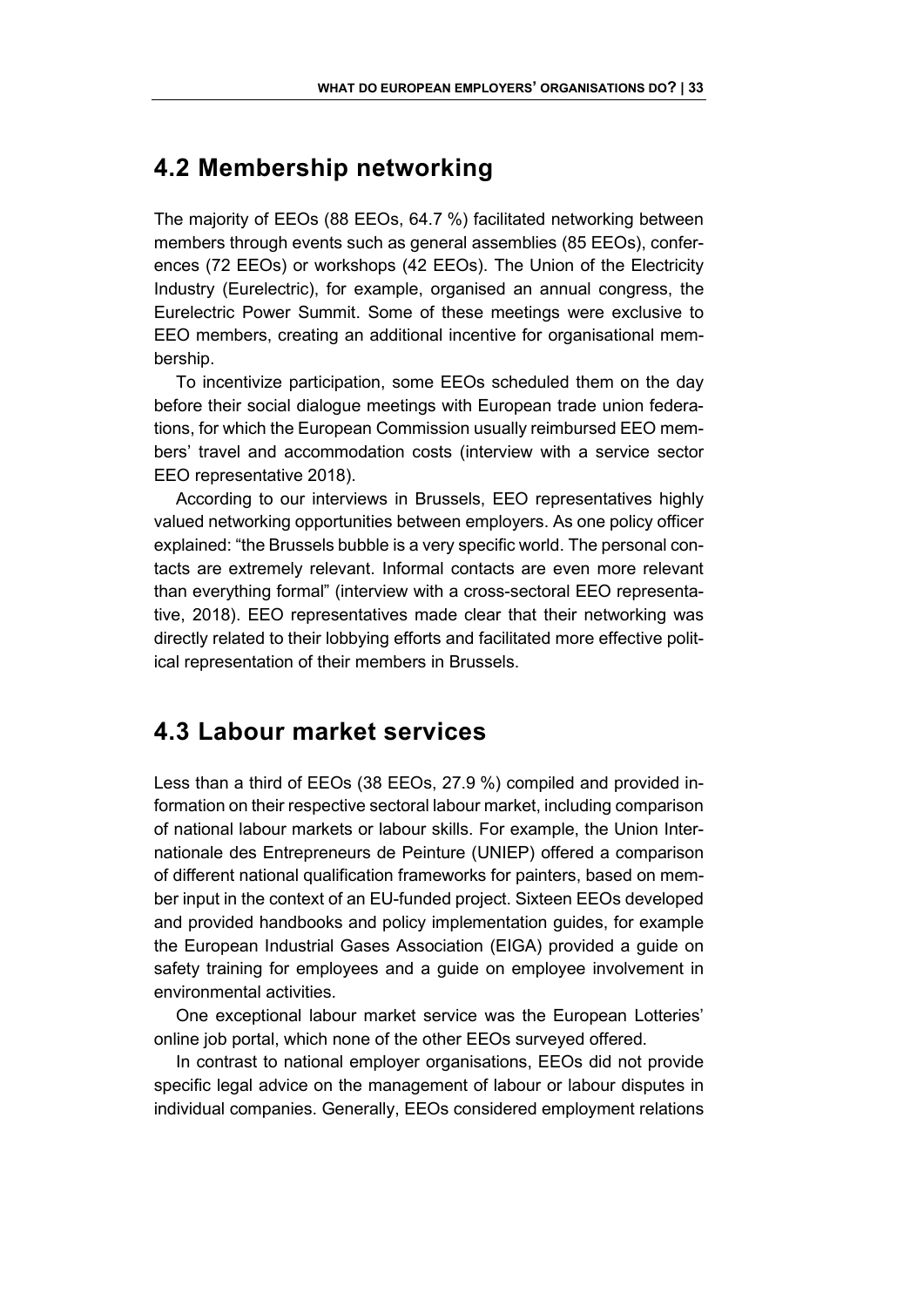within individual companies beyond their remit as one EEO manufacturing representative indicated:

"We can talk to European labour unions about European policy and how the policy affects the companies, but when it goes into specific company issues, [...] this is none of our business. I am not going to go into issues that need to be dealt with by European works councils through the companies. […] We are very, very careful not to go into that area. That's not our role. […] The works council is really something for the companies to take care of at their level, not for us" (manufacturing sector EEO 2019).

### <span id="page-33-0"></span>**4.4 Training and staff development**

Twenty-two EEOs (16.2 %) offered non-certified training to their members (certified training is discussed in the next section on standard setting). For example, the European Association of Distance Teaching Universities (EADTU) provided training in virtual teaching skills, delivered in collaboration with members. The Euro Banking Association, representing the payment industry, regularly organised seminars on EU-level regulatory developments and other industry topics. The European Industrial Gases Association (AISBL) provided training on preventing accidents at work.

The Federation of European Manufacturers and Suppliers of Ingredients to the Bakery Industry (FEDIMA) and the Association Internationale de la Savonnerie, de la Détergence et des Produits d'Entretien (A.I.S.E.) jointly developed online training modules on the safe handling of enzymes in the workplace.

Various chemical industry EEOs provided online training modules in conjunction with health and safety training materials for their national members. Training was occasionally offered to non-members as a method of generating additional income for EEOs. As one policy officer explained: "Our academy has actually sold out this year. The people who come are our members, but also the logistics people from their costumer companies" (interview with road transport sector EEO 2018).

Ten EEOs provided information on EU funding for training and apprenticeships on their websites. For example, the European Community Shipowner's Associations (ECSA) and the European Transport Workers Federations (ETF) jointly provided a guide on EU funding programmes on apprenticeships and training relevant to the shipping industry.

An exceptional offer to members were staff exchange programs offered by the European Union Federation of Youth Hostel Associations (EUFED) and the Network of European Museum Organisations (NEMO). These programs aimed to develop staff and provide them with additional work experience.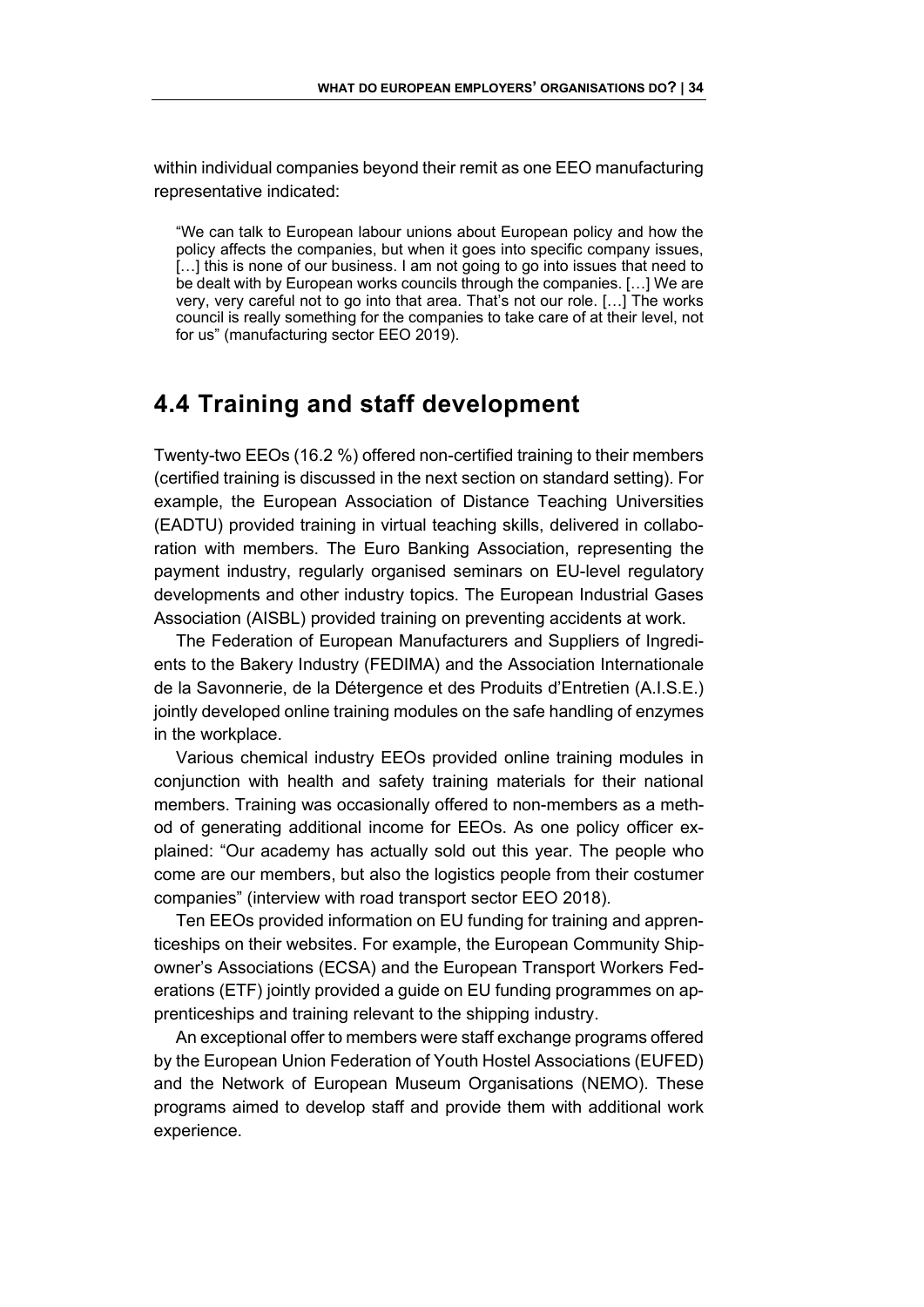# <span id="page-34-0"></span>**5 Standard Setter**

A fourth and less frequent EEO role was that of standard setter. Around one quarter of the EEO population (35 EEOs), all of them sectoral EEOs, provided some form of formal standards focussed on employment, work, and jobs in European sectors. These voluntary standards were developed and promoted either unilaterally by EEOs or in conjunction with European labour unions. EEOs promoted such private voluntary regulation through accredited training and professional training frameworks (see section 5.1), codes of conduct (see section 5.2), benchmarking and best practice sharing (see section 5.3).

EEOs promoted voluntary European standards with the aim to prevent or pre-empt binding, less flexible legislation by the EU, to facilitate the working of employees and professionals in different European countries and to improve work and employment practices and performance in different European sectors.

### <span id="page-34-1"></span>**5.1 Accredited training or European professional qualifications frameworks**

Thirteen EEOs promoted work standards through accredited training, resulting in a professional qualification for employees. EEOs were either the sole provider of such training, or the courses were offered in conjunction with member organisations or education providers. For example, the European Association of Abnormal Road Transport and Mobile Cranes (ESTA) provided a European Crane Operator License, while the hairdressing sector organisation Coiffure EU offered a European Hairdressing Certificate.

Other examples included the certificate in automobile logistics management provided by the Association of European Vehicle Logistics (ECG) and the professional football management certificate offered by the Union of European Football Associations (UEFA) through its UEFA Academy.

Similarly, the European Festivals Association provided certified festival management courses through its Festival Academy and the Aero-Space and Defence Industries Association of Europe (ASD Europe) offered a Technical English Certificate in collaboration with a university. When discussing accredited training during our interviews, EEOs emphasized developing the workforce and pointed to the need to harmonize standards in their respective European sector.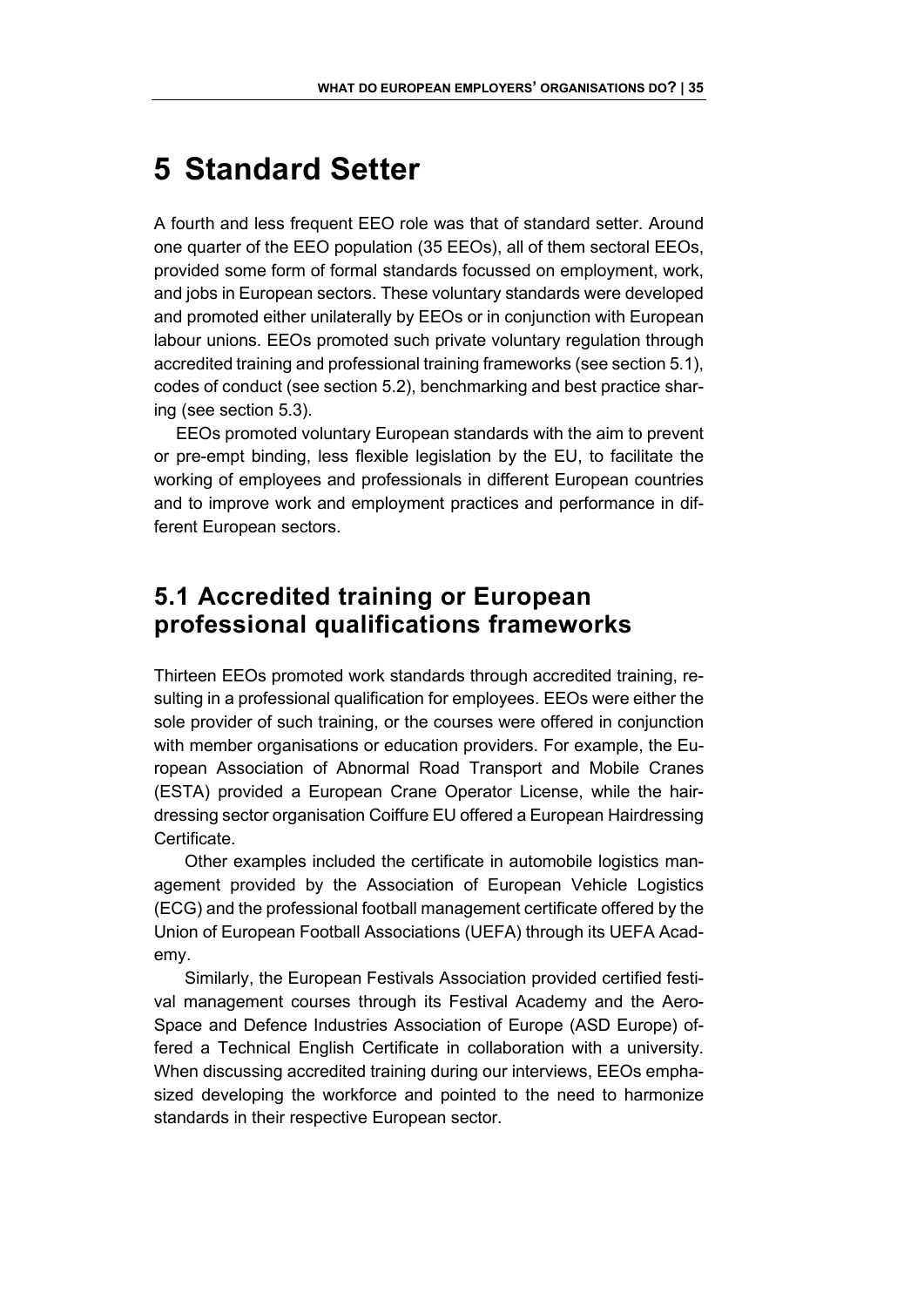In a similar vein, a minority of EEOs offered European professional qualification standards for jobs in their sector. For example, the European Confederation of Outdoor Employers (EC-OE) promoted joint standards for outdoor animators and the European Association of Sport Employers (EuropeActive) set standards for fitness workers.

In addition, the European Association of Zoos and Aquaria (EAZA) provided a European professional qualifications framework for zookeepers and offered a European Zookeeper Certificate, whereas the *Confédération Européenne de l'Industrie de la Chaussure* (CEC) endorsed job profiles with corresponding standards for different roles in the footwear industry. The European Union of Private Hospitals (UEHP) promoted occupational standards for healthcare waste managers.

As the representative of one service sector EEO explained, "education and training, of course, is a sovereign responsibility of the member states. We have nonetheless developed, at a European level, a set of harmonised standards which define the knowledge, skills and competencies for professionals in our sector" (interview with a representative of service sector EEO, 2019). Several EEOs described their approach to developing standards as a form of self-regulation of their sector.

Some EEOs envisioned a European level playing field for training and professional qualifications but recognized the obstacles. Various EEOs pointed out that for professionals it was "extremely difficult to be recognized from one country to another" (interview with a representative of construction sector EEO, 2018) and they continued to make the case for professionals to be able to work "across Europe" (interview with a representative of tourism sector EEO, 2018).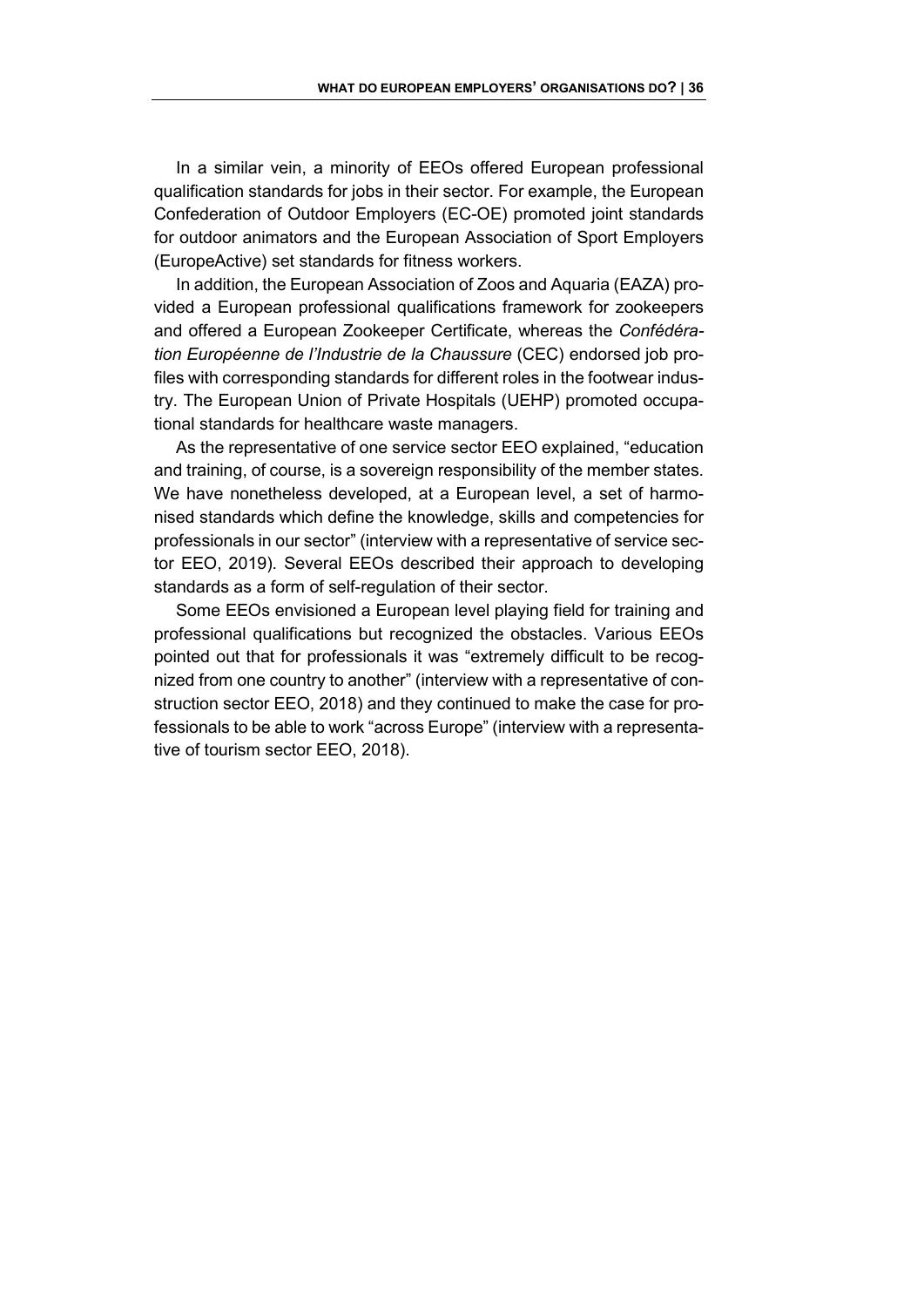#### <span id="page-36-0"></span>**5.2 Codes of conduct**

Seventeen EEOs (12.5 %) promoted standards through voluntary codes of conduct. EEO codes were most likely to focus on standards in health and safety, and training (see Graph 5).

<span id="page-36-1"></span>*Graph 5: Topics included in unilateral EEO standards*



For example, the High Temperature Insulation Wool Industry Association (ECFIA) operated a pan-European product stewardship programme which included occupational hygiene standards related to dust exposure in members' production sites. Other topics were, for example, gender equality or corporate social responsibility (CSR).

Meanwhile, the World Employment Confederation-Europe (WEC-Europe) had a unilateral code of conduct titled "Members' commitment towards a well-functioning European labour market". The code committed members to ten core principles in private employment agency practices, such as free-of-charge provision of services to jobseekers and respect for workers' rights.

A key rationale for unilaterally developing and promoting codes of conduct was to prevent or pre-empt binding legislation. As one EEO with voluntary standards explained, "at the time when there was some proposal, I think at European level to come to fixed quotas for women in company boards, we responded by setting up our own initiative, called voluntary targets for women in leadership positions, to show policymakers that we are really willing and eager to make progress in that field" (interview with a cross-sectoral EEO representative, 2018).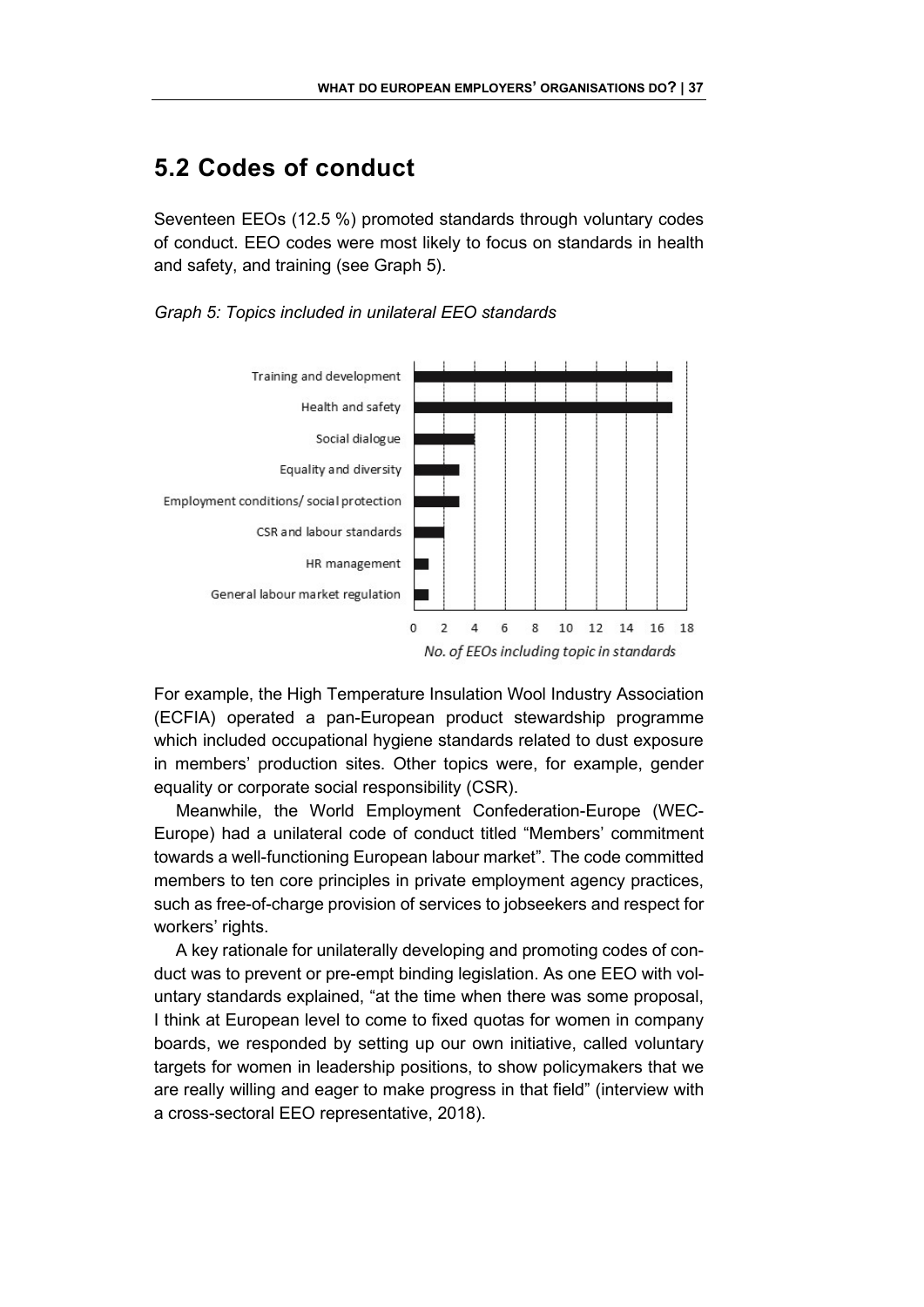Twenty-three EEOs (16.9 %) established joint standards together with labour unions, often in the context of sectoral committees. These voluntary joint agreements included non-binding voluntary codes of conduct. frameworks, guidelines or toolkits (this goes beyond the nine social partner EEOs discussed above who reached sectoral agreements that were transposed into European law).

For example, the European Telecommunications Network Operators' Association (ETNO) issued health and safety guidelines together with labour unions and the sugar industry organisation CEFS had signed a joint CSR code of conduct with the European agriculture sector labour union EFFAT. Further examples include the code of conduct on respect for human rights at the workplace by the Confederation of National Associations of Tanners and Dressers of the European Community (COTANCE) jointly developed with labour unions.

Beyond a focus on avoiding binding legislation, some EEOs saw voluntary standards as a method of improving their members' public image (interview with a manufacturing EEO representative, 2018).

#### <span id="page-37-0"></span>**5.3 Informal benchmarking and best practice sharing**

Some EEOs conducted informal benchmarking to help members improve their practices and standards. One EEO representative described this role in the following way: "We have best practice sharing. To give you an example, we do data collection on safety key performance indicators […] We have information about, for instance, lost time injuries and these kinds of things" (interview with a manufacturing sector EEO representative, 2019).

EEOs also aimed to improve standards through guides and handbooks, for example, the European Asphalt Pavement Association (EAPA) had a good practice guide on asphalt workers' health protection and the European Chemical Industry Council (CEFIC) provided several best practice guides in the area of employment conditions, including "Social Responsibility in the European Chemical industry" (2014) and "Safe storage and handling of containers carrying dangerous goods and hazardous substances" (2018).

The *Association Internationale de la Savonnerie, de la Détergence et des Produits d'Entretien* (A.I.S.E.) issued "Guidelines for the safe handling of enzymes in detergent manufacturing" (2013). Zoos and aquaria throughout Europe could rely on the European Association of Zoos and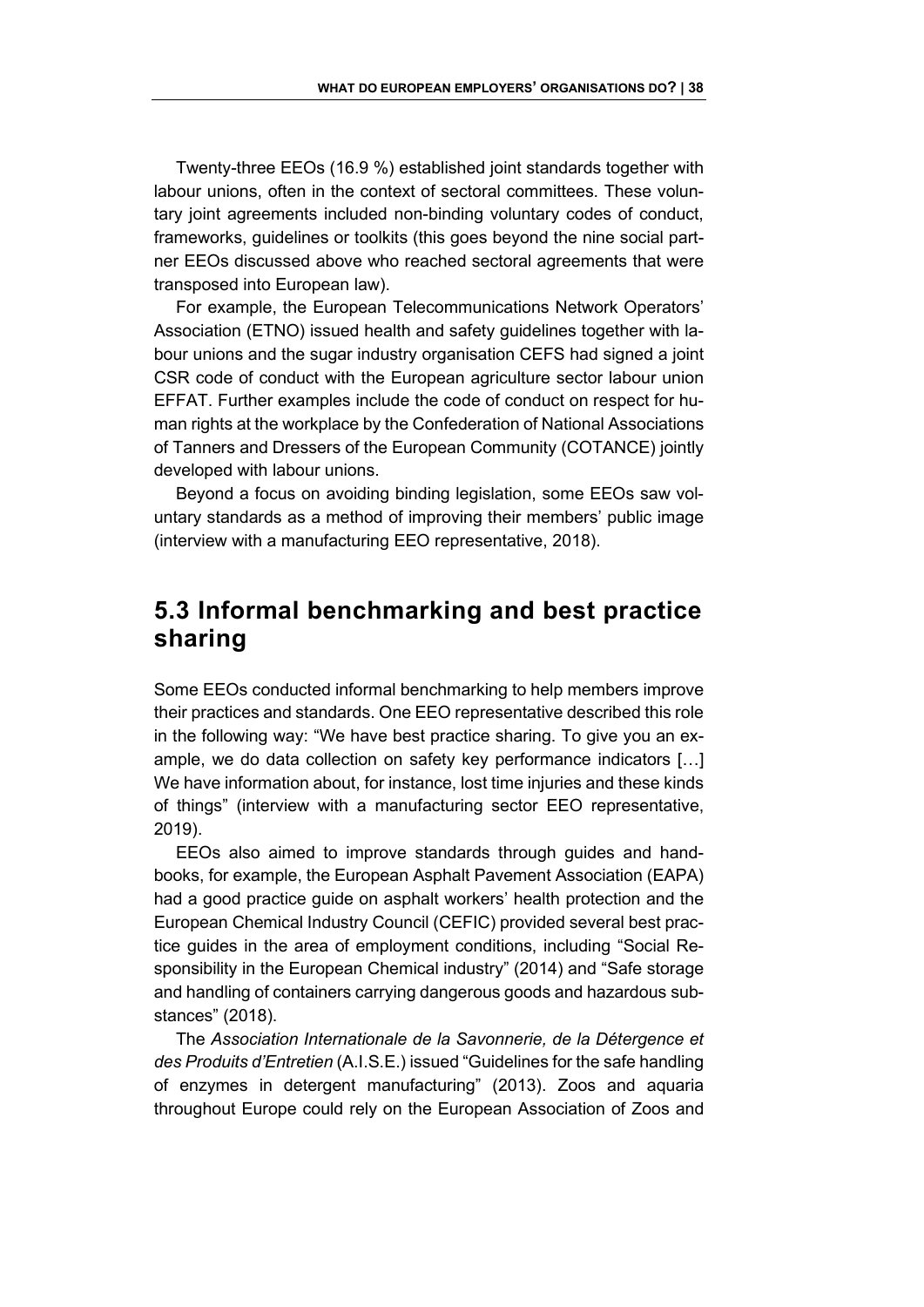Aquaria (EAZA) "Human-animal interaction guidelines" (2018) for the protection of staff engaging with wild animals.

Twenty EEOs published best practice guides in collaboration with European labour unions. For example, the Community of European Railway and Infrastructure Companies (CER), the European Rail Infrastructure Managers (EIM) and the European Transport Workers' Federation (ETF) used an EU grant to develop a best practice guide on attracting and retaining female employees in the railway sector. Another example was the social dialogue guide developed for members by the Civil Air Navigation Services Organisation (CANSO) in collaboration with the European Transport Workers' Federations (ETF).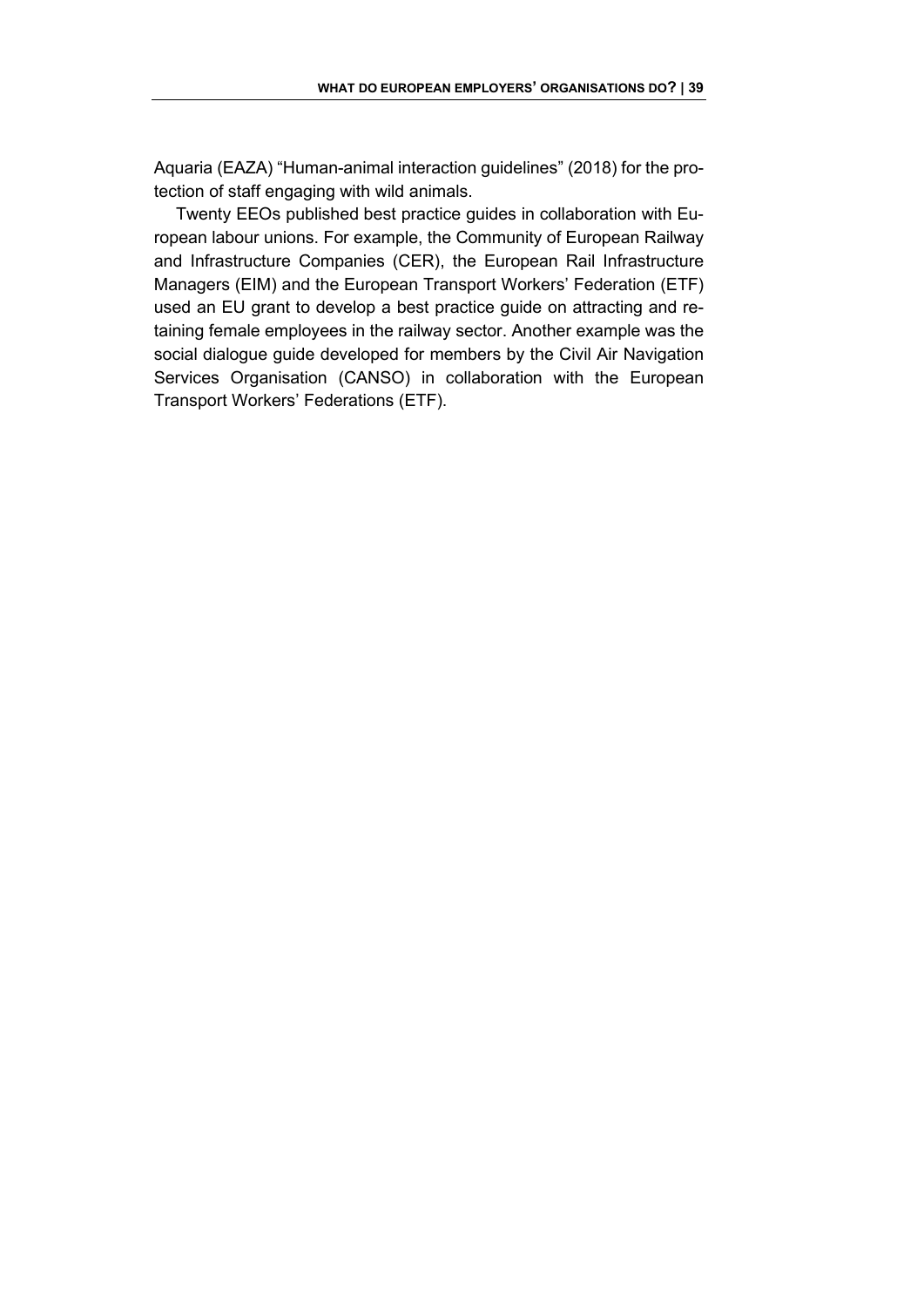# <span id="page-39-0"></span>**6 Conclusion**

This paper identifies four roles of contemporary EEOs. EEOs are lobbyists in Brussels that represent the interests of their members, seeking to influence the EU Commission and other EU institutions. EEOs are reluctant social partners and engage with labour unions, though they mostly aim to avoid binding regulation. EEOs are service providers, informing members about EU legislative and programmatic developments, organizing events and networking opportunities for members, and offering sectoral labour market information.

Finally, EEOs are standard setters, contributing to shared voluntary norms in Europe through accredited training, European qualification frameworks, voluntary codes of conduct and through providing information about EU regulation and hereby contributing to their implementation.

Nevertheless, these different roles are not of equal importance to EEOs. The most important is that of a lobbyist. The majority of EEOs seek to influence programmatic and legislative agendas of EU institutions. EEOs target the European Commission given its central role in the EU legislative process, where a key focus of EEO activity is avoiding hard regulation. About half of the EEO population have a social partner role and engage with labour unions, primarily through sectoral social dialogue.

However, EEOs are not proactive in sectoral social dialogue and mostly attempt to stall the more ambitious agendas of labour unions. The final roles, as service provider and standard setter, are of lesser importance to EEOs. The vast majority of EEOs provide services to their national member associations and individual companies, but only about 25 % of EEOs engage in some standard-setting activity with a focus on voluntary norms.

One possibility to assess the contemporary role of EEOs is a comparison against the "great expectations" of the 1990s. In this period the EU pursued an ambitious programme of economic liberalization, which led to calls for a "social dimension" to European integration to counter the corrosive impacts of increased market competition. Indeed, the European Commission began to pursue new social and employment legislation. This spurred EEOs to negotiate joint agreements with European labour unions in some targeted areas, as an alternative to unilateral regulation by EU institutions.

The result was three joint agreements between the social partners, subsequently transposed into EU Directives. In addition, the EU developed further mechanisms for engaging labour unions and EEOs, introducing cross-sectoral and sectoral social dialogue, which aimed to facilitate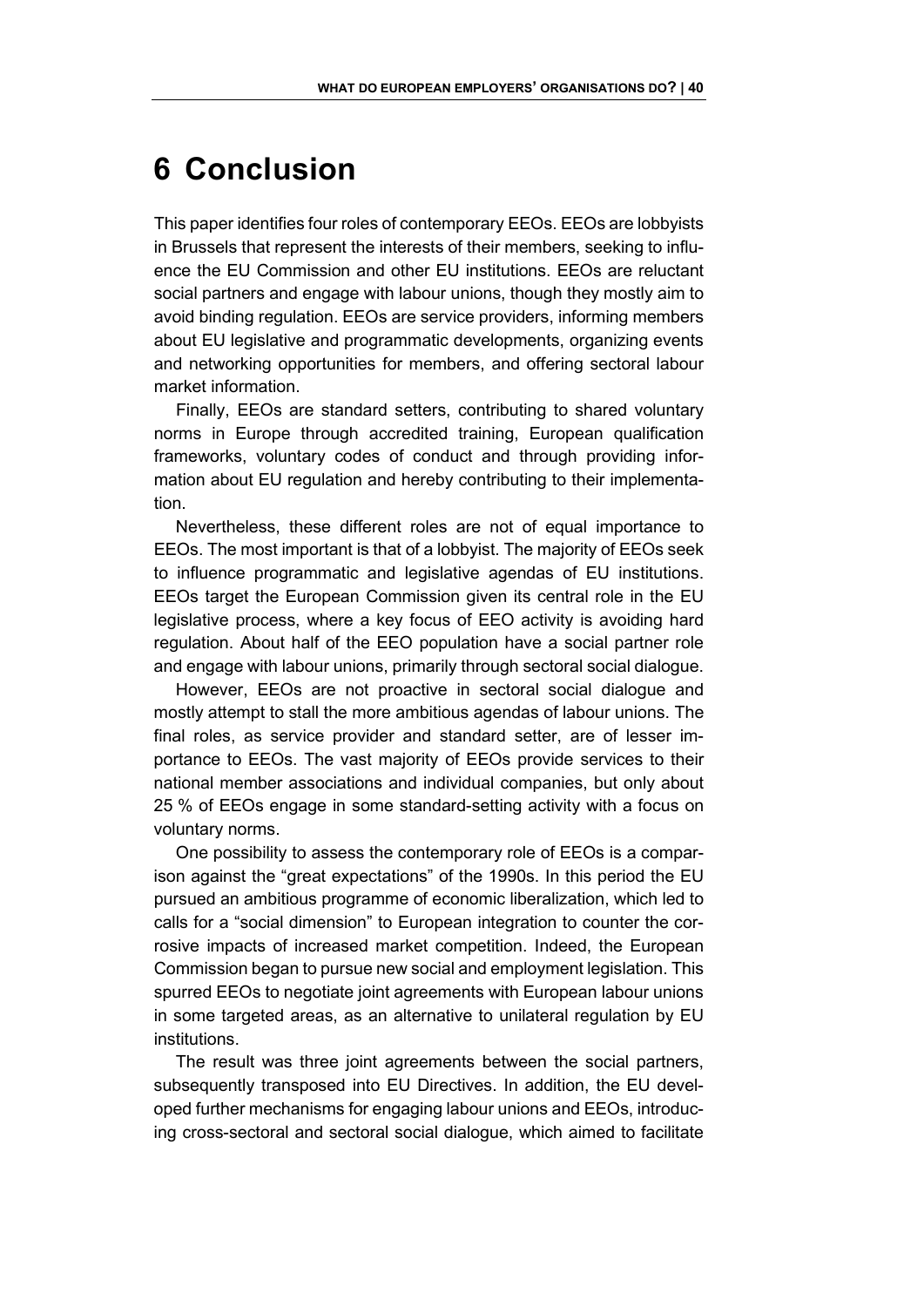joint and independent regulation of work and employment relations. This raised expectations that joint negotiation between European actors would result in shared norms, standards, and regulation of employment relations at the EU-level.

However, these "great expectations" remain unfulfilled. EEOs have retreated from the joint regulation of the 1990s and no additional cross-sectoral agreements have been negotiated for transposal into EU Directives, instead partners focussed on non-binding autonomous agreements and joint declarations. EEOs are a similarly reluctant social partner in the sectoral social dialogue committees (despite some joint agreements). Such joint work with labour unions as well as unilateral standard setting by EEOs signals to the Commission that there is no need to intervene and regulate, while the substance of such joint and unilateral voluntary agreements and impact on work and employment relations is limited.

A comparison between the 1990s and developments in the new millennium indicates that EEOs strategically respond to changes in the EU environment. EEOs' joint negotiations with labour unions in the 1990s took place in the "shadow of the law", i.e., the EU Commission threatened to act unilaterally if the social partners would not independently regulate targeted policy areas.

This "shadow of the law" spurred and incentivized EEOs to engage in negotiations with labour unions. However, the focus of the European Commission changed in the new millennium and it became less interested in advancing social and employment legislation. In the context of the waning "shadow of the law", EEOs responded strategically and although they still viewed engagements with labour unions within social dialogue as opportune, they mostly moved away from negotiating joint agreements that could be transposed into law.

It is an interesting question whether the changes in the EU after 2014 were significant enough to trigger adaptions in EEO strategies. The Juncker Commission (2014 to 2020) sought to strengthen social dialogue and the role of employment and social policies. The Commission's changing focus was a response to the corrosive political dynamics in Europe. The austerity policies of the 2010s during and after the Euro crisis contributed to the rise of populist movements across Europe, mobilising nationalistic and anti-EU sentiments. For example, nationalists swept into government in Poland and Hungary, and subsequently defied the EU and joint decision making.

The outcome was even more pronounced in the UK in the form of Brexit, the first time in the EU's history that a member state left the union. The Juncker Commission was wary about these political dynamics and sought to articulate more clearly how the EU delivered for its citizens. The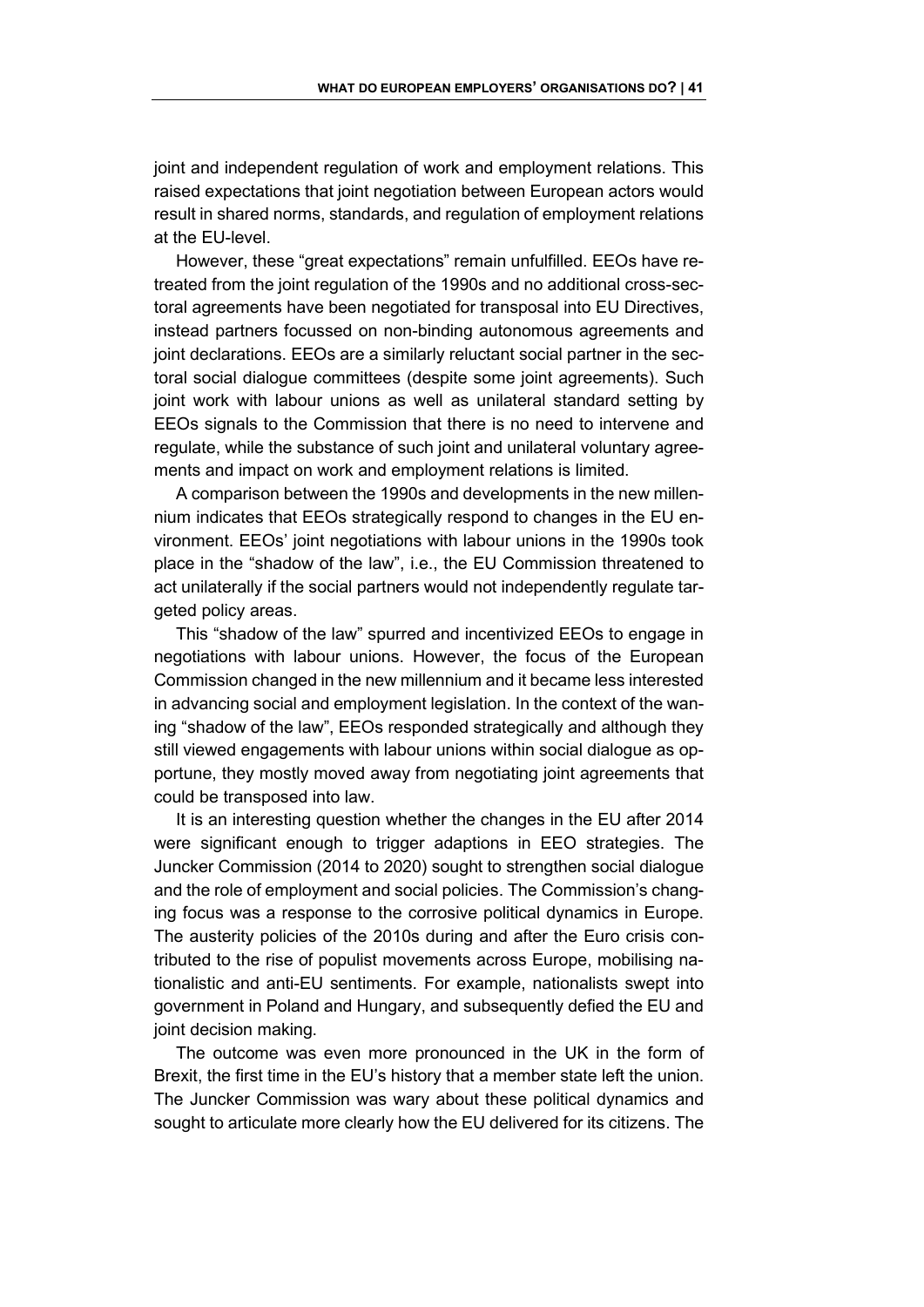Commission announced a new start for social dialogue and more importantly proposed a new European Pillar of Social Rights. The social pillar synthesized existing EU social and employment legislation and principles, but it also led to new legislative initiatives and a Commission proposal on an EU minimum wage.

Our evidence suggests that the initiatives of the Juncker Commission were not substantial enough to trigger a change in EEO strategies. EEOs continued to have a major focus on avoiding binding EU regulation by lobbying EU institutions. In line with this focus, EEOs negotiated broader autonomous agreements with labour unions and engaged in unilateral and joint voluntary standard setting. These efforts tied in with EEO lobbying as joint and unilateral agreement obviated, in the eyes of employers, binding regulation by the European Commission.

It is unlikely that the new European Commission lead by Ursula van der Leyen with its focus on dealing with the Covid-19 pandemic will trigger any significant shift in employer strategy. A continuation of the current EEO roles as lobbyist, reluctant social partner, service provider and standard setter along the current trajectory seems to be the most likely scenario for the 2020s.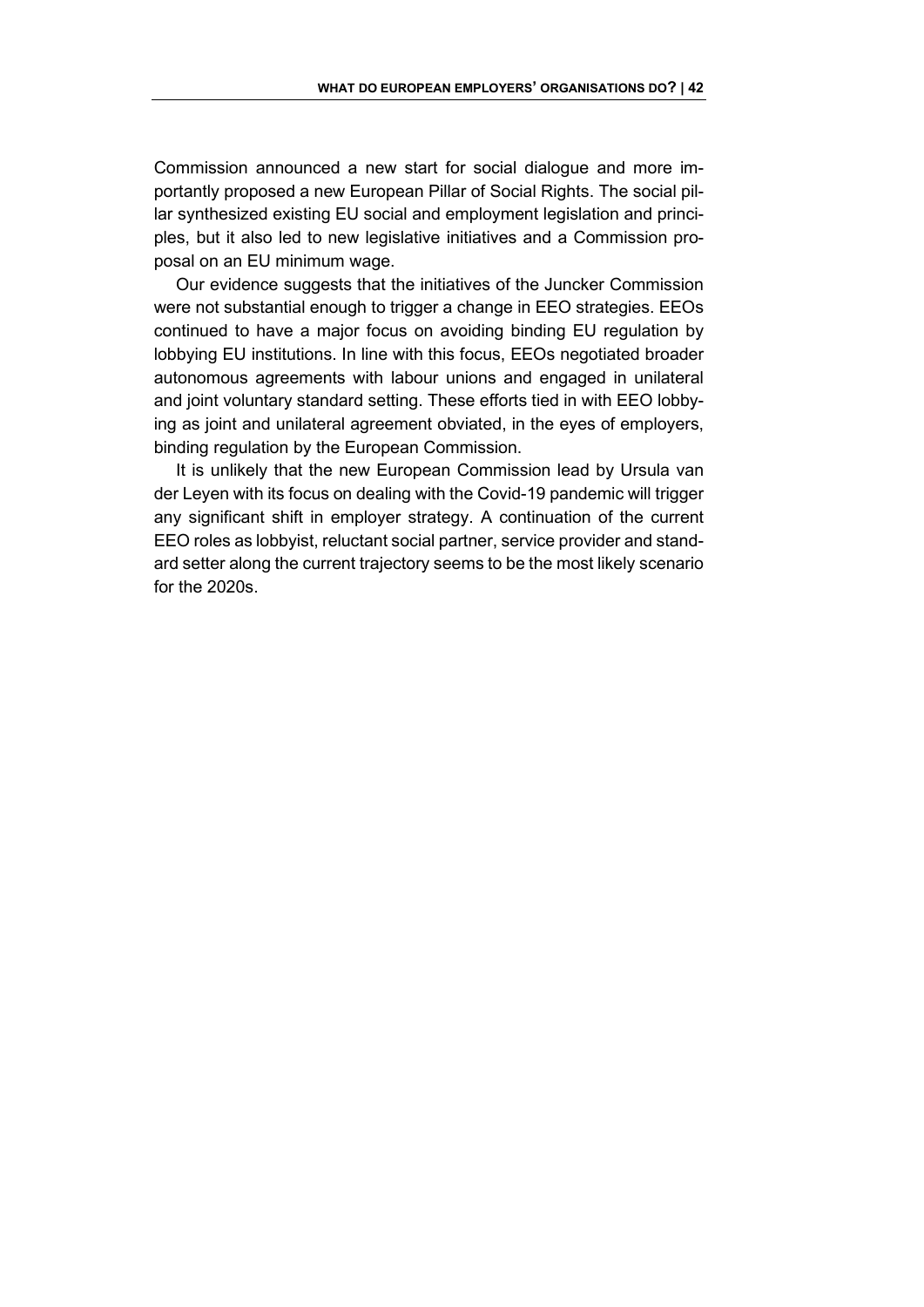# <span id="page-42-0"></span>**Appendix**

#### <span id="page-42-1"></span>**The EEO Database, sampling criteria and data collection**

We created an EEO Database containing the total EEO population as of 2019. The starting point for the database was the European Transparency Register, a list of EU-level interest groups. The Register lists organisations with access passes to the European Commission or the European Parliament and included almost 12,000 entries.

We then used four first-order sampling criteria to identify EEOs within this wider interest group population.

First, organisations had to represent individual employers or their federations, as opposed to organisations representing workers, professionals, or civil society elements. Second, they needed members in at least two EU-member countries, unlike national EOs who represent employers in one country. We included global EOs that focussed primarily on Europe but excluded those that were truly global. Third, organisations had to charge membership fees to distinguish them from private lobby firms, think tanks and informal networks. Fourth, their pan-European activities had to include a focus on work and employment.

We used eight second-order criteria to test if an organisation met the fourth criterion of a focus on work and employment. A positive result against at least one second-order criteria was necessary for inclusion in the database.

The second-order criteria were: (1) participation in European Social Dialogue (2) provision of policy papers within work and employment topics (3) provision of best practice guides or codes of conduct linked to work and employment (4) meetings with DG Employment high-level staff (5) offering training to members (6) participation in European Commission expert groups linked to work and employment (7) participation in European Parliament events linked to work and employment and (8) participation in a DG Employment Sector Skills Council.

Our final database contained 136 EEOs. We populated the database with data on each EEO across their organisational features, activities, and links with other organisations. Our main sources were EEOs' organisational websites and EU archival records. We searched EEO websites for activities in the policy area of work and employment, including position papers, projects, or codes of conduct. Other relevant activities were the provision of services such as training, and media releases or campaigns on labour topics. EEO websites also provided information on organi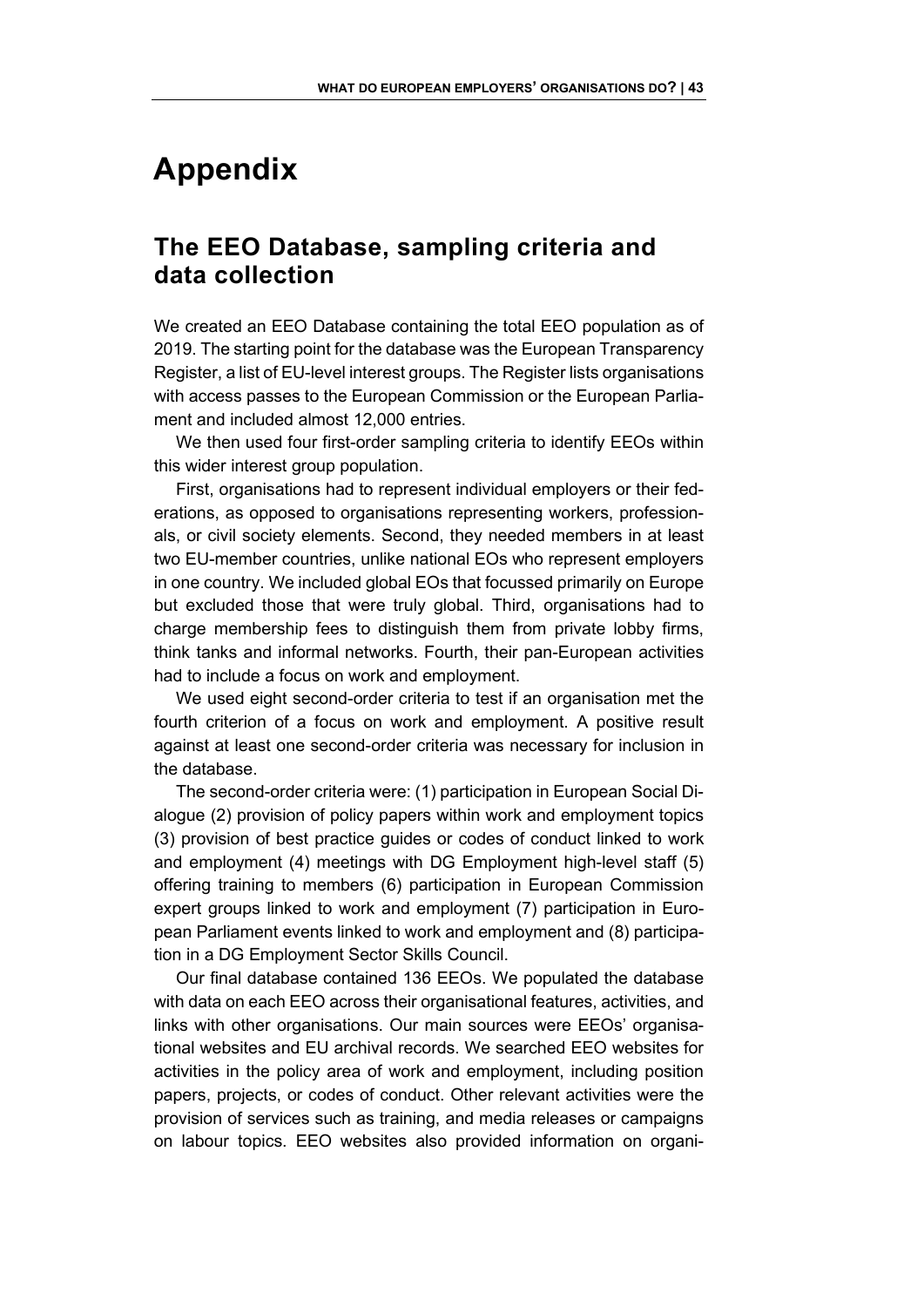sational characteristics such as main office location, legal form, and links with other organisations.

We complemented and verified these data with those from the Commission and Parliament's archival records. These further data allowed us to include EEOs' participation in relevant European Commission expert groups, meetings with DG Employment staff, European Sector Skills Councils, the EU Alliance for Apprenticeships, or European Parliament hearings.

We triangulated findings from our EEO database with qualitative interview data. We carried out more than 100 semi-structured interviews between 2018 and 2020. Most were carried out in person in Brussels, although some were conducted via telephone (during the Covid-19 pandemic). We selected EEO representatives who were either policy experts in their respective organisation or leading their organisation as director or secretary general.

Interview questions focused on the employment policy issues of interest to the EEOs, forms of interest-representation, and working relations with other organisations representing labour or employers. In addition, we interviewed actors that have a knowledge of or regularly interact with EEOs such as European labour union federations, national employer associations, consultancies, and researchers in Brussels.

The research methods used and applied in this EEO project, such as the database methodology, were based on our previous research project on UK employer organisations (Gooberman, Hauptmeier and Heery 2020a/b, 2019a/b, 2018; Demougin et al. 2019; Demougin, Gooberman and Hauptmeier 2019; Bowkett, Hauptmeier and Heery 2017; Heery, Gooberman and Hauptmeier 2017; Gooberman and Hauptmeier 2018).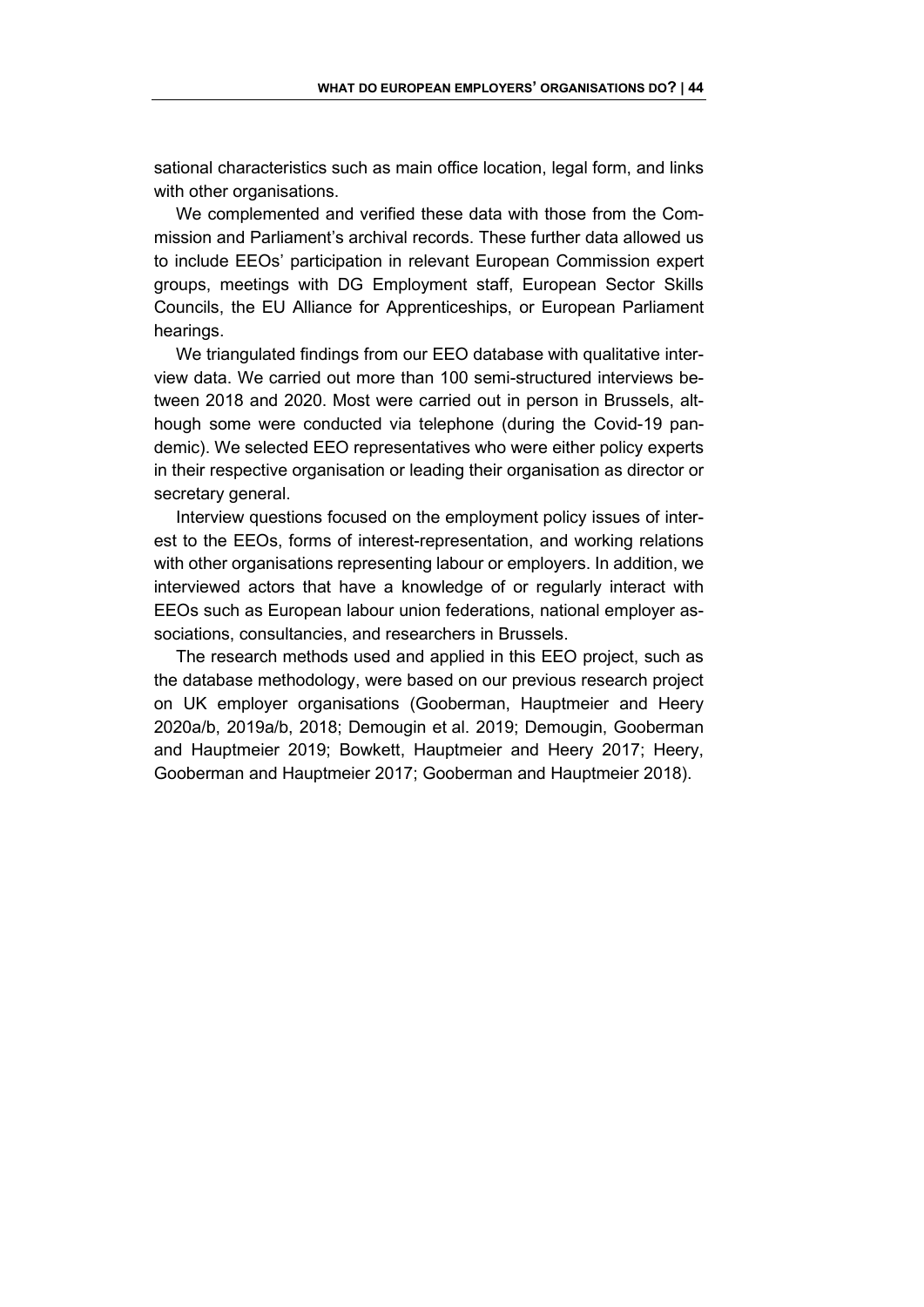# <span id="page-44-0"></span>**References**

- Aranea, M.; Demougin, P.; Gooberman, L. and Hauptmeier, M. (2021, forthcoming): Handbook of European Employers' Organisations. Hans Böckler Foundation Working Paper No. 225. Düsseldorf.
- Arcq, E.; Dufresne, A. and Pochet, P. (2003): The employers: the hidden face of European industrial relations. Transfer: European Review of Labour and Research, 9(2), 302–321.
- Begega, S. G. and Aranea, M. (2018): The establishing of a European industrial relations system: Still under construction or chasing a chimera? Employee Relations 40 (4), pp. 600–616.
- Bowkett, C.; Hauptmeier, M. and Heery, E. J. (2017): Exploring the role of employer forums – the case of Business in the Community Wales. Employee Relations 39(7), pp. 986–1000.
- Clauwaert, S. (2011): 2011: 20 years of European interprofessional social dialogue: achievements and prospects. Transfer: European Review of Labour and Research, 17(2), 169–179.
- Degryse, C. (2015): The European sectoral social dialogue: an uneven record of achievement? ETUI Working Paper 2015.02.
- Degryse, C. and Pochet, P. (2011): Has European sectoral social dialogue improved since the establishment of SSDCs in 1998? Transfer: European Review of Labour and Research, 17(2), 145–158.
- Demougin, P.; Gooberman, L. and Hauptmeier, M. (2019): The unexpected survival of employer collective action in the UK. Relations Industrielles/Industrial Relations 74(2), pp. 353–376.
- Demougin, P.; Gooberman, L.; Hauptmeier, M. and Heery, E. (2019): Employer organisations transformed. Human Resource Management Journal 29(1), pp. 1–16.
- Erne, R. (2008): European unions: labor's quest for a transnational democracy. Ithaca, N.Y.: ILR Press/Cornell University Press.
- European Commission (2019): List of EU social partner organisations. September 2019. [https://ec.europa.eu/social/](https://ec.europa.eu/social/main.jsp?catId=522&langId=en)

[main.jsp?catId=522&langId=en](https://ec.europa.eu/social/main.jsp?catId=522&langId=en) (accessed August 17, 2021).

- Falkner, G. (2003). EU Social Policy in the 1990s: Towards a corporatist policy community. London: Routledge.
- Gooberman, L. and Hauptmeier, M. (2018): Employers' organisations and public value. In: Lindgreen, A. et al. eds. Managing Public Value. London: Routledge
- Gooberman, L.; Hauptmeier, M. and Heery, E. (2018): Contemporary employer interest representation in the United Kingdom. Work, Employment and Society 32(1), pp. 114–132.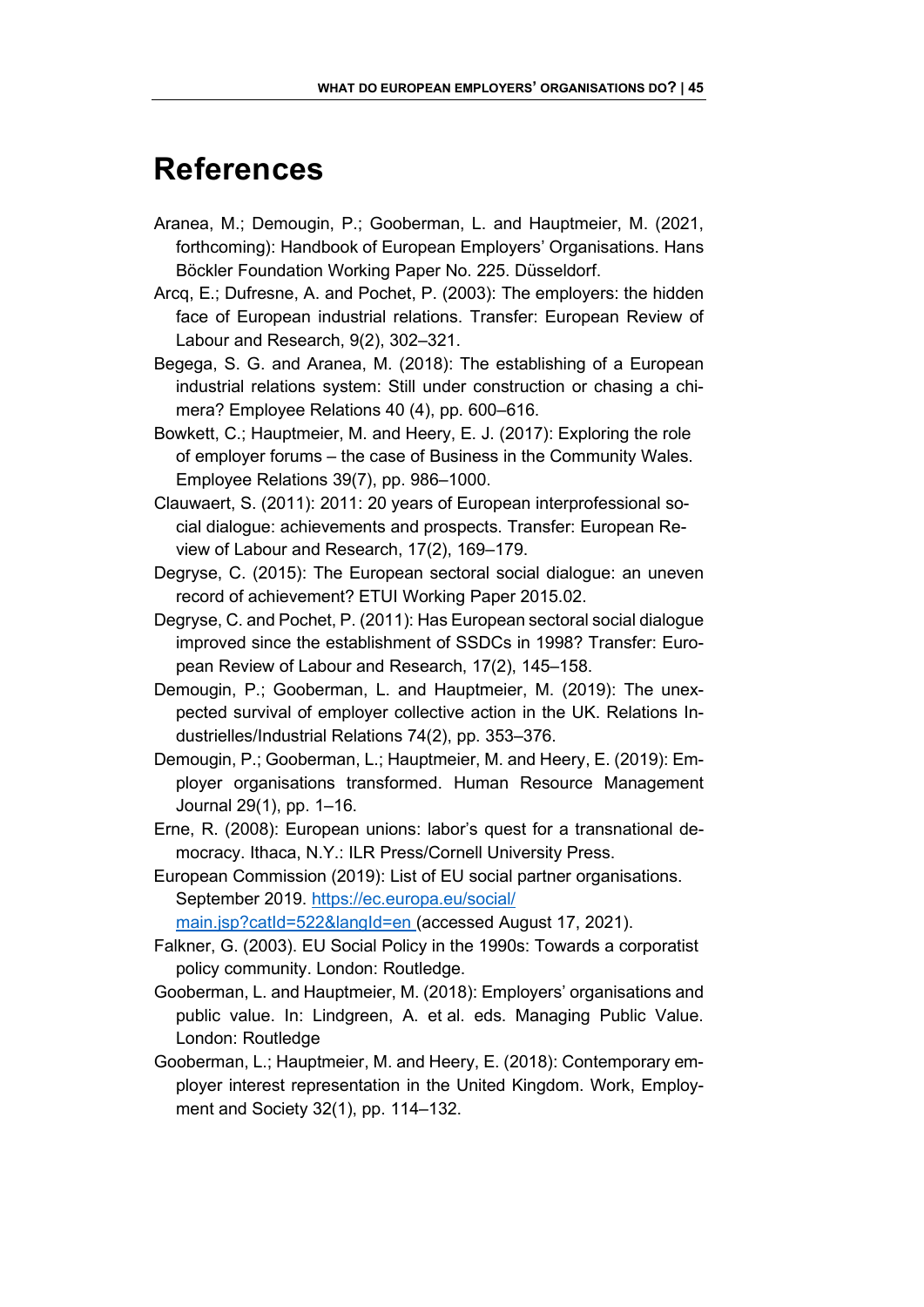- Gooberman, L.; Hauptmeier, M. and Heery, E. (2019a): The decline of Employers' Associations in the UK, 1976 to 2014. Journal of Industrial Relations 61(1), pp. 11–32.
- Gooberman, L.; Hauptmeier, M. and Heery, E. (2019b): The evolution of employers' organisations in the United Kingdom: extending countervailing power. Human Resource Management Journal 29(1), pp. 82– 96.
- Gooberman, L.; Hauptmeier, M. and Heery, E. (2020a): A typology of employers' organisations in the United Kingdom. Economic and Industrial Democracy 41(1), pp. 229–248.
- Gooberman, L.; Hauptmeier, M. and Heery, E. (2020b): The decay and revival of sub-UK employer organisation: a response to Dr. Ritson. Labor History 61(5–6), pp. 417–422.
- Greer, I. and Hauptmeier, M. (2016): Management whipsawing: The staging of labor competition under globalization. ILR Review, 69 (1), 29– 52.
- Hann, D.; Hauptmeier, M. and Waddington, J. (2017): European Works Councils after two decades. European Journal of Industrial Relations 23(3), pp. 209–224.
- Harvey, G. and Turnbull, P. (2015): Can labor arrest the "sky pirates"? Transnational trade unionism in the European civil aviation industry. Labor History, 56(3), 308–326.
- Heery, E.; Gooberman, L. and Hauptmeier, M. (2017): The petroleum driver passport scheme: a case study in reregulation. Industrial Relations Journal 48(3), pp. 274–291.
- Keller, B. and Platzer, H.-W. (2003): Industrial Relations and European Integration. Trans- and Supranational Developments and Prospects. Aldershot: Ashgate.
- Keller, B. and Rosenbohm, S. (2020): The European Company: Original expectations and deficiencies of implementation. European Journal of Industrial Relations, 26(1), 23–39.
- Keller, B. and Weber, S. (2011): Sectoral social dialogue at EU level: Problems and prospects of implementation. European Journal of Industrial Relations, 17(3), 227–243.
- Marginson, P. and Sisson, K. (2004): European Integration and Industrial Relations: Multi-Level Governance in the Making. New York: Palgrave Macmillan.
- Meardi, G. (2018): Economic integration and state responses: Change in European industrial relations since Maastricht. British Journal of Industrial Relations, 56(3), 631–655.
- Platzer, H.-W. (1984): Unternehmensverbände in der EG. Kehl am Rhein, Straßburg: Engel.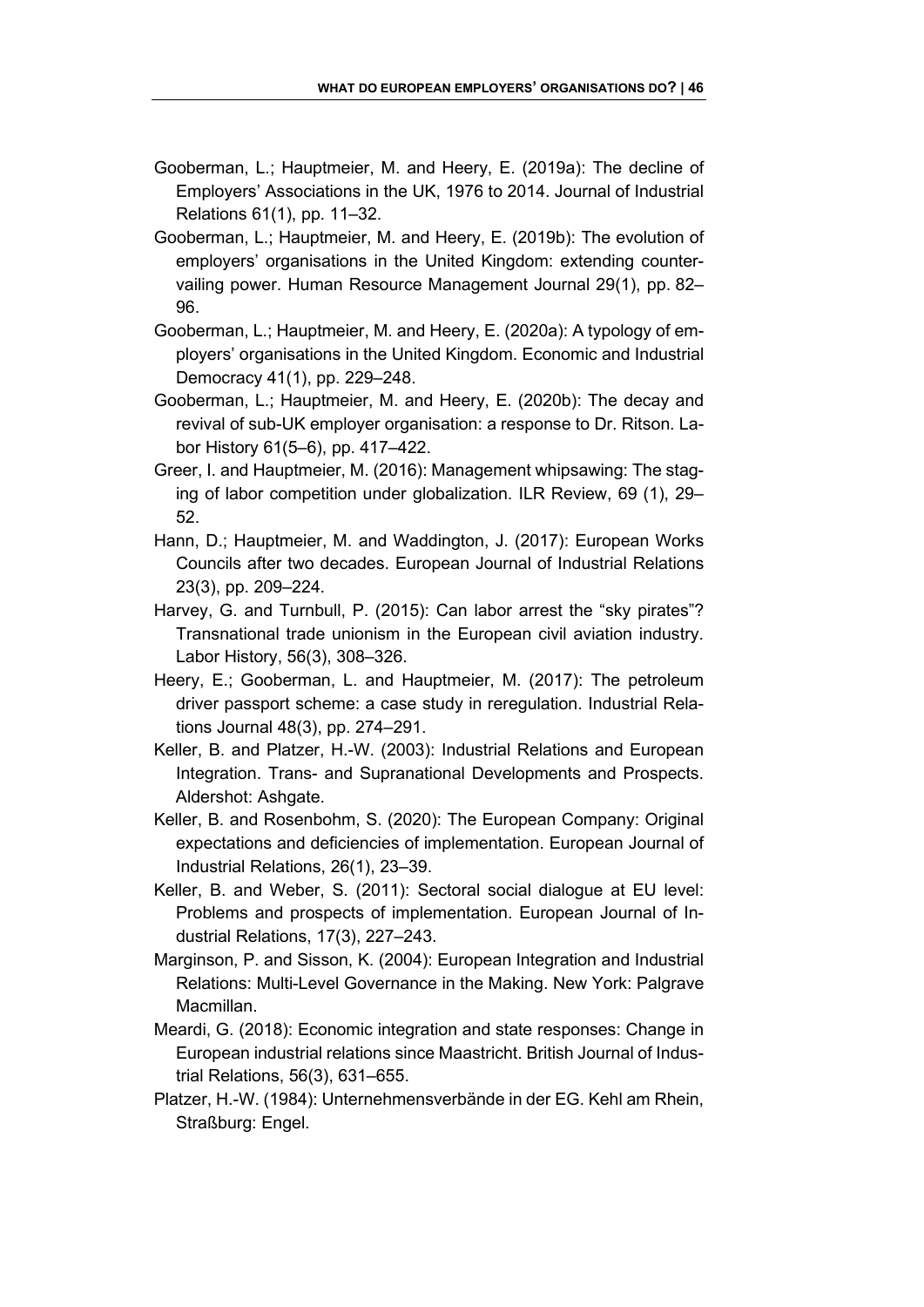- Platzer, H.-W. and Müller, T. (2012): Global and European Trade Union Federations. Oxford: Peter Lang.
- Prosser, T. (2016): Economic union without social union: The strange case of the European social dialogue. Journal of European Social Policy, 26(5), 460–472.
- Pulignano, V. and Waddington, J. (2020): Management, European Works Councils and institutional malleability. European Journal of Industrial Relations, 26(1), 5–21.
- Rhodes, M. (2015): Employment policy: between efficacy and experimentation, in H. Wallace, M.A. Pollack and A.R. Young (eds), Policy-Making in the European Union, 7th edn. Oxford: Oxford University Press, 293–318.
- Smismans, S. (2008): The European social dialogue in the shadow of hierarchy. Journal of Public Policy, 161–180.
- Tricart, J. P. (2019): Legislative implementation of European social partner agreements: challenges and debates. ETUI Research Paper – Working Paper.
- Turnbull, P. (2010): From social conflict to social dialogue: Counter-mobilization on the European waterfront. European Journal of Industrial Relations, 16(4), 333–349.
- Welz, C. (2008): The European Social Dialogue under articles 138 and 139 of the EC Treaty. Actors, Processes, Outcomes. Alphen aan den Rijn (NL): Kluwer Law International.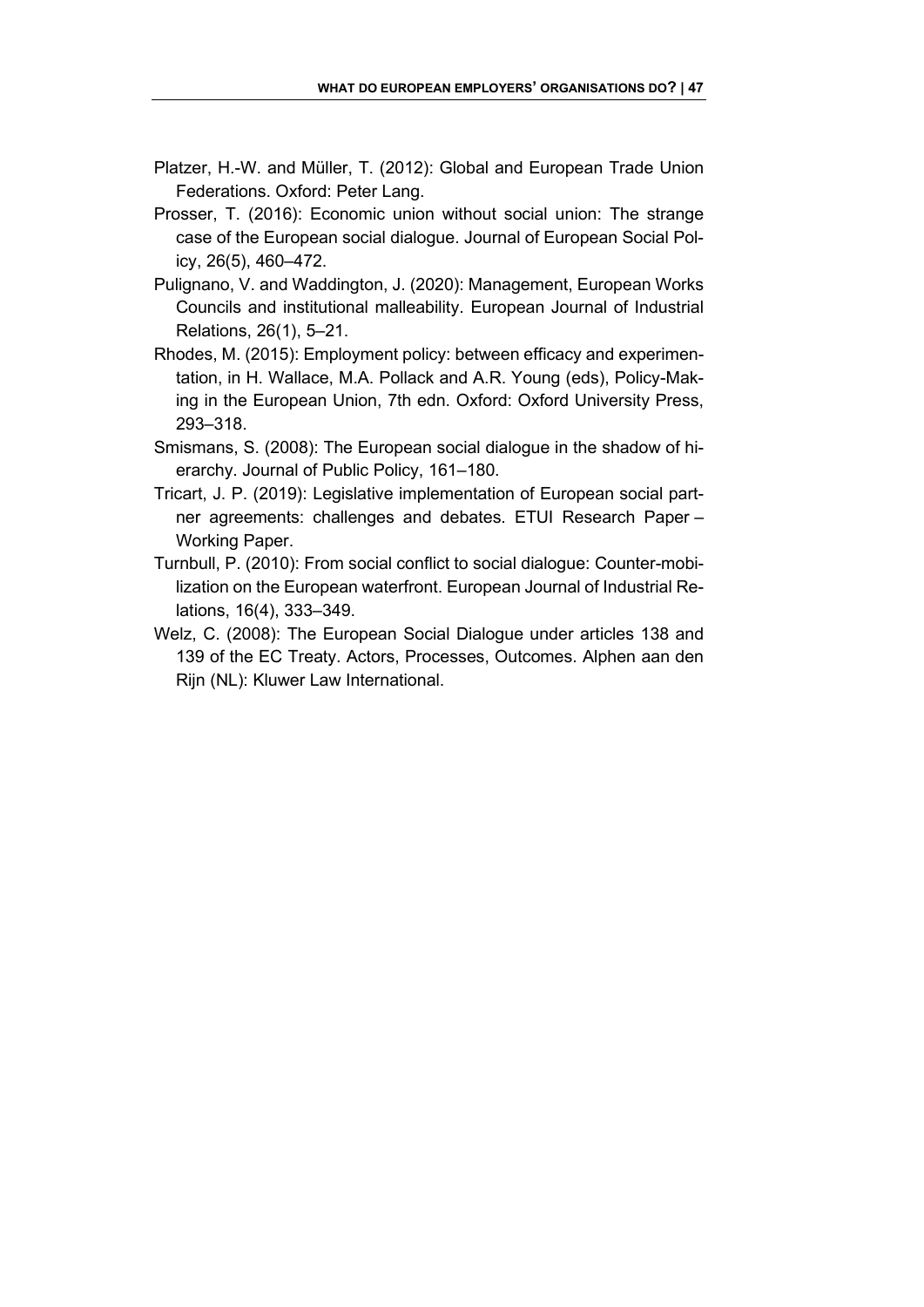# <span id="page-47-0"></span>**Authors**

**Mona Aranea** is a Research Associate and Eurofound National Correspondent at the Hans Böckler Foundation. Mona was a post-doc on the project "Interest Representation by European Employers' Organisations" funded by the Hans Böckler Foundation.

**Leon Gooberman** is a Lecturer in Employment Relations at Cardiff Business School, Cardiff University. Leon was part of the research team that examined European Employers' Organisations.

**Marco Hauptmeier** is a Professor of Work and Employment at Cardiff Business School, Cardiff University. He was the principal investigator of the Hans Böckler Foundation project on European Employers' Organisations.